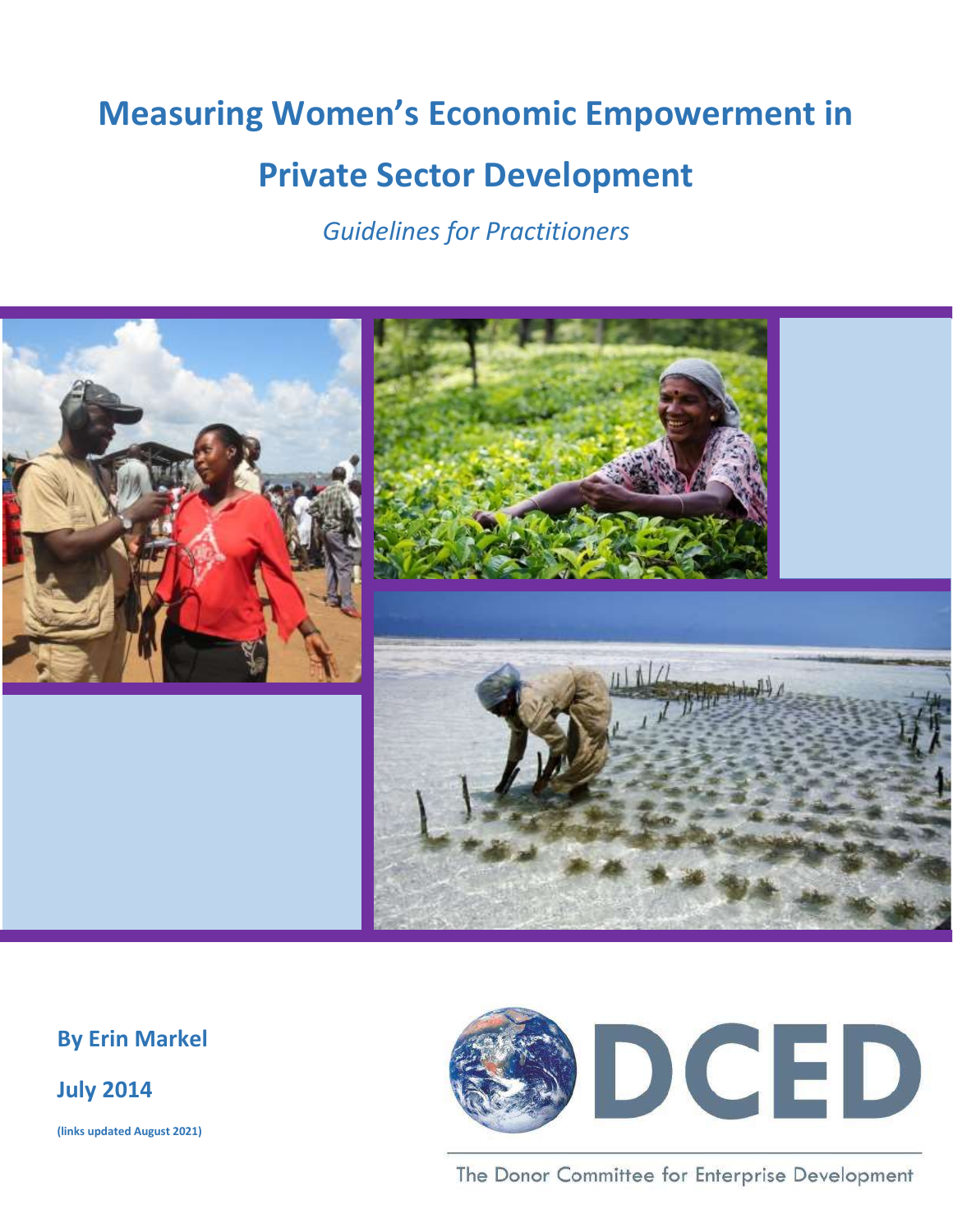These guidelines were commissioned by the Donor Committee for Enterprise Development (DCED) Working Group on Women's Entrepreneurship Development. The paper was written by Erin Markel, Principal Consultant at MarketShare Associates. Feedback is welcome and should be sent to [Admin@Enterprise-Development.org.](mailto:Admin@Enterprise-Development.org)

The DCED is a long-standing forum for donors, foundations and UN agencies working in private sector development who share experience, identify innovations and formulate guidance on effective practice. The Women's Entrepreneurship Development Working Group (WEDWG) aims to harness the knowledge and expertise of DCED member agencies to overcome some of the major obstacles to Women's Entrepreneurship Development in developing countries. For more information on the DCED WEDWG or to view the DCED Knowledge Page on women's entrepreneurship development, including an online library with hundreds of resources, please visit the DCED website at [www.enterprise](http://www.enterprise-development.org/organisational-structure/working-groups/overview-of-the-womens-economic-empowerment-working-group)[development.org/organisational-structure/working-groups/overview-of-the-womens-economic](http://www.enterprise-development.org/organisational-structure/working-groups/overview-of-the-womens-economic-empowerment-working-group)[empowerment-working-group.](http://www.enterprise-development.org/organisational-structure/working-groups/overview-of-the-womens-economic-empowerment-working-group) For more information on the DCED Standard for Results Measurement, please visit the DCED website at [www.enterprise-development.org/measuring-results-the-dced](http://www.enterprise-development.org/measuring-results-the-dced-standard)[standard.](http://www.enterprise-development.org/measuring-results-the-dced-standard)

These guidelines are based on extensive interviews with experts and field practitioners, desk research, and two cases studies conducted by the author in Bangladesh with the Making Markets Work for the Chars programme, implemented by Swisscontact and Practical Action, and in Georgia with the Alliances Lesser Caucasus programme, implemented by Mercy Corps. Both programmes are funded by the Swiss Agency for Development and Cooperation (SDC).

## Acknowledgements

The author wishes to thank all of the members of the Women's Entrepreneurship Development Working Group who contributed to this paper.

In particular, the author is grateful for the input and support of the two teams behind the programmes described in this report, and their team leaders: Fouzia Nasreen of Making Markets Work for the Chars programme in Bangladesh, and Helen Bradbury of the Alliances Lesser Caucasus programme in Georgia. Both of these inspiring women provided invaluable reviews, feedback and encouragement. This paper also significantly benefited from the comments of the following people:

- Joni Simpson, International Labour Organization (ILO), and Chair of the DCED WED Working Group;
- Jim Tanburn, Eleanor Bell and Adam Kessler of the DCED Secretariat;
- Makena Mwiti, International Finance Corporation;
- Aly Miehlbradt, Miehlbradt Consulting;
- Andrea Inglin, Swiss Agency for Development and Cooperation;
- Arjan De Haan, International Development Research Centre;
- Ben Fowler, MarketShare Associates;
- Katherine Claire Manchester, World Bank Group; and
- Maja Rüegg, Helvetas Swiss Intercooperation.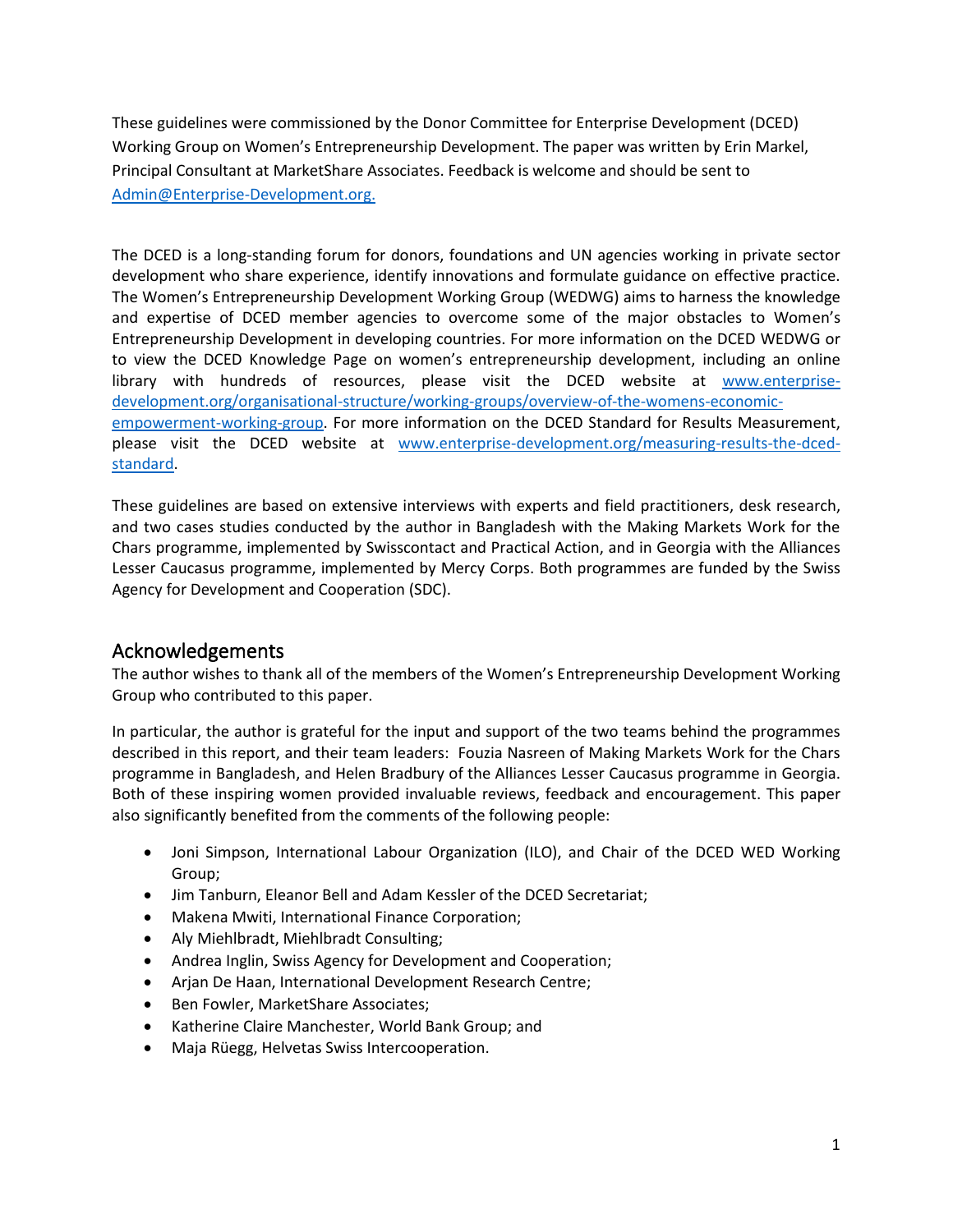## Table of Contents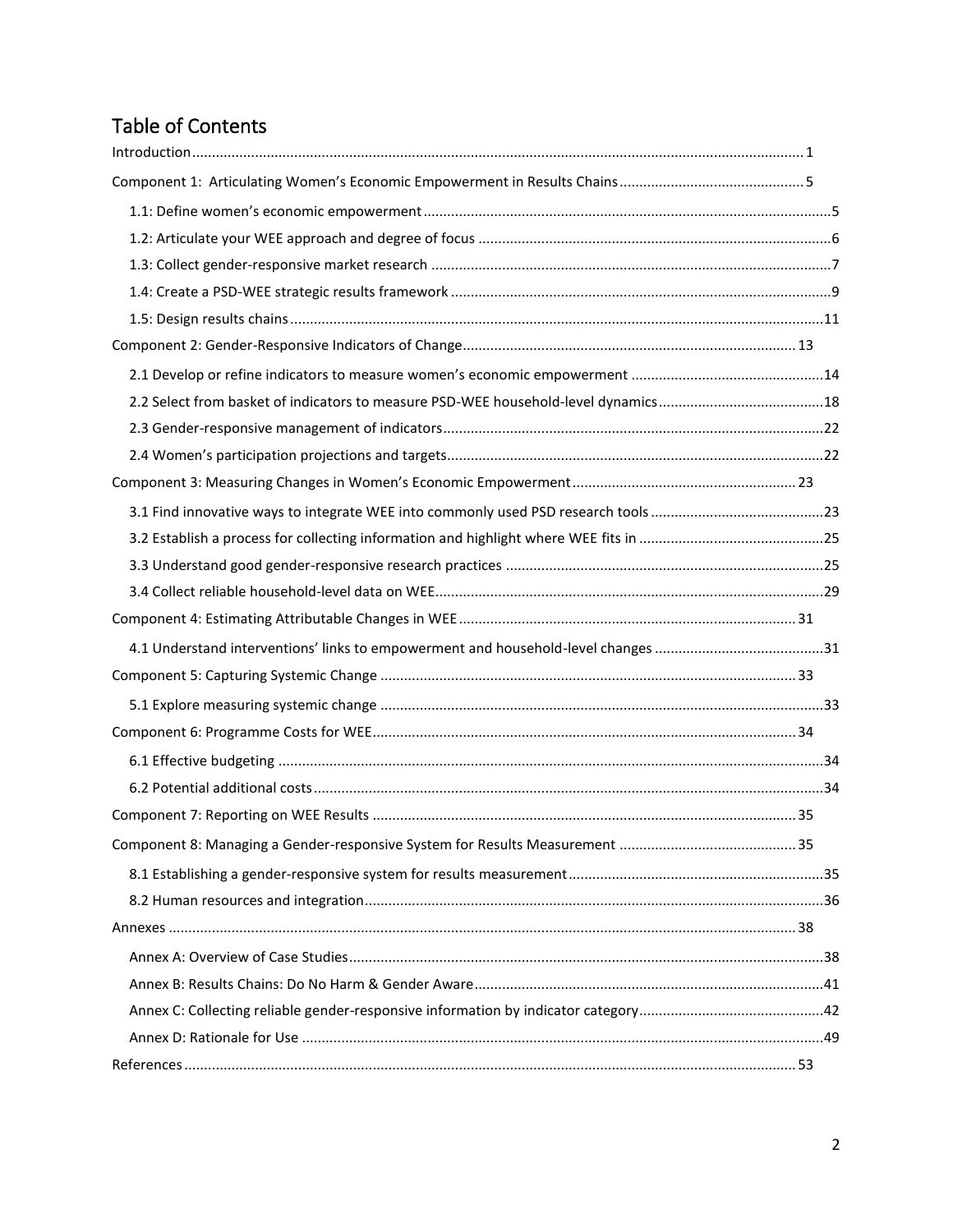## <span id="page-3-0"></span>Introduction

*"When women do better, economies do better."* -[-Christine Lagarde,](http://www.thedailybeast.com/articles/2013/01/23/christine-lagarde-at-davos-europe-must-guard-against-relapse-in-2013.html) Managing Director, International Monetary Fund, Davos, 2013, addressing the issue of inclusive growth.

Why do economies do better when women do better? In every part of the world, women are paid less for their work and see fewer benefits of their labour. Discrimination and extra household responsibilities reduce their access to decent work, capital and time needed to improve their businesses relative to men. In short, women are more likely to live in poverty. Yet, across the developing world more women than ever are managing family farms and businesses. As technology enhances their access to information and inputs, they are starting to demand their rights. As millions of men migrate to urban areas, new opportunities for women are opening up. More women entering the labour force can accelerate poverty reduction, support sustainable markets and improve the welfare of families.

Increasing the number of working women and their incomes is only part of the equation. For women, their families and society to reap the full benefits of development, investments in women must also promote their empowerment, e.g., a woman's ability advance economically, and make and act on economic decisions. Studies by the World Bank, the Organisation for Economic Co-operation and Development (OECD), the United Nations (UN) and others show that investments in private sector development that promote women's economic empowerment can yield higher returns – in terms of poverty reduction and broader positive effects – on development, compared to investments that do not incorporate women's economic empowerment. Donors have increasingly focused their private sector development strategies on women's economic empowerment. Canada's DFATD, USAID, UK's DFID, Sida, SDC and Australia's DFAT have recently produced updated strategies to enhance women's economic empowerment and demonstrate their renewed commitments to gender equality.<sup>1</sup>

## **Why create guidelines for measuring the results of women's economic empowerment in PSD at the household-level?**

Most guidelines on women's economic empowerment focus on theory or guiding implementation practices, such as conducting gender analysis and designing successful interventions. Certain guidance documents are particularly helpful and relevant to private sector development (PSD) programmes such as the work conducted by a multi-donor effort coordinated by the M4P Hub in  $2011<sup>2</sup>$  However, there are few documents available that provide suggestions on the measurement of women's economic empowerment. The ones that do tend to focus on definitions and indicators and are not specifically tailored to PSD programmes. Moreover, most PSD programmes measure enterprise-level results rather than household-level results. Measuring household dynamics is important because this is one key place where women and men live and experience the various effects – positive and sometimes negative – of development and empowerment.

 $<sup>1</sup>$  See reference list for citations on each donor's strategy.</sup>

<sup>2</sup> The three main outputs were: a preliminary discussion paper by Linda Jones in 2012 entitled: *Discussion Paper for an M4P WEE Framework: How can the Making Markets Work for the Poor Framework work for poor women and for poor men?*; the development of M4P Hub Guidelines for the Integration of WEE into M4P Programmes in 2012, and a synthesis of general conclusions in SDC's E+i Network Synthesis Report on WEE & M4P in 2012.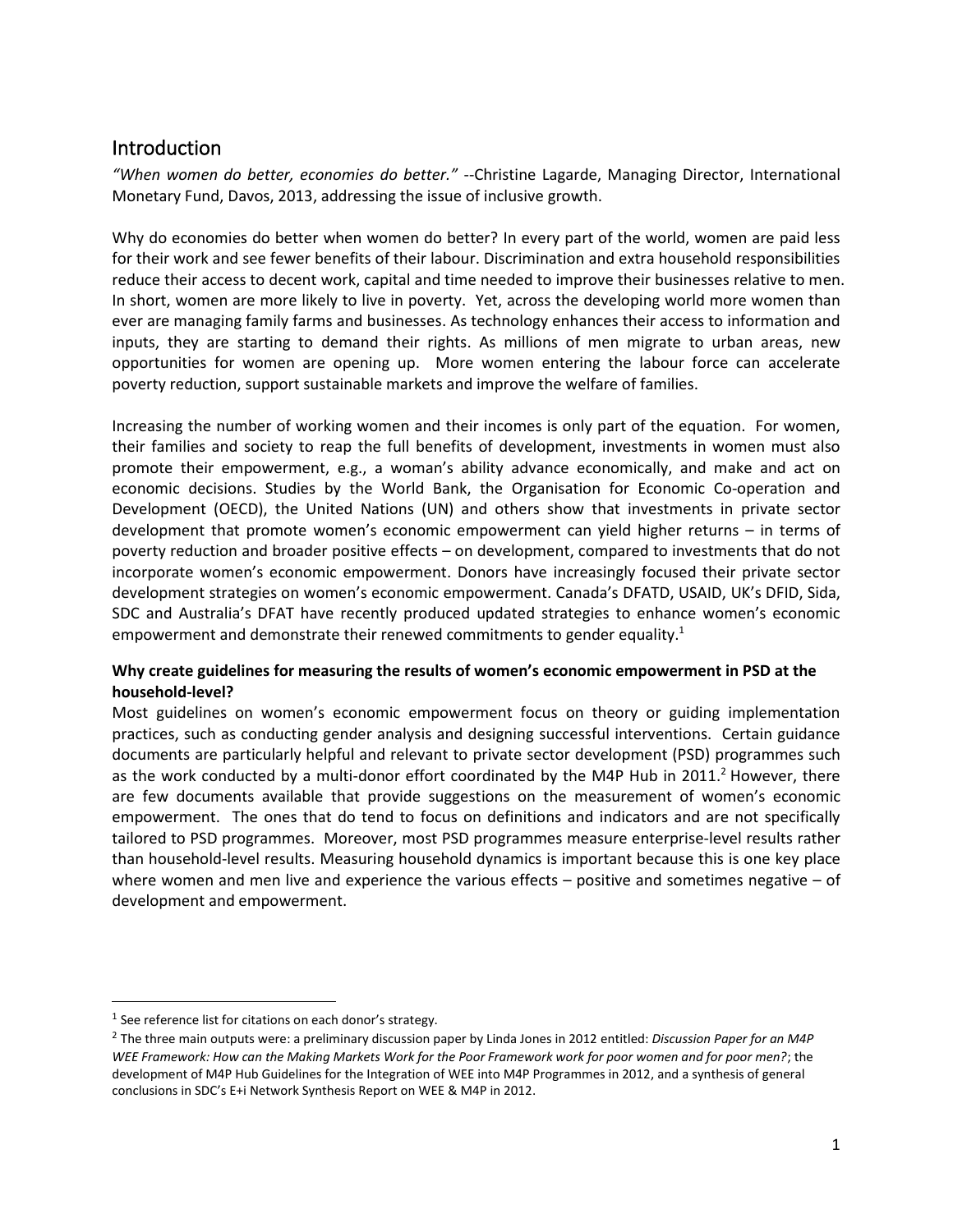Therefore, these guidelines specifically aim to:

- Provide practical advice to practitioners seeking to measure women's economic empowerment (WEE) in PSD programming;
- Document how to make each aspect of results measurement more gender-responsive;
- Highlight important issues in results measurement for practitioners focused on WEE, paying particular attention to measuring household-level changes.

## Approach: DCED Standard and Case Studies

The DCED Standard provides a helpful framework for measuring results in PSD. Therefore, this paper draws on primary and secondary research, particularly but not exclusively, from implementing agencies seeking to comply with the DCED Standard. Each section highlights how dimensions of women's economic empowerment can be integrated into the eight elements of the DCED Standard. In particular, the guidelines draw from the good practices and lessons learned from Making Markets Work for the Chars (M4C) in Bangladesh, implemented by Swisscontact and Practical Action, and the Alliances Lesser Caucasus Programme (ALCP) in Georgia, implemented by Mercy Corps. The programmes were selected by the DCED WED Working Group because of the sophistication in their approach to measuring women's economic empowerment.

#### **If You Are New to the DCED Standard**

The DCED Standard outlines a practical framework for PSD programmes to monitor progress towards a programme's objectives.<sup>3</sup> These guidelines assume a basic knowledge of the DCED Standard. The DCED Standard includes eight elements:<sup>4</sup>

- **Articulating Results Chains.** Results chains visually represent how programme activities are expected to create outputs, outcomes and impact; showing the expected causal links and relationships between them.
- **Defining indicators of change.** An indicator is linked to the results chains and helps you measure the extent of change.
- **Measuring changes in indicators**. Once the indicators have been defined, they should be monitored at appropriate times. This allows you to see whether desired changes have occurred and to manage your programme accordingly.
- **Estimating attributable changes.** Once a change is observed, you need to estimate if and what part of that change can be attributed to your programme.
- **Capturing wider changes in the system or market.** Many PSD programmes aim to affect entire market systems, and should aim to capture these changes.
- **Tracking programme costs**. In order to assess the success of the programme it is necessary to know how much was spent.
- **Reporting results.** Findings should be communicated clearly to donors, local stakeholders and to the wider development community where possible.
- **Managing the system for results measurement**. The results measurement system should be adequately resourced and integrated into programme management; informing the implementation and guiding the strategy.

<sup>&</sup>lt;sup>3</sup> DCED. DCED Standard for Results Measurement. DCED. 2014[. www.enterprise-development.org/measuring-results-the-dced](http://www.enterprise-development.org/measuring-results-the-dced-standard)[standard](http://www.enterprise-development.org/measuring-results-the-dced-standard)

<sup>4</sup> Sen, Nabanita. A Walk through the DCED Standard for Measuring Results in PSD. DCED. 2010. Note that Elements 3 and 4 have been combined since then (making 7 elements total). This would require restructuring the whole report, however.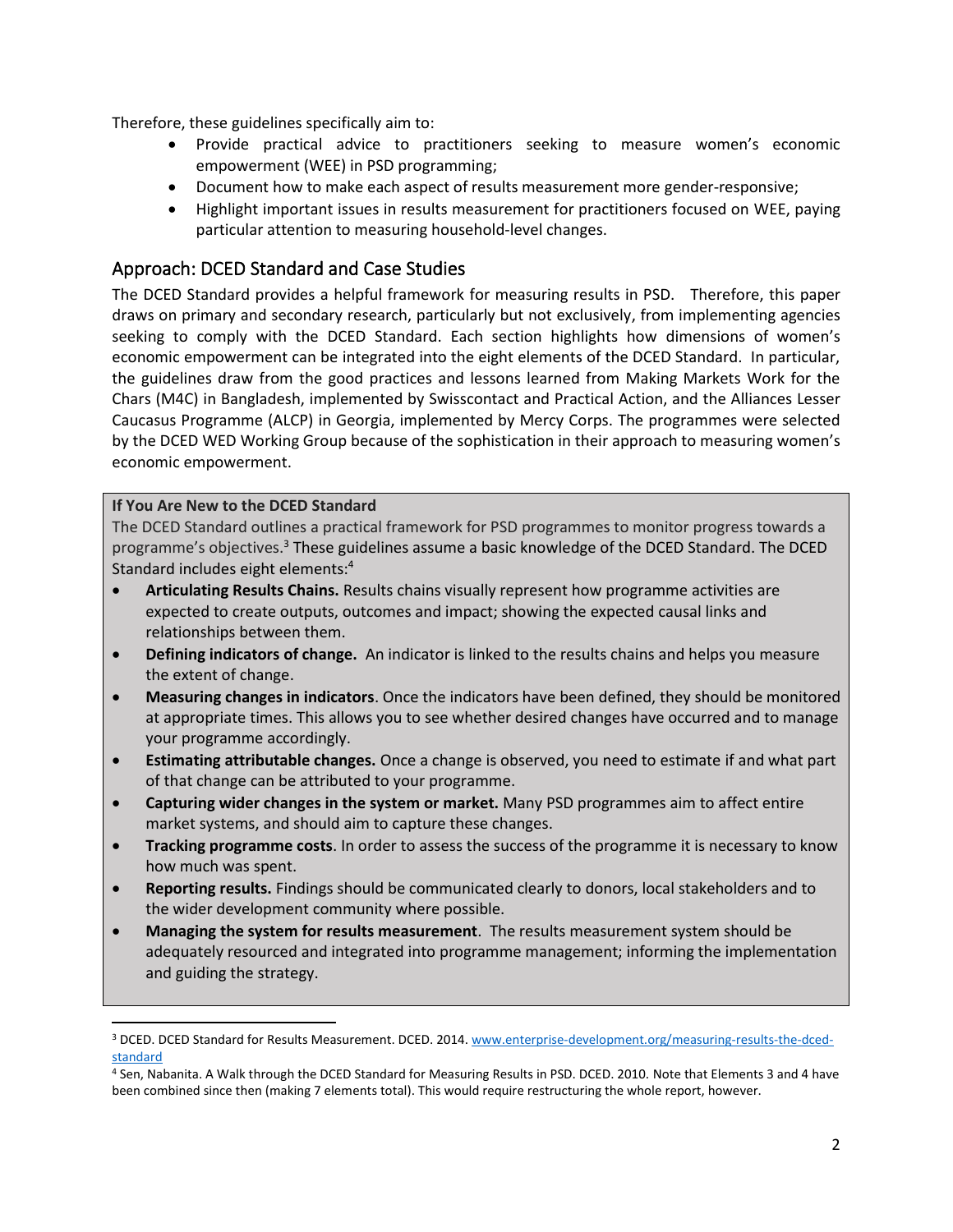## Overview of Case Studies

More details are provided on each case in Annex A.

#### *Case Study #1: Making Markets Work for the Chars – Bangladesh*

Making Markets Work for the Jamuna, Padma and Teesta Chars (M4C) is a five-year project funded by the Swiss Agency for Development and Cooperation (SDC), implemented by Swisscontact, the lead agency, and Practical Action, in collaboration with Rural Development Academy under the Ministry of Local Government, Rural Development and Cooperatives of the Government of Bangladesh. The project started in December 2011 and aims to reduce the poverty and vulnerability of 60,000 char households in ten districts of Northern Bangladesh by facilitating market systems that enhance opportunities for employment and income generation. Ensuring that both women and men benefit and promoting women's economic empowerment are a key objectives of the programme.

M4C is guided by the Making Markets Work for the Poor (M4P) approach.<sup>5</sup> The programme intends to have a large-scale, sustainable impact by improving market systems in Char regions. M4C seeks to integrate gender issues throughout the entire programme life cycle, including the implementation of a gender-responsive monitoring and results measurement system. The programme has developed a specific theory of change for economically empowering women that links the types of work women do to their level of empowerment.

#### *Case Study #2: Alliances Lesser Caucasus Programme (ALCP) - Georgia*

The Alliances Lesser Caucasus Programme (ALCP) is a market development programme that builds on existing initiatives to improve the productivity, incomes and resilience of small-scale livestock producers in three regions of Georgia lying along the Lesser Caucasus mountain chain from eastern Georgia to the Black Sea. Ensuring that both women and men benefit and promoting women's economic empowerment are key objectives of the programme.

The ALCP approach is based on Making Markets Work for the Poor (M4P),<sup>6</sup> which engages a spectrum of market players across the private and public sector. The ALCP's strategy document states that "gender is integral to every programme activity and is included from the first and every step of the programme cycle."<sup>7</sup> ALCP integrates in-depth gender analyses into all market research. In early 2012 the programme was one of the two case studies of the M4P Hub Phase 2: Guidelines for Incorporating WEE into M4P Programmes.<sup>8</sup>

<sup>5</sup> DCED. Making Markets Work for the Poor. 2014. [www.enterprise-development.org/implementing-psd/market](http://www.enterprise-development.org/implementing-psd/market-systems)[systems](http://www.enterprise-development.org/implementing-psd/market-systems)

<sup>6</sup> DCED. Making Markets Work for the Poor. 2014[. www.enterprise-development.org/implementing-psd/market-systems](http://www.enterprise-development.org/implementing-psd/market-systems)

 $<sup>7</sup>$  Alliances Lesser Caucasus Programme. Final Strategy Document. Mercy Corps. 2014.</sup>

<sup>8</sup> Schulz, Carsten; Ruegg, Maja and Marcus, Jenal. Women's Economic Empowerment in M4P Projects: Synthesis of the ediscussion of SDC's e+1 network from 19 March to 10 April 2012. SDC, e+I Network, and M4P Hub. 2012.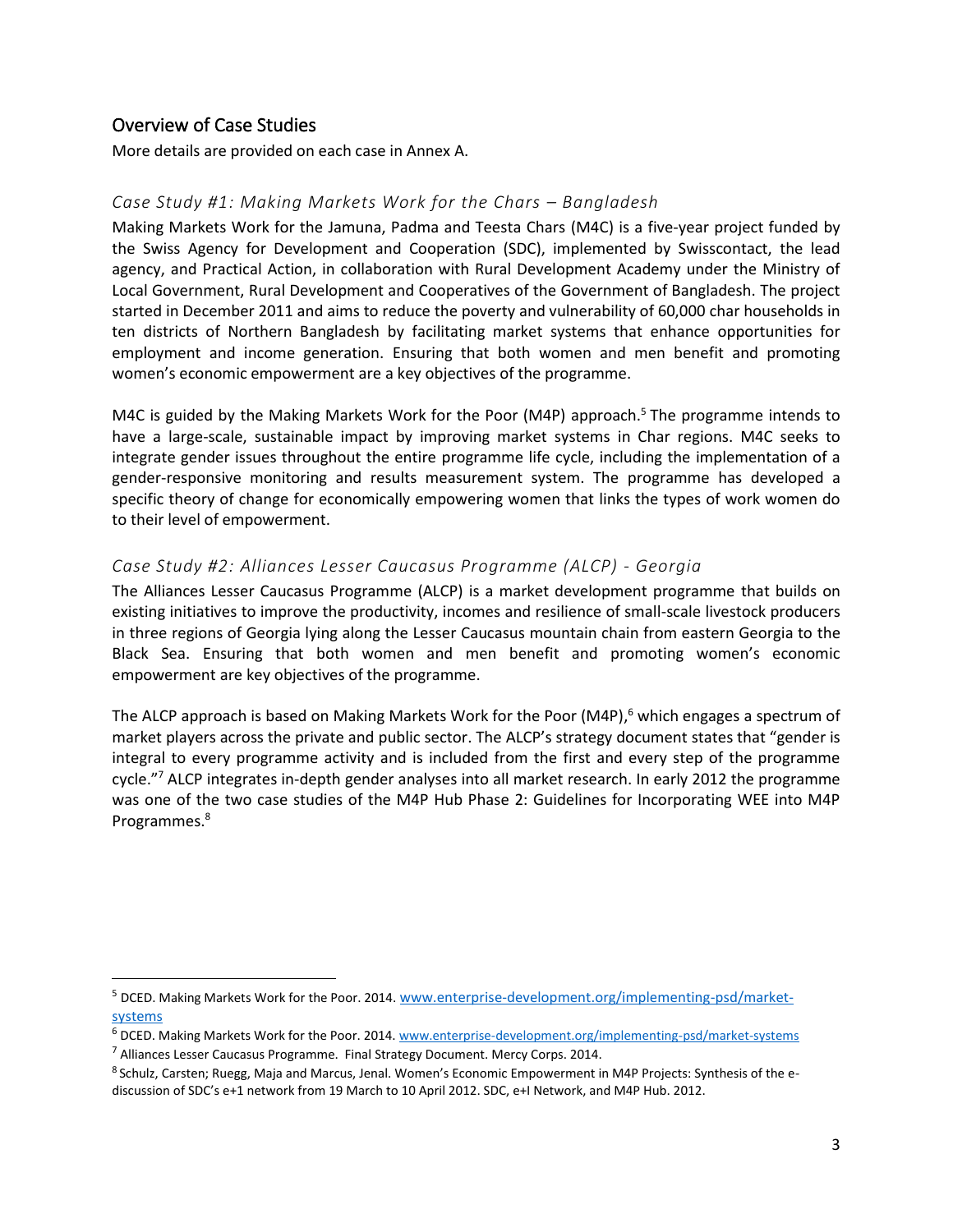## Overview of Report

The methods presented here are continuously updated and refined by practitioners, and are likely to further evolve. The steps described below document current thinking and lessons learned.

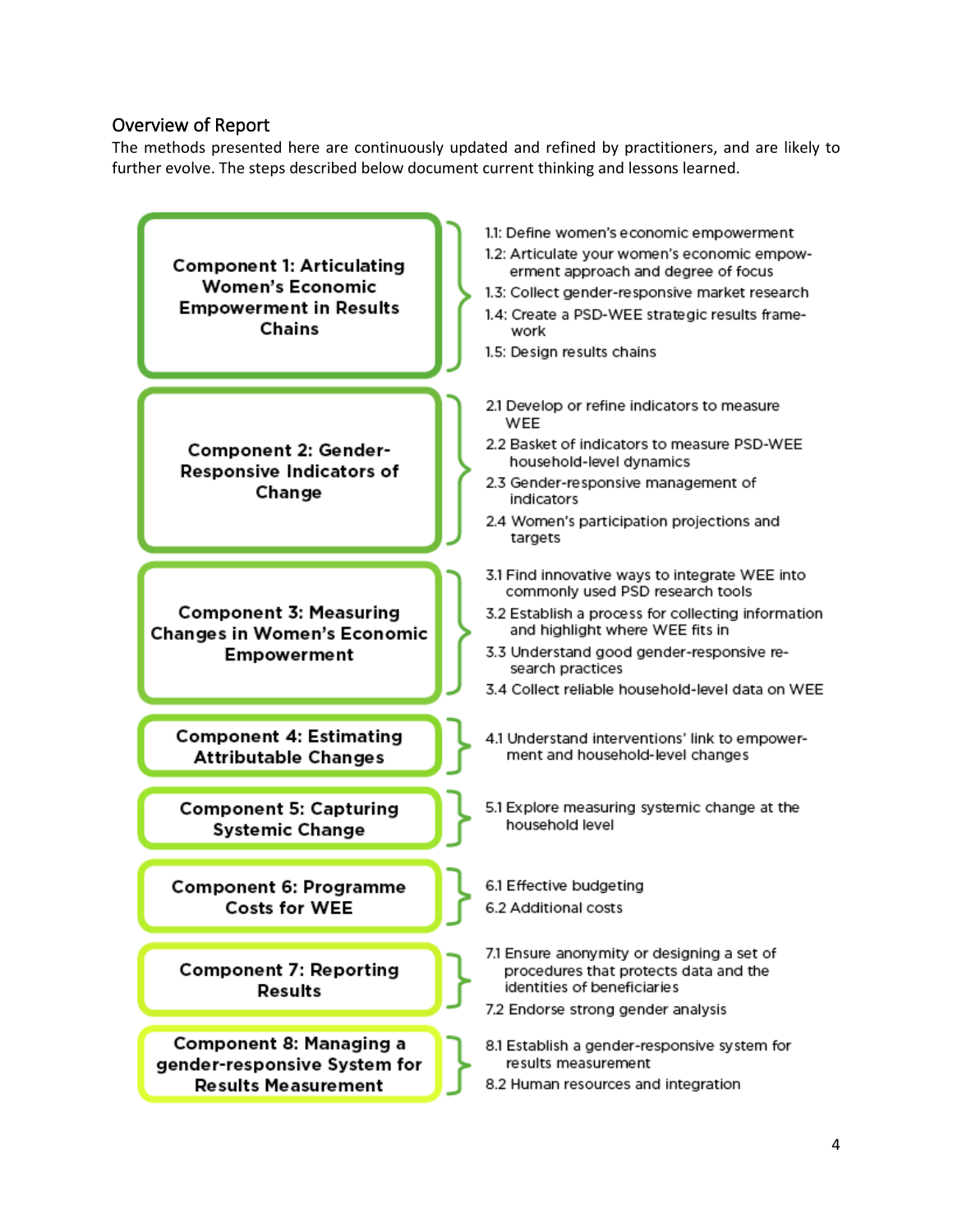## <span id="page-7-0"></span>Component 1: Articulating Women's Economic Empowerment in Results Chains

Articulating intervention-specific results chains is the first element of the DCED Standard. By definition, a results chain is a visual "hypothesis about how the activities of the programme are expected to lead to outputs, outcomes, and eventually development impact."<sup>9</sup> To learn more about developing results chains, please consult the DCED Standard's guidance on Implementing Results Chains.<sup>10</sup> There are several key elements to developing results chains for PSD programmes with women's economic empowerment objectives.

These include:

- 1.1: Define women's economic empowerment
- 1.2: Articulate your women's economic empowerment approach and degree of focus
- 1.3: Collect gender-responsive market research
- 1.4: Create a PSD-WEE strategic results framework
- 1.5: Design results chains

## <span id="page-7-1"></span>1.1: Define women's economic empowerment

Many definitions of women's economic empowerment exist. Naila Kabeer writes that there are important differences, yet common themes arise around concepts of agency, choice and decisionmaking in relation to the market.<sup>11</sup> For a review of various donor definitions and their common elements see the M4P Hub's: Discussion Paper for an M4P WEE Framework. <sup>12</sup>

Sample Definition:<sup>13</sup> A woman is economically empowered when she has both: a) access to resources: *the options to advance economically; and b) agency: the power to make and act on economic decisions.*



*Figure 1: WEE Main Components<sup>14</sup>*

<sup>9</sup> DCED. Implementing the Standard. DCED. 2014[. https://www.enterprise-development.org/wp](https://www.enterprise-development.org/wp-content/uploads/1_Implementation_Guidelines_Results_Chains.pdf)[content/uploads/1\\_Implementation\\_Guidelines\\_Results\\_Chains.pdf](https://www.enterprise-development.org/wp-content/uploads/1_Implementation_Guidelines_Results_Chains.pdf)

<sup>10</sup> Kessler, Adam and Sen, Nabanita. Guidelines to the DCED Standard for Results Measurement: Capturing Wider Changes in the System or Market. Donor Committee for Enterprise Development. 2013.

<sup>11</sup> Kabeer, Naila. Women's Economic Empowerment & Inclusive Growth. Labour Markets and Enterprise Development. SIG Working Paper. 2012.

<sup>12</sup> Jones, Linda. Discussion Paper for an M4P WEE Framework: How can the Making Markets Work for the Poor Framework work for poor women and for poor men? M4P Hub. 2012.

<sup>13</sup> Golla, A; Malhotra, A; Nanda, P and Mehra, R. Understanding and Measuring Women's Economic Empowerment: Definition, Framework and Indicators. International Center for Research on Women. 2011.

<sup>14</sup> Source: Markel, Erin. MarketShare Associates. 2014.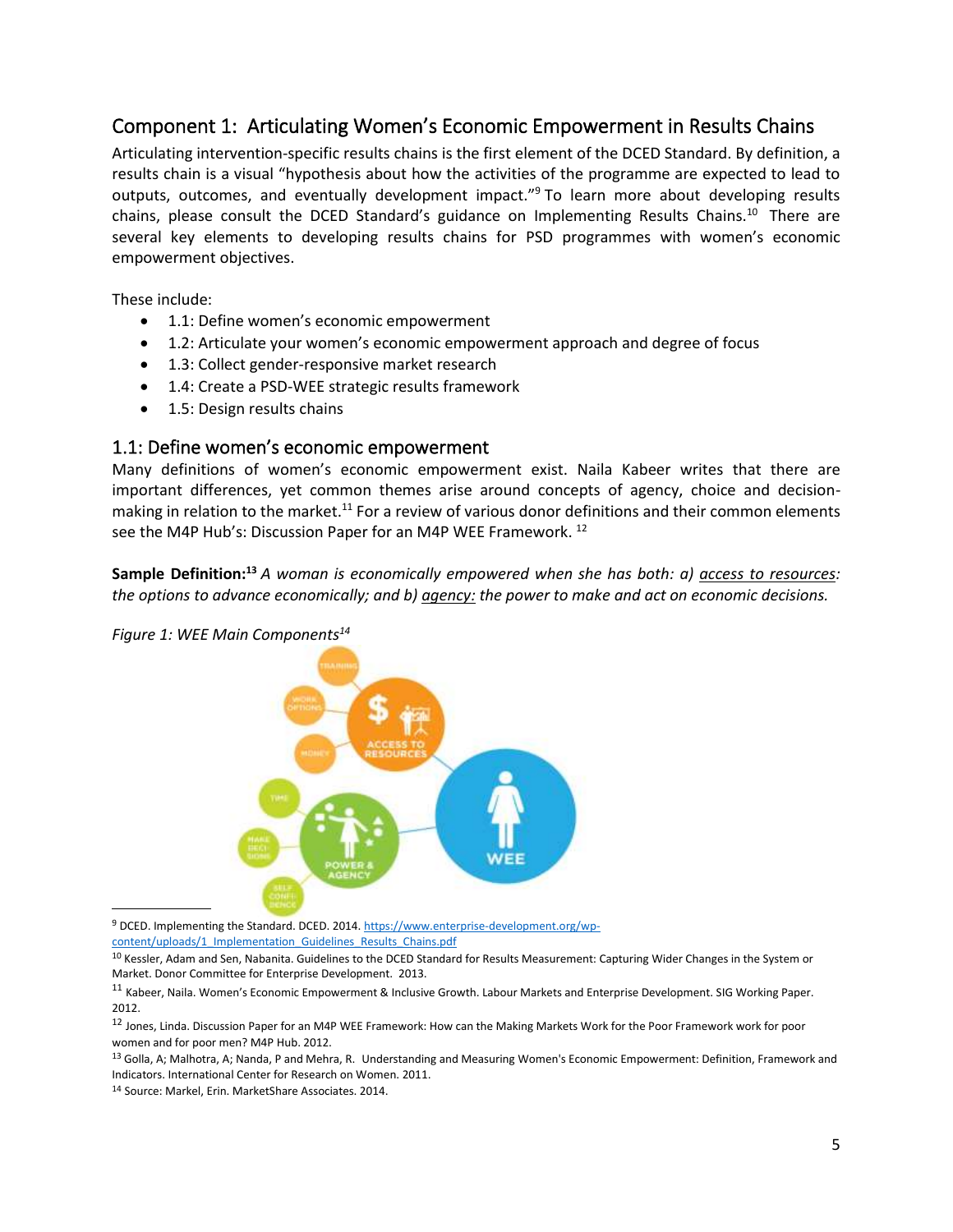How women's economic empowerment is experienced can vary between contexts and among groups. Therefore, it is important to contextualize your programme's understanding of the definition within your results chains and definition of indicators. This can be done together with key programme stakeholders.

## 1.2: Articulate your WEE approach and degree of focus

Programme objectives and time and resource constraints shape a programme's degree of focus on women's economic empowerment. Outlined below is a spectrum of five common WEE approaches. How these approaches link to the intensity of focus on women's economic empowerment, and the potential risks and effects of each one are highlighted below.



<span id="page-8-0"></span>

PSD programmes that do not include any gender considerations risk failing to meet their development objectives and can cause harm to local female populations. At a minimum, Do No Harm (#5) and Gender Aware (#4) practices can help to mitigate unintended negative results.

Programmes aiming to catalyse changes in women's economic empowerment will need to articulate a more comprehensive strategy. Objectives could include Mainstreaming Gender (#2) throughout the overall programme, Targeting Women (#3) specifically or using a Combined approach (#1) of

<sup>&</sup>lt;sup>15</sup> Prepared by author. Concept adapted from Fowler, Ben and Kessler, Adam. Measuring Achievements of Private Sector Development in Conflict-Affected Environments. Practical Guidelines for Implementing the DCED Standard. DCED. 2013.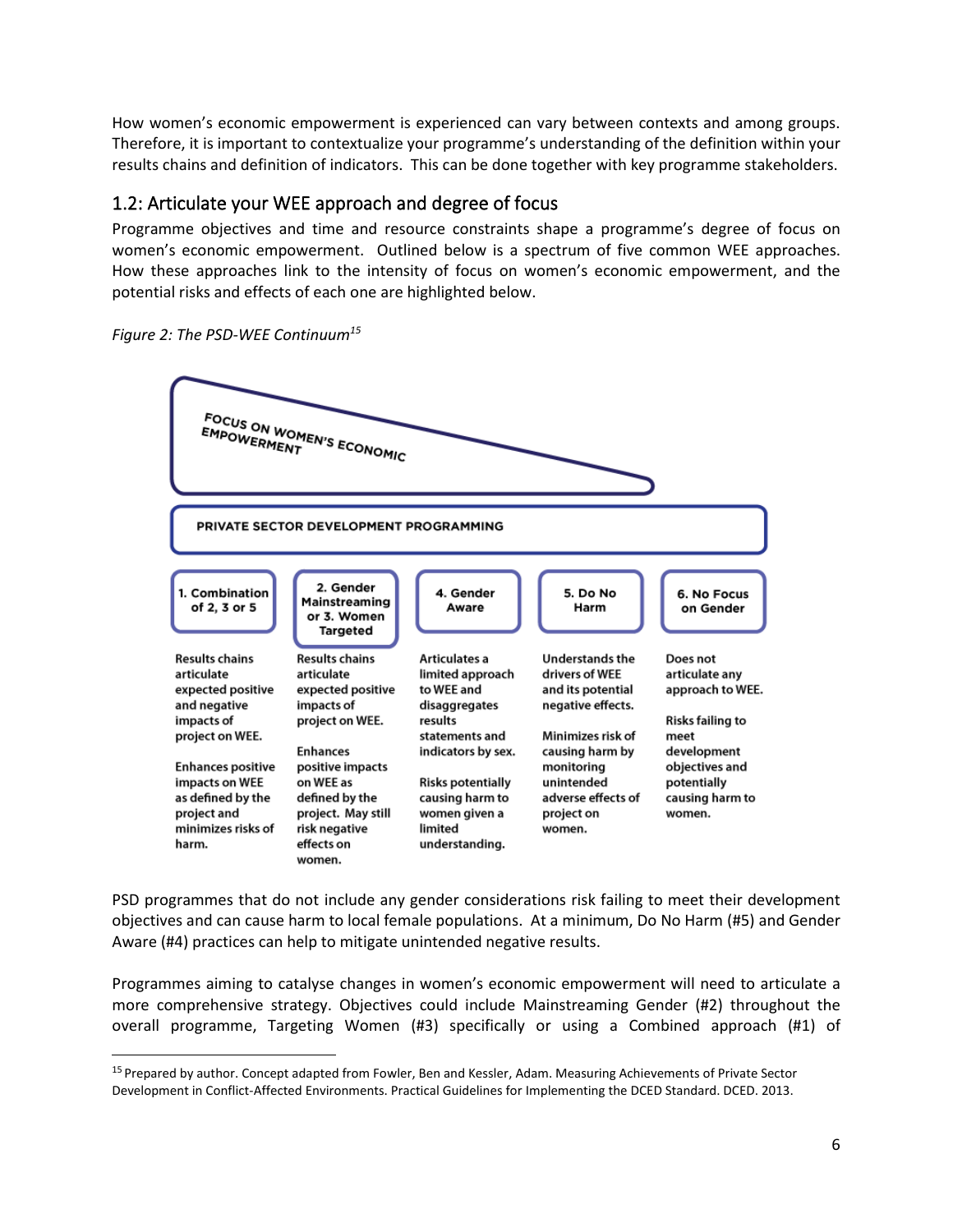Mainstreaming, Targeting and/or Do No Harm. Combined approaches (#1) tend to integrate Do No Harm into programme planning practices, and then identify whether to Mainstream Gender or Target Women specifically at an intervention-specific level. For example, programmes may decide to apply a Gender Mainstreaming approach in one value chain, yet specifically select another value chain for a Women Targeted intervention. These approaches enhance positive impacts and mitigate unintended negative impacts on women. The chart below articulates the differences between Gender Aware, Gender Mainstreaming and Women Targeted.

| <b>WEE Approach</b>         | <b>Description</b>                                                                                                                                                                                                                                                                                                                                                                                                                                                                                                                                               |
|-----------------------------|------------------------------------------------------------------------------------------------------------------------------------------------------------------------------------------------------------------------------------------------------------------------------------------------------------------------------------------------------------------------------------------------------------------------------------------------------------------------------------------------------------------------------------------------------------------|
| Gender Aware                | Programmes seek to understand the differences between men and<br>women and how gender may affect programming. Gender concerns are<br>integrated into some aspects of the programme life cycle such as<br>market research, and participation targets between men and women<br>are established and monitored. WEE is not a key objective of the<br>programme.                                                                                                                                                                                                      |
| <b>Gender Mainstreaming</b> | Programmes explicitly integrate women's economic empowerment into<br>all aspects of the programme cycle. Examples include: conducting<br>gender-responsive market research, gender-responsive sector and<br>intervention selection, identifying key entry points for women in<br>targeted value chains, strategies for enhancing women's participation<br>and leadership, and a gender-responsive results measurement system.<br>Interventions aim to facilitate change for female and male beneficiaries.<br>WEE is one of the key objectives of the programme. |
| <b>Women Targeted</b>       | Programmes are designed to economically empower<br>women.<br>Interventions aim to facilitate change for female beneficiaries. WEE is<br>the key objective of the programme.                                                                                                                                                                                                                                                                                                                                                                                      |

The experiences from M4C and ALCP suggest that articulating how both women and men will benefit, as well as stating women's economic empowerment as a key objective from the very start of a programme can lead to greater success and results. Using this Combined approach leaves both M4C and ALCP the flexibility to match the relevant approach to each unique intervention. Both programmes articulate a Combined approach (#1) in their gender strategies. For example, all ALCP interventions are either Gender Mainstreamed (#2) interventions or Women Targeted (#3) interventions, which they call:

- 1. Gender Sensitized Interventions (GSIs), and
- 2. Gender Overt Interventions (GOIs).

Importantly, M4C's and ALCP's approach to gender was outlined prior to conducting market research. This helped to guide the types of gender-responsive information required to design each intervention. Both programmes regularly update their gender approaches for each intervention.

## <span id="page-9-0"></span>1.3: Collect gender-responsive market research

Conducting effective market research that incorporates an understanding of gender dynamics is the heart of any programme aiming to catalyse WEE.**<sup>16</sup>** M4C and ALCP integrate gender concerns throughout

<sup>&</sup>lt;sup>16</sup> Riisgaard, Lone; Fibla, Anna Maria Escobar and Ponte, Stefano. Evaluation Study: Gender and Value Chain Development. DANIDA, Ministry of Foreign Affairs of Denmark. 2010; experiences of the author; Making Markets Work for the Chars. Interview. Swisscontact. 2014; Alliances Lesser Caucasus Programme. Interview. Mercy Corps. 2014.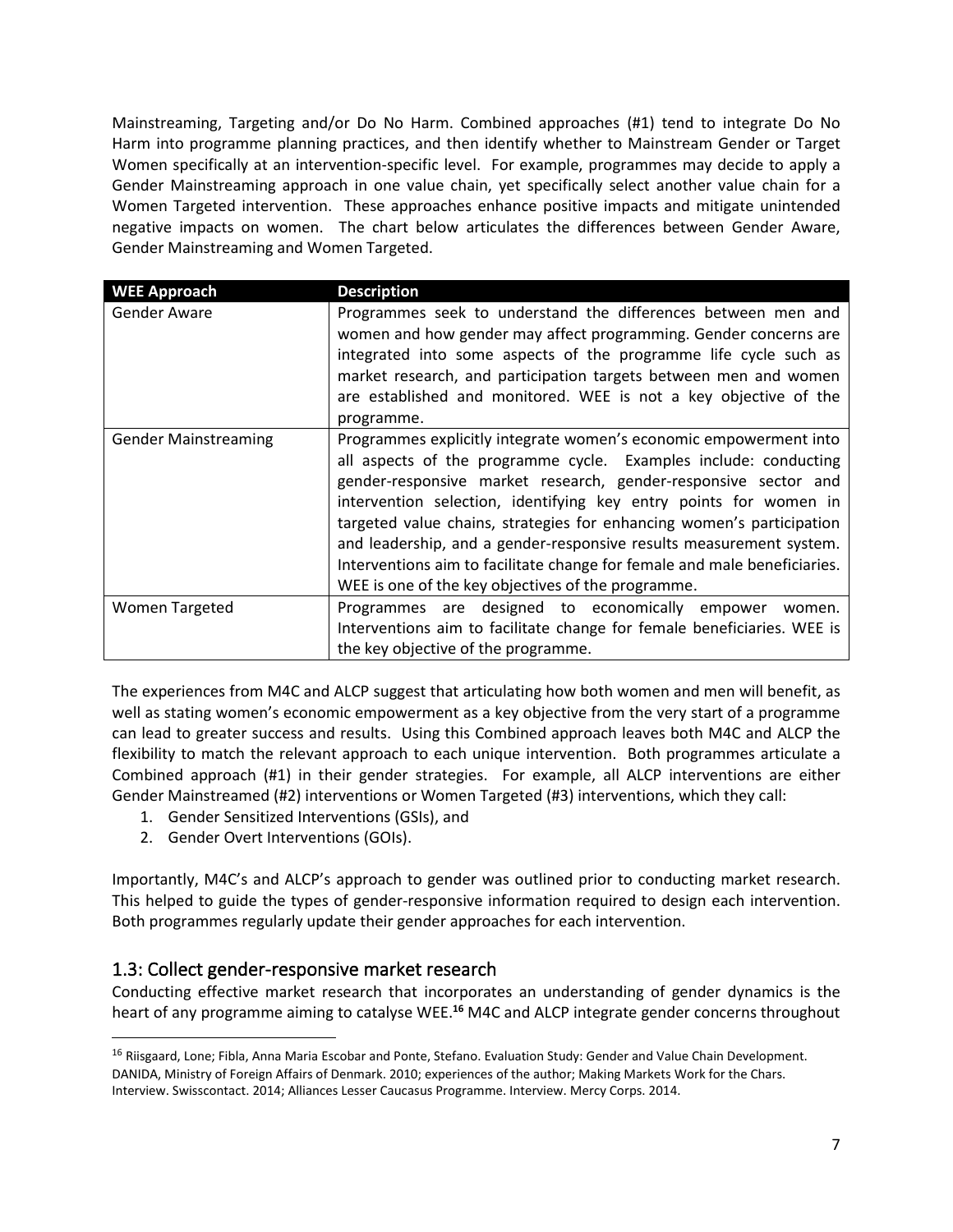all market research. Both programmes do not conduct gender analysis and market analysis separately. Instead, it is done as a combined process. For M4C and ALCP this seems to not only produce more programme relevant information relating to gender, but also more team cohesion and buy-in around promoting women's economic empowerment. For example, ALCP and M4C follow the M4P guidelines to market research.<sup>17</sup> In terms of initial gender-responsive market research they examined:

- 1. **Core market systems:** gender roles and responsibilities in each sub-sector,
- 2. **Supporting functions:** gender-based access and control over resources and services
- 3. **Rules**: gender-friendly policies, social/community acceptance of women in various jobs, and women's decision-making abilities and time-use.

#### **Helpful Resources**

To learn more about how to conduct an effective value chain analysis that incorporates gender issues, please see the ILO's *Guide to Mainstreaming Gender in Value Chain Analysis*. <sup>18</sup> For guidance on transforming gender-responsive analysis into interventions, please see *USAID's: A Guide to Integrating*  Gender into Agricultural Value Chains.<sup>19</sup> Also, Agri-ProFocus Guide on Challenging Chains to Change: *Gender Equity in Agricultural Value Chain Development* offers helpful case studies towards understanding potential interventions.<sup>20</sup> If your programme focuses on the labour market or employment, WIEGO's technical note on *Making Agricultural Value Chains Work for Workers* could also be helpful.<sup>21</sup> For guidance on gender and M4P market research, see ALCP Georgia's website for a full market analysis report<sup>22</sup> or the section on market research in the Discussion Paper for an M4P WEE Framework: How can the Making Markets Work for the Poor Framework work for poor women and for poor men?<sup>23</sup>

No programme should expect to address all of the constraints to women's economic empowerment. Instead, programmes should rely on sound market research to understand the wider context including key market constraints and influencers on how a woman experiences economic empowerment, and then select solutions and interventions that align with a programme's resources, capacity and objectives. This understanding will help to define programme scope and logic, as well as identify the most relevant local stakeholders and service providers.

<span id="page-10-0"></span><sup>&</sup>lt;sup>17</sup> The Springfield Centre. The Operational Guide for the Making Markets Work for the Poor (M4P) Approach. SDC and DFID. 2008[. https://beamexchange.org/resources/167/](https://beamexchange.org/resources/167/)

<sup>&</sup>lt;sup>18</sup> Mayoux, Linda and Mackie, Grania. Making the Strongest Links: A Guide to Mainstreaming Gender in Value Chain Analysis. International Labour Organization. 2008.

<sup>&</sup>lt;sup>19</sup> Rubin, Deborah and Manfre, Christina. A Guide to Integrating Gender into Agricultural Value Chains. Juarez and Associates. USAID publication. 2013.

 $^{20}$  KIT, Agri-ProFocus and IIRR. Challenging chains to change: Gender equity in agricultural value chain development. KIT Publishers, Royal Tropical Institute, Amsterdam. 2012.

 $21$  Man-Kwun Chan. Making Agricultural Value Chain Programmes Work for Workers: A Practical Guide for Development Donors and Practitioners. WIEGO. 2012.

<sup>&</sup>lt;sup>22</sup> SDC and Mercy Corps. Update to the Market Analysis: Alliances Lesser Caucasus Programme. SDC and Mercy Corps. 2013. [http://alcp.ge](http://alcp.ge/)

<sup>&</sup>lt;sup>23</sup> Jones, Linda. Discussion Paper for an M4P WEE Framework: How can the Making Markets Work for the Poor Framework work for poor women and for poor men? M4P Hub. 2012.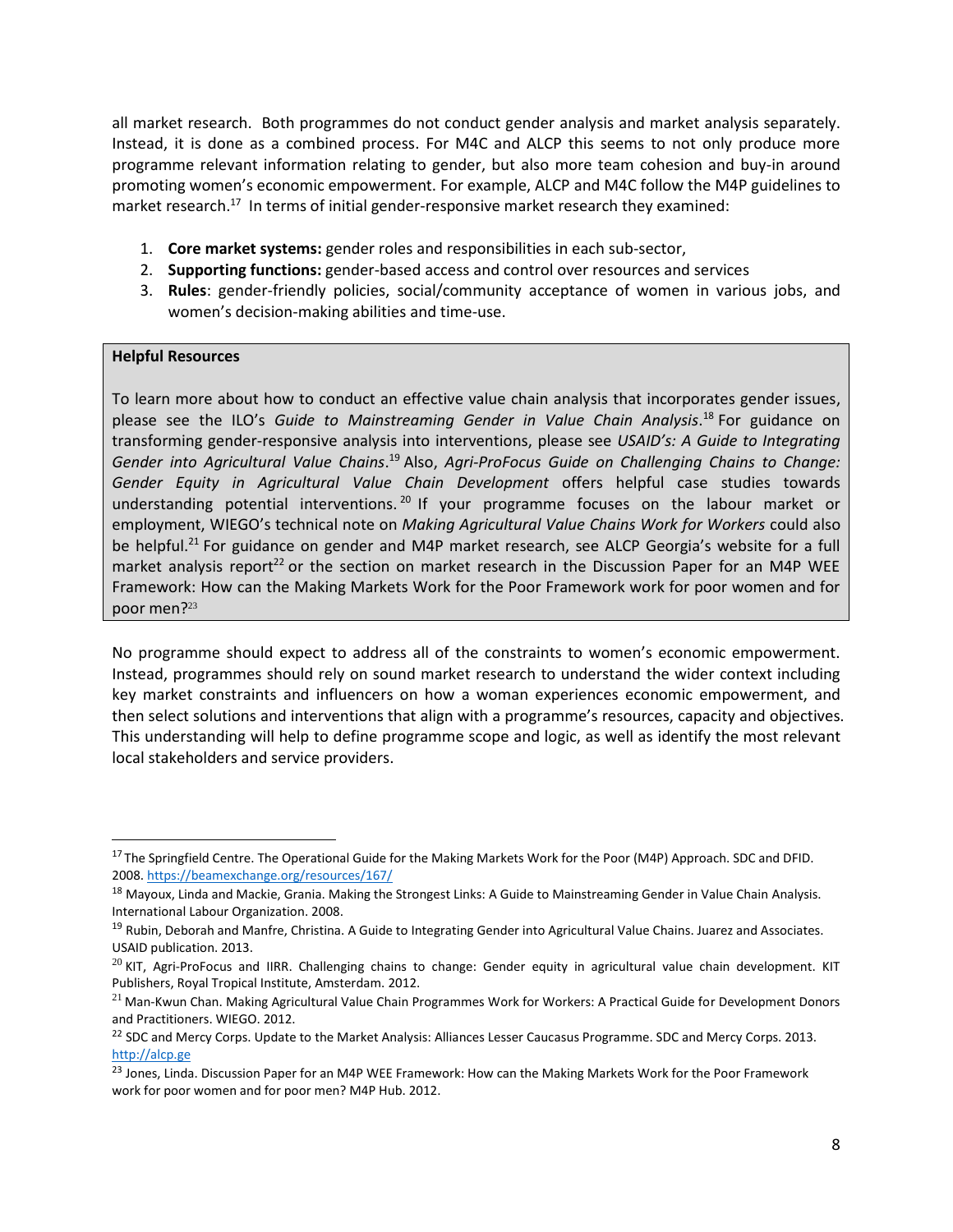## 1.4: Create a PSD-WEE strategic results framework

A strategic results framework is an overarching logic model that lays out the pathways of change for a programme. It establishes the rationale and general approach for reaching its programmatic goals.<sup>24</sup> Articulating a combined PSD-WEE strategic results framework can help clarify and integrate a PSD programme's logic with a WEE theory of change.

The figure below draws upon the M4C and ALCP programmes and shows how a commonly used PSD strategic results framework links to a WEE pathway of change.



*Figure 4: PSD-WEE Results Framework*<sup>25</sup>

Source: Erin Markel

#### *Steps for creating a PSD-WEE strategic framework*

**Step 1:** Defining your poverty reduction and empowerment objectives means defining a specific target group of women such as poor women, women business owners, etc. and a goal for improving their condition in terms of poverty and empowerment. It is helpful to define this in positive terms. For poverty reduction, the change tends to be an increase in enterprise income, assets and/or jobs. For empowerment, this tends to manifest as a positive change in household *agency,* including increased household control over resources, decision-making abilities, time-use, and changes in roles and responsibilities; all of which M4C and ALCP include for various interventions at this level in their results chains.

<sup>&</sup>lt;sup>24</sup> The Springfield Centre. The Operational Guide for the Making Markets Work for the Poor (M4P) Approach. SDC and DFID. 2008[. https://beamexchange.org/resources/167/](https://beamexchange.org/resources/167/)

<sup>&</sup>lt;sup>25</sup> Tailored by the author and based on The Springfield Centre. The Operational Guide for the Making Markets Work for the Poor (M4P) Approach. SDC and DFID. 2008.<https://beamexchange.org/resources/167/>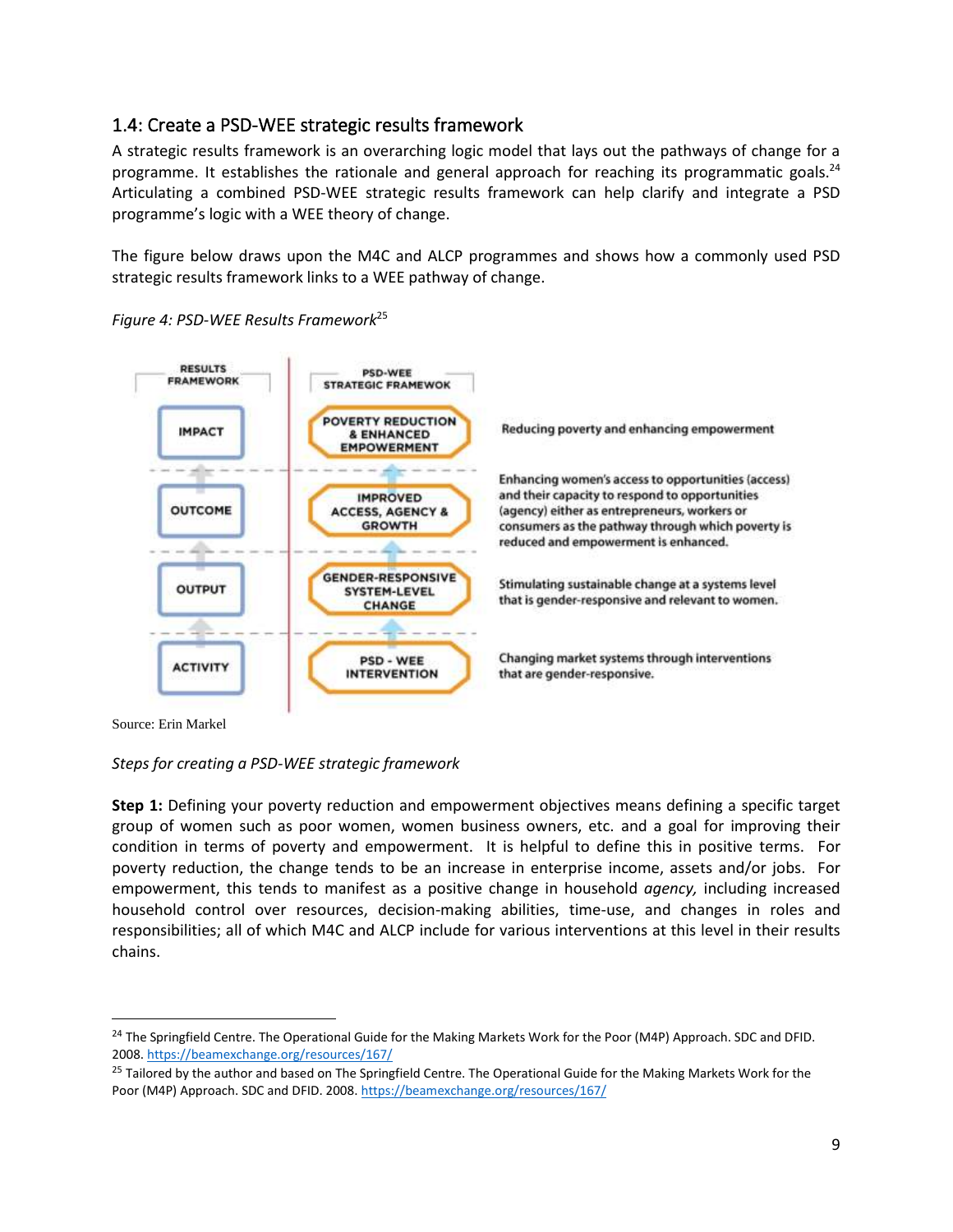Looking at household change is particularly important at this level because it has a significant impact on a woman's ability to change her behaviour and interact with markets. Since PSD programmes do not typically intervene at the household level, it may take longer to see changes at this level. Key questions in Step 1 are:

- Which group of women is being targeted and what is their economic profile?
- What is the anticipated final impact on the target group in terms of poverty reduction and empowerment?

**Step 2:** Next, it is important to define women's access, agency and growth at an outcome level. This means understanding and articulating how access to opportunities and the capability to respond to these opportunities can be improved. Here changes tend to be seen in:

- community participation
- leadership
- decision making
- workplace participation
- norms and conditions
- occupational segregation
- participation and roles and responsibilities
- changes in policies and how they affect women

At this outcome level, M4C has a different strategic framework for initiatives that are Mainstreamed versus ones that are Women Targeted. For its Women Targeted interventions, M4C aims to enhance women's access to skills and increase their wages. For the Mainstreamed initiatives, M4C focuses on women's access to skills development opportunities and enterprise growth. ALCP includes an outcomelevel statement for both the service provider and end beneficiary. For end beneficiaries in Mainstreamed initiatives, ALCP generally aims for improved access to information, and stabilized access to services for male and female farmers. Key questions in Step 2 are:

- What is the gender-responsive opportunity?
- How can women's position in the target market be improved?

**Step 3:** Most PSD initiatives seek systemic change. Here, programmes tend to be concerned with how service providers can better serve women. For example, at this level M4C aims to enhance the genderresponsiveness of service providers and participation of women in the services provided. In terms of women's economic empowerment, programmes also track women's participation as business owners (i.e. number of women-owned businesses). Key questions in Step 3 are:

- How can service providers and enterprises become (more) gender-responsive?
- What do service provider and enterprise practices need to change to best serve women in a sustainable manner?

<span id="page-12-0"></span>**Step 4:** The intervention is defined within the strategic framework more generally. Each intervention should define whether it will apply a Gender Mainstreaming, Women Targeted or Combined approach at this level. As noted above, both M4C and ALCP strategise their WEE approach per intervention prior to developing results chains.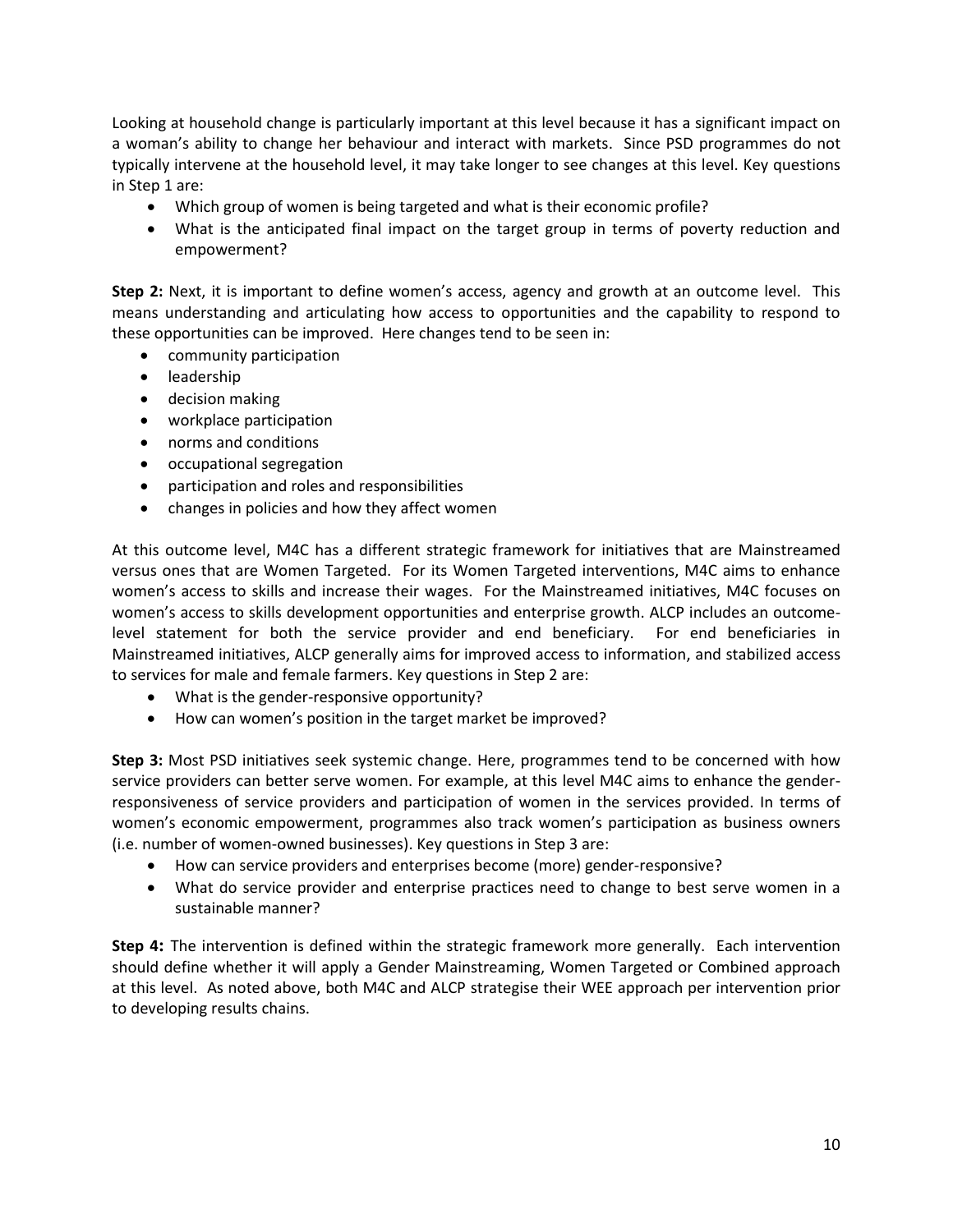## 1.5: Design results chains

Once good information is collected and strategic results frameworks are articulated, it is important for programmes to incorporate this knowledge not only into programme design, but also into results chains. Results chains will differ based on a programme's approach and degree of focus.

Both M4C and ALCP found this process more straightforward for Women Targeted interventions, as each step in the results chain focuses specifically on women and their empowerment. For Gender Mainstreamed interventions this can be more challenging. Some steps may need specific WEE activities and result statements; others may not. Good practices for incorporating WEE into results chains from M4C and ALCP are presented below. Additional suggestions for Gender Aware programmes and programmes aiming to incorporate Do No Harm principals are located in Annex B.

## *ALCP Georgia - Gender Mainstreaming Example*

ALCP reminds us that programmes aiming to directly impact both men and women through an intervention (i.e. Mainstreaming Gender) must take into account that men and women "perform different roles as market players, face different constraints and are able to exploit different market opportunities."<sup>26</sup> Thus, ALCP integrated questions on men and women's access and control, and roles and responsibilities into all market research in the dairy, beef and sheep value chains. The research specifically focused on how these gender roles corresponded to the M4P market segments of supporting functions, core market systems and rules. 27

From this exercise, the team found that in order to address women's economic empowerment certain interventions needed to focus solely on women while other interventions only required specific activities targeting women. For example, women in Georgia have limited access to public decisionmaking opportunities, so the team implemented a Women Targeted intervention to enhance their participation in public fora. This had a direct implication for PSD aspects of the programme since these women are also small scale livestock producers. All other interventions target both men and women (i.e. gender is mainstreamed). ALCP developed gender-responsive results chains using the following steps:<sup>28</sup>

- 1. The team examines relevant market research and identifies the constraints, entry points and opportunities specific to women.
- 2. The team uses the information from the market research to develop gender disaggregated results statements and matching indicators.
- 3. They list the key assumptions required for a gender disaggregated indicator to directly impact women's economic empowerment.
- 4. The team transforms the most critical assumptions into WEE specific indicators.
- 5. The team adds another result box into the results chains to reflect the new WEE specific indicator. They highlight the box using the colour pink as a visual reminder

<sup>&</sup>lt;sup>26</sup> Alliances Lesser Caucasus Programme. Final Strategy Document. Mercy Corps. 2014.

<sup>&</sup>lt;sup>27</sup> The Springfield Centre. The Operational Guide for the Making Markets Work for the Poor (M4P) Approach. SDC and DFID. 2008[. https://beamexchange.org/resources/167/](https://beamexchange.org/resources/167/)

<sup>&</sup>lt;sup>28</sup> Bradbury, Helen. 3 Step WEE Indicator Generation Process. 2013.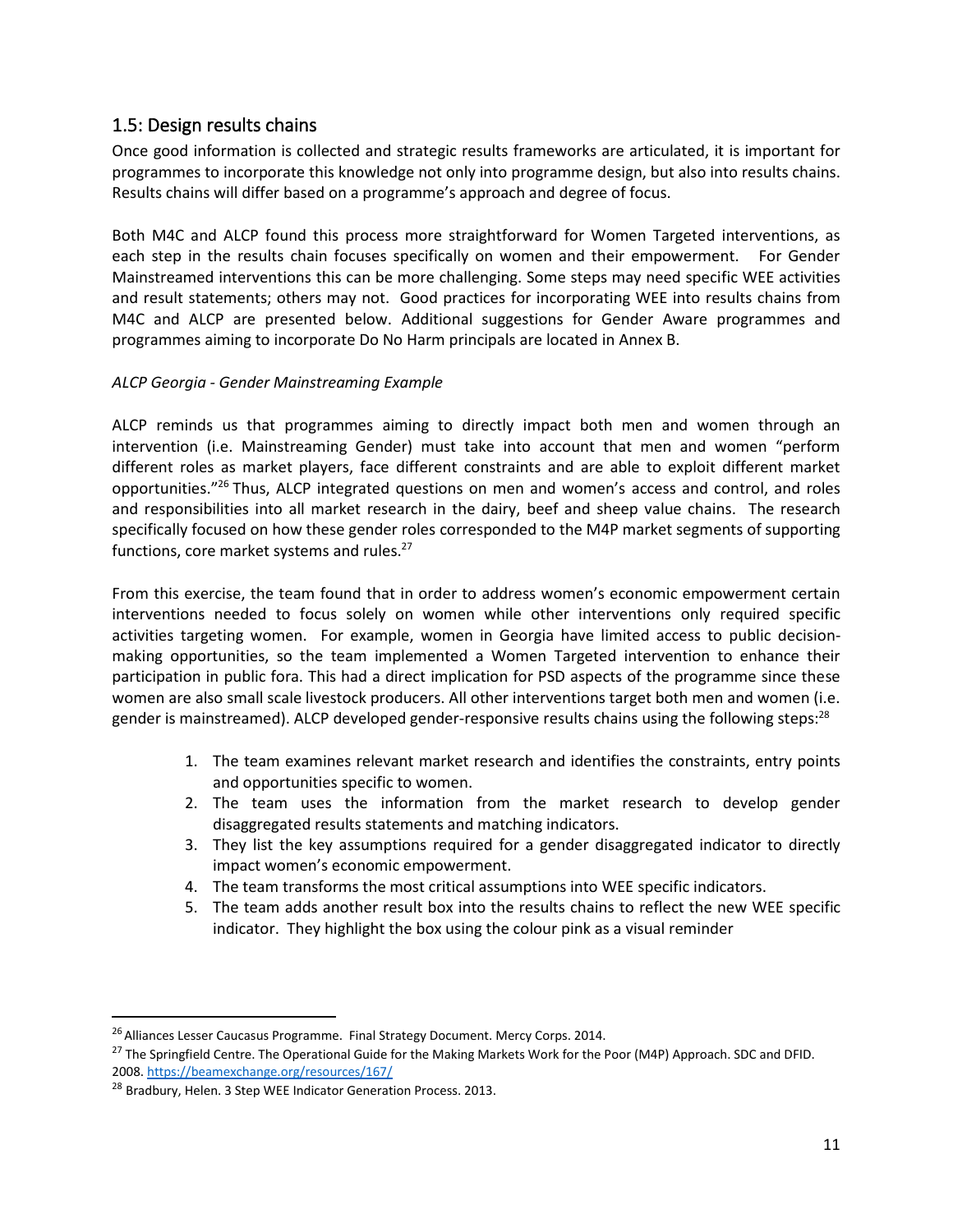| Gender-disaggregated results statement | Key WEE assumptions  | New WEE results statement |
|----------------------------------------|----------------------|---------------------------|
| Increased incomes for female and male  | Women have a         | Increased women's         |
| farmers.                               | measure of control   | household (HH) decision-  |
|                                        | over the income they | making.                   |
|                                        | earn.                |                           |

Once identified, the specific WEE results statements are incorporated into results chains as pink boxes. Figure 5is an excerpt from an intervention focused on improving breed bulls:



*Figure 5: Sample Livestock Results Chain*

*M4C Bangladesh – Women Targeted Example*

From their gendered market research, the team found that certain agricultural sub-sectors such as chili, maize and jute are male dominated, yet women are engaged in production activities. The programme identified several ways to improve the position of women and men within selected value chains by mapping out the entry points of women, and identifying key constraints and opportunities for both men and women. It then selected gender-related activities in the chili, maize and jute sub-sectors. The team also found that women on the mainland were already working as paid labourers in the handicraft subsector, but not on the chars. This type of paid labour was found to be more socially acceptable than agricultural work. Thus, the team looked for ways to promote skills development and market linkages through handicraft companies, creating new employment opportunities for women on the chars.

To incorporate these interventions into their results measurement systems, the team developed two types of results chains. The Gender Mainstreamed interventions in the chili, maize and jute markets disaggregated all results statements by sex where relevant, developed gender participation targets and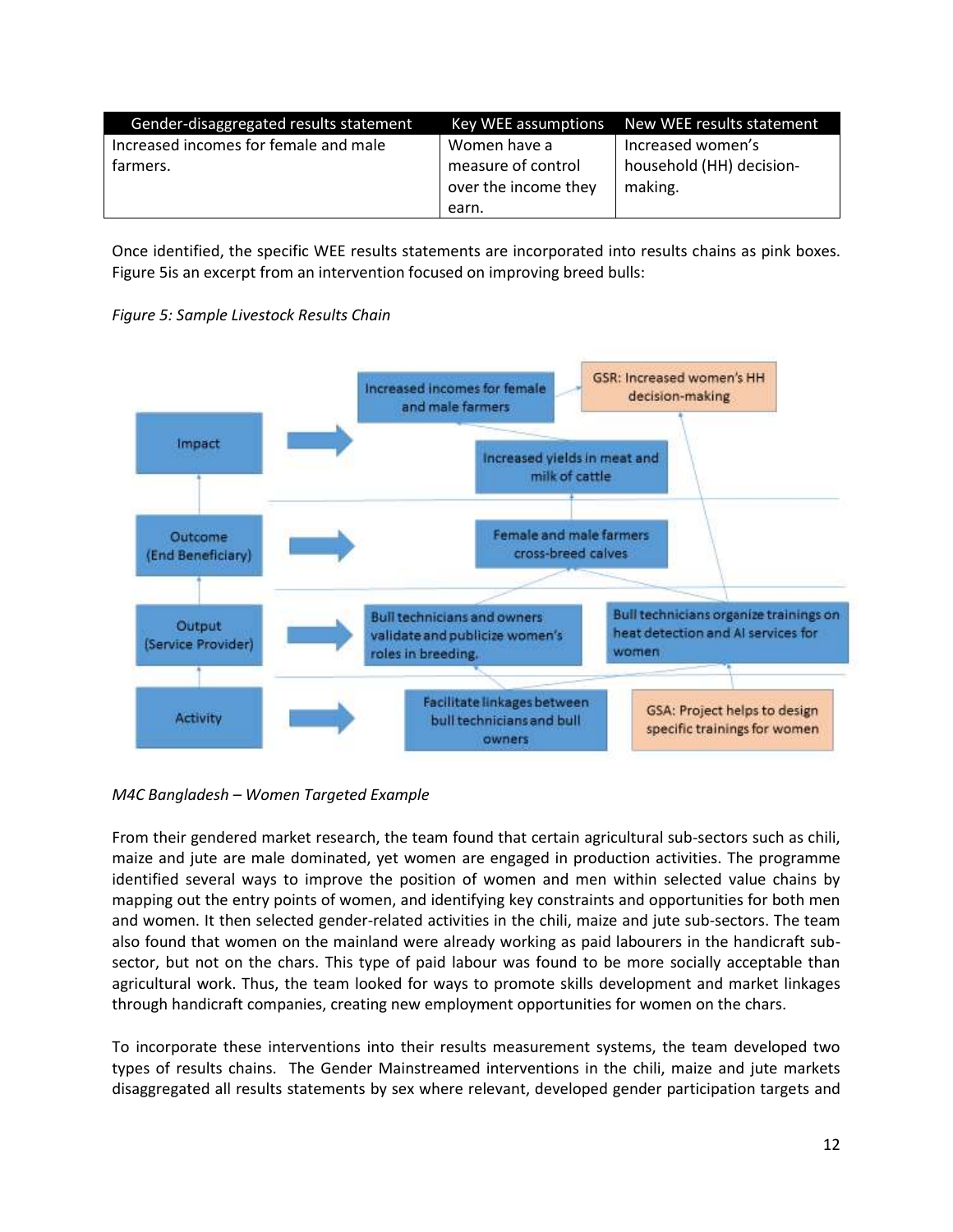incorporated specific qualitative indicators for measuring WEE. For the handicrafts intervention the result chains reflect a focus on women at each step.



*Figure 6: Sample Handicraft Results Chain*

M4C and ALCP had all team members participate in the development of the result chains. Participation enhanced the team's sense of ownership and understanding of women's economic empowerment, as well as the importance of monitoring. It also provided a chance for management to demonstrate the importance of women's economic empowerment; the programme's expected degree of focus and expected time allocations of staff. M4C also reminds us that while it is important to be explicit about your WEE approach and how you will measure it from Day One, "make sure the process is flexible enough to allow for regular updates of the results chains as new information is acquired."<sup>29</sup> Note that the DCED Standard requires these updates at least annually.

## <span id="page-15-0"></span>Component 2: Gender-Responsive Indicators of Change

The DCED Standard requires that indicators correspond to the logic of the results chains. The results chains clarify what you expect to happen at each step, and the matching indicators outline how you will measure the change.<sup>30</sup> For more information on how to develop indicators, please see DCED's guidance document *Developing Indicators*. 31

There are several key elements to developing and refining gender-responsive indicators for PSD-WEE results chains.

<sup>&</sup>lt;sup>29</sup> Nasreen, Fouzia. Interview. Making Market Work for the Chars. 2014.

<sup>30</sup> Sen, Nabanita. DCED Guide to Developing Indicators. DCED. 2013.

 $31$  Ibid.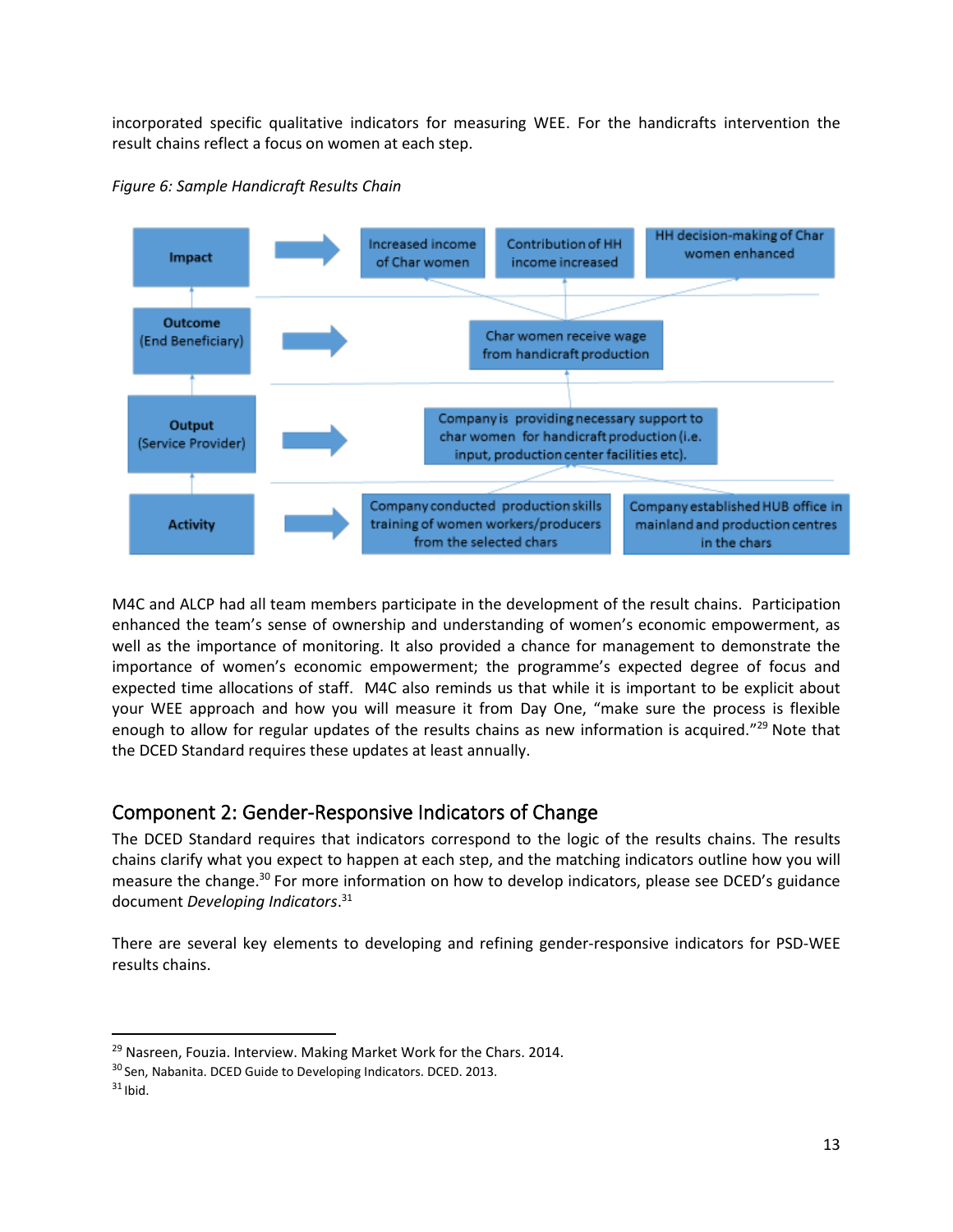These include:

- 2.1: Develop or refine indicators to measure women's economic empowerment
- 2.2: Select from a basket of indicators to measure PSD-WEE household-level dynamics
- 2.3: Manage gender-responsive indicators
- 2.4: Set gender-responsive projections and targets

## <span id="page-16-0"></span>2.1 Develop or refine indicators to measure women's economic empowerment

The following section assumes that you have general knowledge of developing indicators, therefore it focuses on eight steps required to make indicators gender responsive.

## 2.1.1 Select your indicators in accordance with your gender approach

M4C and ALCP find that results statements and their matching indicators differ depending on the gender approach of the intervention. Interventions that Mainstream Gender tend to have fewer WEE-specific indicators. Indicators for Women Targeted interventions are focused explicitly on women and their empowerment. The figure below compares M4C's gender-responsive indicators in their multiple Gender Mainstreamed initiatives and their one Women Targeted initiative in the handicraft subsector.

Note that the Gender Mainstreamed column is an explanation of indicators, not actual indicators. The explanations are presented in order to show the trends in indicators across various interventions. The actual indicators are very specific to each intervention.

| Level of<br>Result | <b>Gender Mainstreamed Indicator</b><br><b>Explanations</b> | <b>Women Targeted Indicators</b>                  |
|--------------------|-------------------------------------------------------------|---------------------------------------------------|
| Impact             | Increase in incomes of Char households in                   | Increase of monthly individual income             |
|                    | each selected sector <sup>32</sup>                          | Amount of income contributed to household         |
|                    | Qualitative measures for household decision                 | Qualitative measures for household decision       |
|                    | making and workloads                                        | making                                            |
| <b>Outcomes</b>    | All indicators at this level are disaggregated              | Number of women wage workers in handicrafts       |
|                    | by sex                                                      | Number of women with a work order and             |
|                    |                                                             | amount of work orders                             |
|                    | States what men and women learned and                       | developing<br>Number<br>of women<br>skills<br>on. |
|                    | what they are practicing                                    | handicraft production                             |
| <b>Outputs</b>     | Number of men and women participants in                     | Number of women hired for production of           |
|                    | trainings by service providers (20% female)                 | handicrafts by companies                          |
|                    |                                                             | Number of production orders from companies        |
|                    | Use of gender-sensitive training material by                | Number of hub offices set up and running in       |
|                    | service providers.                                          | local areas                                       |
| <b>Activities</b>  | Service provider is committed to male and                   | Service provider business model<br>and<br>plan    |
|                    | female participants (20% female)                            | reaches women in chars                            |

## *Figure 7: Indicators for Gender Mainstreamed Versus Women Targeted Intervention*

<sup>32</sup> M4C measures income at a household unit of analysis and does not disaggregate this income by sex. Instead, they gather WEE specific information at the household level through their qualitative WEE assessment. The reasons for this are explained in the section on Measuring Indicators.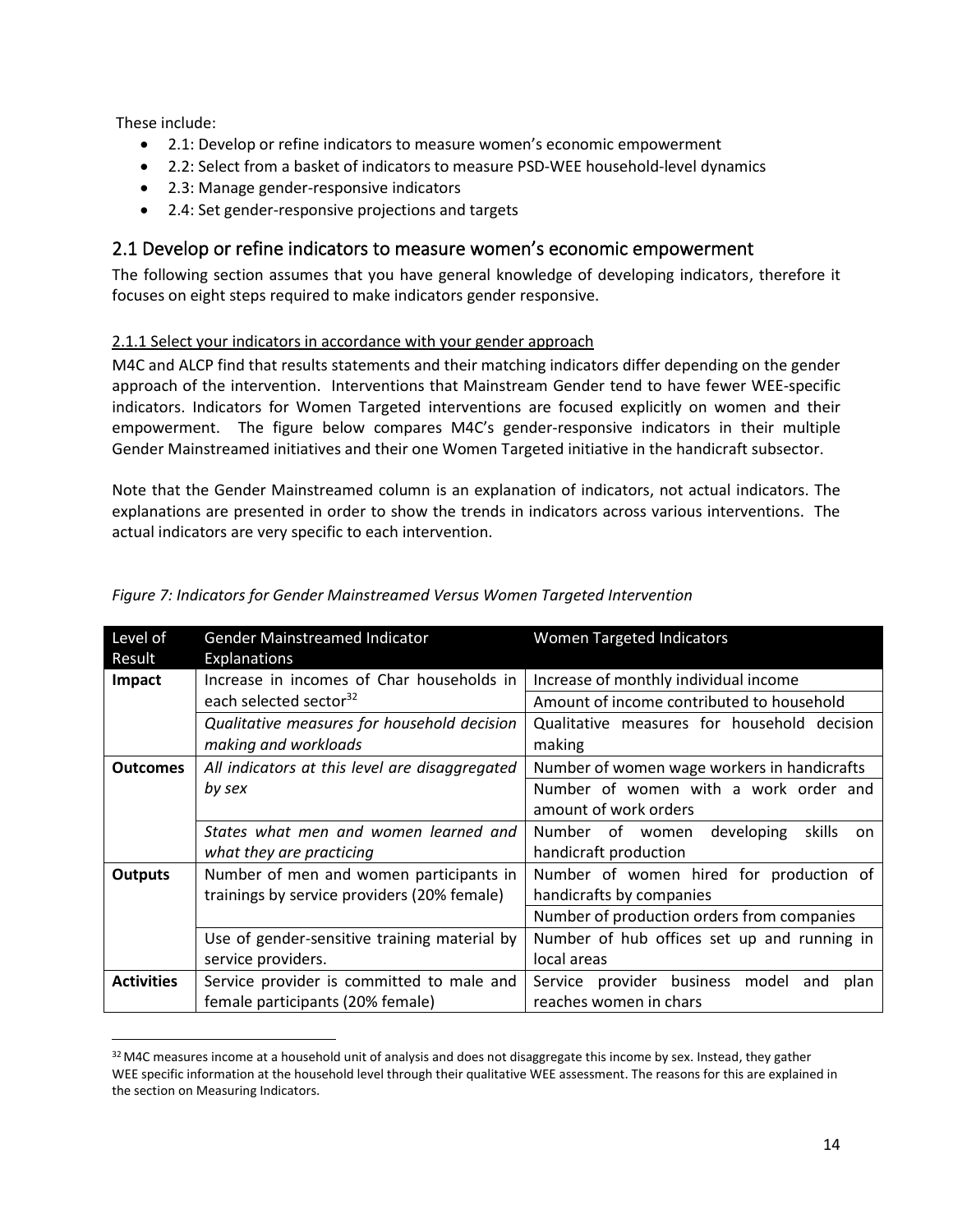|                                                                       | Service provider is committed to gender-   Content of skills development training for |
|-----------------------------------------------------------------------|---------------------------------------------------------------------------------------|
| sensitive content in training courses and   women is gender sensitive |                                                                                       |
| materials                                                             | Number and location of local hub offices                                              |
|                                                                       | Service provider commitment to the number of                                          |
|                                                                       | women to be trained                                                                   |

#### 2.1.2 Ensure a mix of *access to resources* & *agency*

As mentioned in the definition section, it is generally accepted that efforts to measure women's economic empowerment need to consider various levels and spheres of empowerment including, but not limited to ways of: accessing resources, and enhancing power and agency.<sup>33</sup> Access to resources includes indicators like increases in income, skill development and employment opportunities, while agency refers to indicators around time-use, decision-making abilities and physical mobility. CARE International notes that programmes successful at sustaining empowerment for women in the longterm tend to address multiple layers of a woman's empowerment. DFID notes that evaluations of women's economic empowerment programmes that scored well "*used a multidimensional range of indicators to measure women's and girls' economic advancement and changes in their power and agency."* <sup>34</sup>

The experience of both M4C and ALCP confirm the importance of monitoring indicators for access to resources and agency. When measuring household-level dynamics, most indicators are related to agency.

#### 2.1.3 Include lots of qualitative indicators

The experiences of M4C and ALCP show that quantitative methods are helpful for certain aspects of WEE measurement. However, most categories of indicators at the household level are best conducted using qualitative methods. Qualitative methods help to unpack complex issues such as decision-making capabilities. They allow teams to further probe and triangulate evidence. M4C has found that it is cost effective to conduct follow-up qualitative research on women's economic empowerment specifically because they use the enterprise as their main unit of analysis in their quantitative surveying. Further details on quantitative and qualitative research methods are explored n the section below on data collection methods.

#### 2.1.4 Define your unit of analysis per indicator

After composing one "good indicator"<sup>35</sup> associated with each change in a results chain, it is helpful to revisit and clarify the unit of analysis for each indicator. A unit of analysis refers to: "the choice we make about the level at which to collect data on a particular indicator."<sup>36</sup> For example, M4C collects quantitative data on the income of targeted enterprises or farm income. Here the unit of analysis is the enterprise. Yet, they collect qualitative data on income and control over income from individual women. Here the unit of analysis is the individual. The choice between enterprises, service providers, households or individuals as the unit of analysis is important to note because once you have collected

<sup>33</sup>McDevitt, Andrew. Helpdesk Research Report: Measuring Women's Economic Empowerment for DFID Asia. Governance and Social Development Research Centre. 2010.

<sup>&</sup>lt;sup>34</sup> Taylor, Georgia; and Paola Pereznieto. Review of evaluations approaches and methods used by intervention on women and girls' economic empowerment. Overseas Development Institute. 2014.  $35$  Ibid.

<sup>&</sup>lt;sup>36</sup> USAID. Indicator Definition and Unit of Analysis. USAID. [https://www.usaid.gov/project-starter/program](https://www.usaid.gov/project-starter/program-cycle/pmp/performance-indicator-elements/indicator-definition-and-unit-of-analysis)[cycle/pmp/performance-indicator-elements/indicator-definition-and-unit-of-analysis](https://www.usaid.gov/project-starter/program-cycle/pmp/performance-indicator-elements/indicator-definition-and-unit-of-analysis)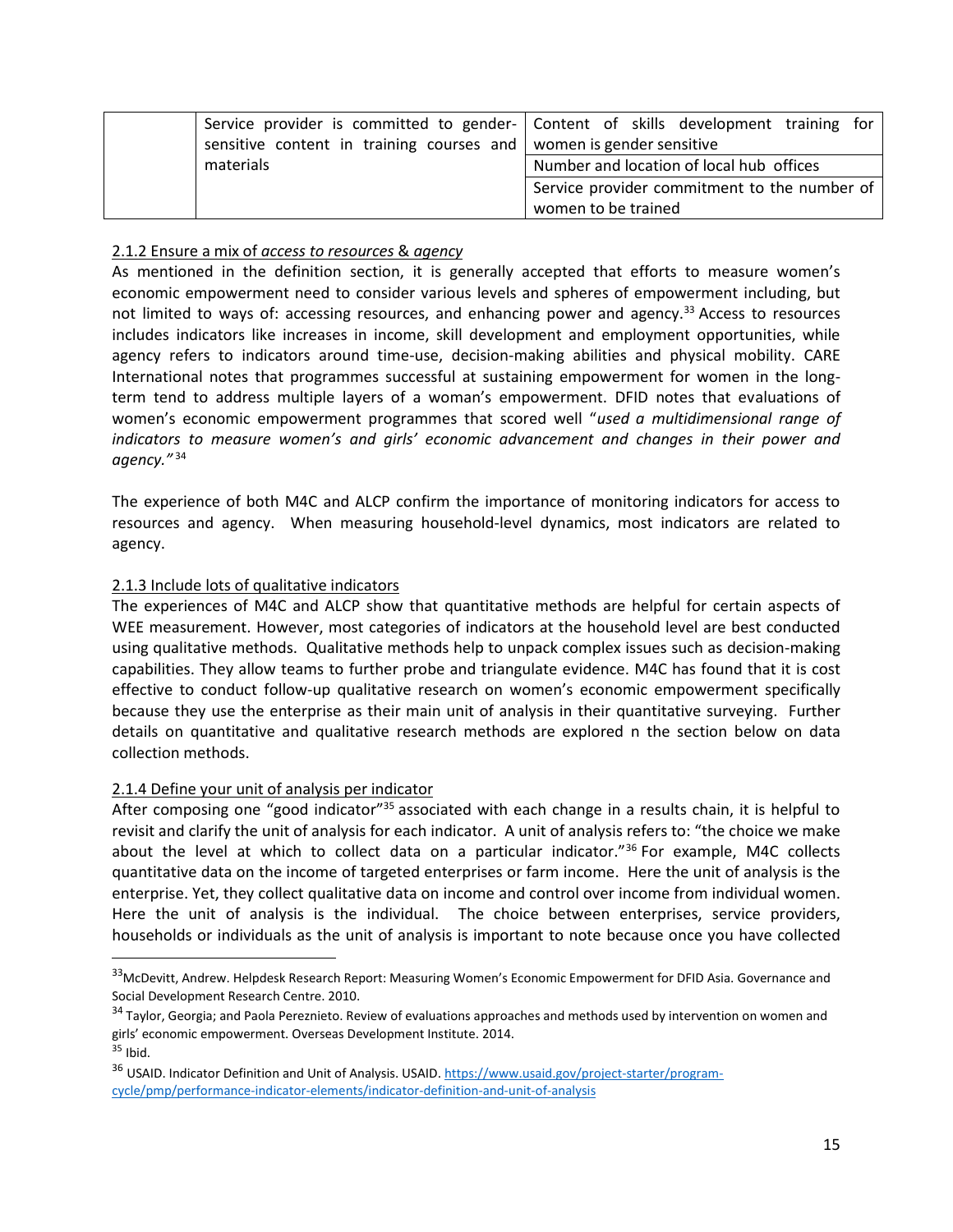data at a certain unit of analysis you cannot normally go back and further disaggregate your data. For instance, if you conduct a survey with the household as the unit of analysis, you cannot disaggregate data by individuals within the household. This will not allow you to determine the difference in income between the female and male household members or if the female household member's income rose. Figure 8, below, presents sample indicators using different units of analysis.

#### *Figure 8: Unit of Analysis and Income Indicators*

| <b>Unit of Analysis</b> | <b>Sample Indicator</b>                                                             |
|-------------------------|-------------------------------------------------------------------------------------|
| <b>Enterprise</b>       | Additional net income (additional sales minus additional costs) accrued to targeted |
|                         | enterprises as a result of the programme, per year. In addition, the programme      |
|                         | must explain why this income is likely to be sustainable.                           |
|                         | (DCED Standard universal impact indicator)                                          |
| Household               | Number of poor households recording positive change in annual real incomes as a     |
|                         | result of the programme.                                                            |
| <b>Individual</b>       | Number of poor female and male farmers recording positive change in annual real     |
|                         | incomes as a result of the programme.                                               |

Not all indicators can use an individual unit of analysis. For example, if a programme is analysing enterprise sales it is necessary to make the enterprise the unit of analysis. Carefully choose the appropriate unit of analysis based on what is relevant to each indicator, and avoid choosing the individual as the unit of analysis when it might not make sense to do so. Please see the section below for options.

## 2.1.5 Decide whether to disaggregate indicators

Many gender experts recommend the use of an individual unit of analysis when collecting information on the household dynamics of women's economic empowerment.<sup>37</sup> However, the DCED has defined its universal impact indicators at the enterprise level, given the challenges of household-level or individuallevel measurement.<sup>38</sup> Given this context, programmes wishing to understand household dynamics of WEE have two options.

The first is to collect enterprise-level data while considering the gendered dimensions of ownership. Conventional wisdom suggests that enterprises cannot have a gender. However, a programme could collect enterprise level data and include a question about who is the registered owner of the enterprise. In this way, the data could reveal information on the differences between female- and male-owned enterprises, such as the average wage levels that each pays women employees.<sup>39</sup> Identifying enterprise ownership by sex is not always possible; enterprises may be owned by both spouses or by a group of mixed-gender shareholders. The second option is to collect additional information that is disaggregated by individuals. To do this, M4C, ALCP and others include additional indicators measured at an individual

<sup>&</sup>lt;sup>37</sup> At the 4th World Women's Conference held in Beijing in 1995, the international community acknowledged that that the lives and realities of women and men, girls and boys are often very different. Donors and implementing agencies were encouraged to compile, analyse and publish data separately for both sexes – now known as sex-disaggregated data. In order to disaggregate data by sex it must be collected, analysed and reported on at an individual level.

<sup>38</sup> Sen, Nabanita. DCED Guide to Developing Indicators. DCED. 2013.

<sup>&</sup>lt;sup>39</sup> Miehlbradt, Aly. Interview. 2014.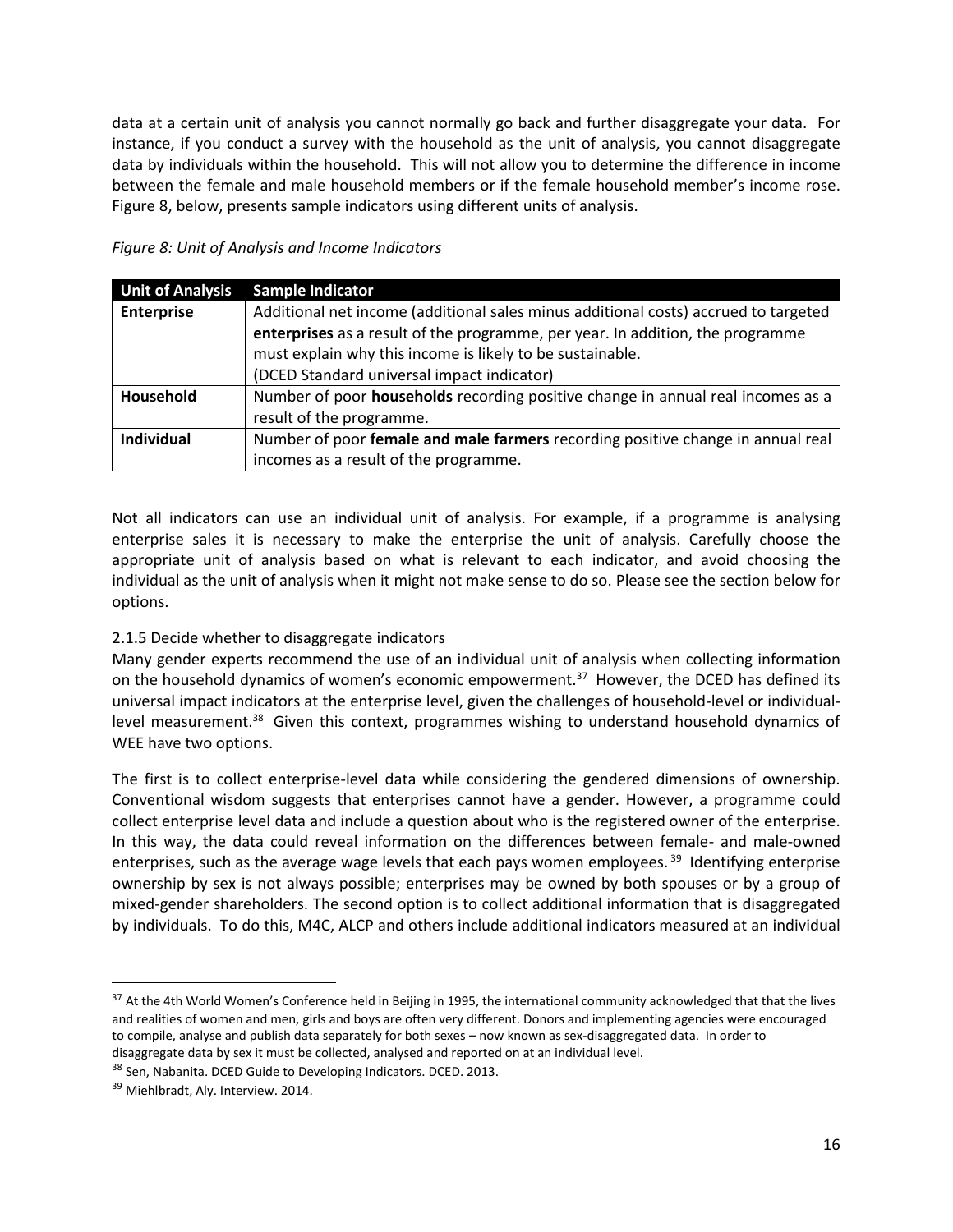unit of analysis and disaggregated by sex in order to examine women's economic empowerment. This information is collected using both quantitative and qualitative methods.

Moreover, M4C's experience suggests that disaggregating certain indicators by other characteristics (e.g., age, employment status) help to better understand men's and women's roles. The team found this to be important because different sub-groups of men and women and the work they do can be linked to unique experiences of development or empowerment. For example, M4C noted that a female unpaid family labourer will typically have a different pathway to empowerment than a female wage worker. Similarly, women in their child-bearing years may have different priorities than those who are not.

#### 2.1.6 Tailor indicators to be closely linked to what the programme can influence in terms of WEE

It is important that programmes develop indicators that are closely linked to their programme objectives to make it possible to assess attribution. M4C and ALCP use indicators that are directly linked to each intervention. For instance, ALCP develops indicators to measure women's economic empowerment that are directly linked to women and livestock. When they measure changes in women's decision-making abilities, ALCP ask questions about women's ability to make decisions on livestock related tasks such as who purchases veterinary services. This step is detailed further in the section on Estimating Attributable Changes in WEE.

#### 2.1.7 Define positive change

Defining which direction of change is positive and negative is important, especially with more complex indicators such as decision-making or mobility. For instance, if a woman decides to drop out of the workforce to raise her children, is she less empowered? The decision would depend on whether or not it was her decision to leave paid work, and how it has affected the burden of competing claims on her time and resources, not whether she is now unemployed or earns less.<sup>40</sup> Programmes that do not document the assumptions around what determines positive and negative change risk misinterpreting their data.<sup>41</sup> For instance, when ALCP measures women's control over income and household decisionmaking abilities they define positive as: a) an increase in women keeping the money after the sale, and b) an increase in the number of actual decisions made on certain larger assets. ALCP confirms these assumptions in their early impact assessments.

#### 2.1.8 Consolidate indicators by difficulty and relevance

Programmes commonly overburden staff with indicators. To consolidate, it can be helpful to chart indicators against the relevance to the programme and how difficult they are to measure. This can be completed at the beginning of a programme or used to review indicators after some experience in measuring them. Figure 9 presents the results of an exercise conducted by the author and the ALCP team to review their current indicators according to these two factors. Based on this exercise, they decided not to include sexual health, land tenure or gender-based violence. Although time-use is placed on the *hard to collect* side, they decided to continue measuring it because it provides useful information.. They also continued measuring indicators that were highly relevant and easier to collect: self-worth, attitudes and gender roles, decision making and mobility.

<sup>40</sup> Blackden, C. Mark and Wodon, Quentin. Gender, Time Use, and Poverty in Sub-Saharan Africa. World Bank Working Paper No. 73. World Bank. 2006.

<sup>41</sup> Making Markets Work for the Chars. Interview. 2014; Alliances Lesser Caucasus Programme. Interview. 2014.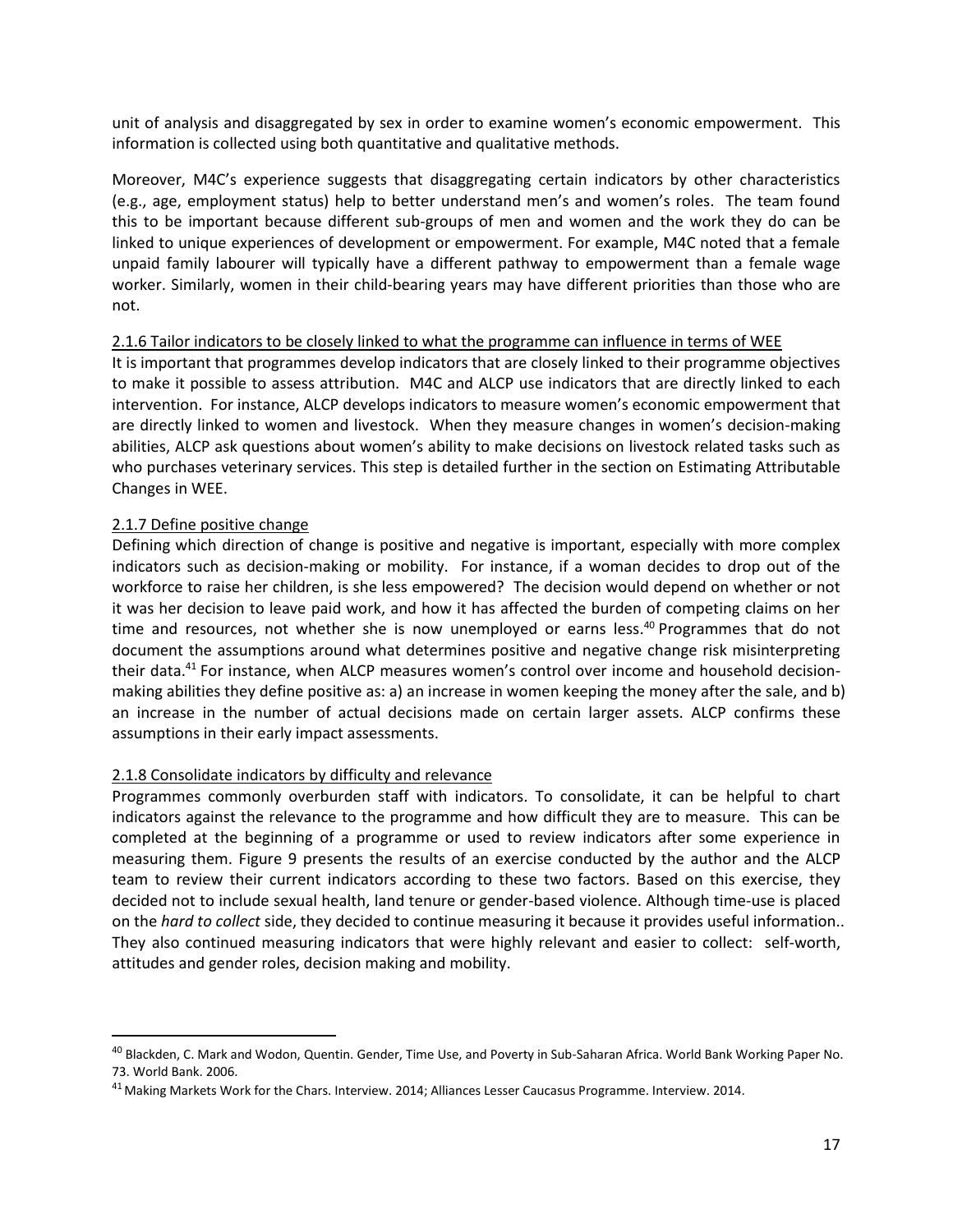<span id="page-20-0"></span>

*Figure 9: Indicator Consolidation Tool -- Mapping WEE Household-level Indicators with ALCP Team<sup>42</sup>* **Relevant to project logic** 

2.2 Select from a basket of indicators to measure PSD-WEE household-level dynamics

The DCED Standard's universal indicators focus on the quantity of target enterprises who receive income benefits, additional net income and jobs generated by PSD programming. Programmes seeking to implement WEE as a key objective will want to consider additional indicators to obtain a clearer picture of empowerment. Based on the lessons learned from M4C and ALCP, programmes should select specific indicators based on the eight-step process outlined above. It is suggested that programmes consider:

• Including one or two indicators to measure PSD-WEE household-level dynamics at the outcome or impact level for each intervention, in addition to the DCED Standard universal indicators.

Figure 10 below summarizes indicators that measure PSD-WEE household-level dynamics. Refer to Annex D for a more detailed rationale of use for each indicator category.

<sup>42</sup> Tool adapted from: Fowler, Ben and Kessler, Adam. Measuring Achievements of Private Sector Development in Conflict-affect Environments. DCED. 2013; and mapping of indicators done with ALCP M&E team. 2014.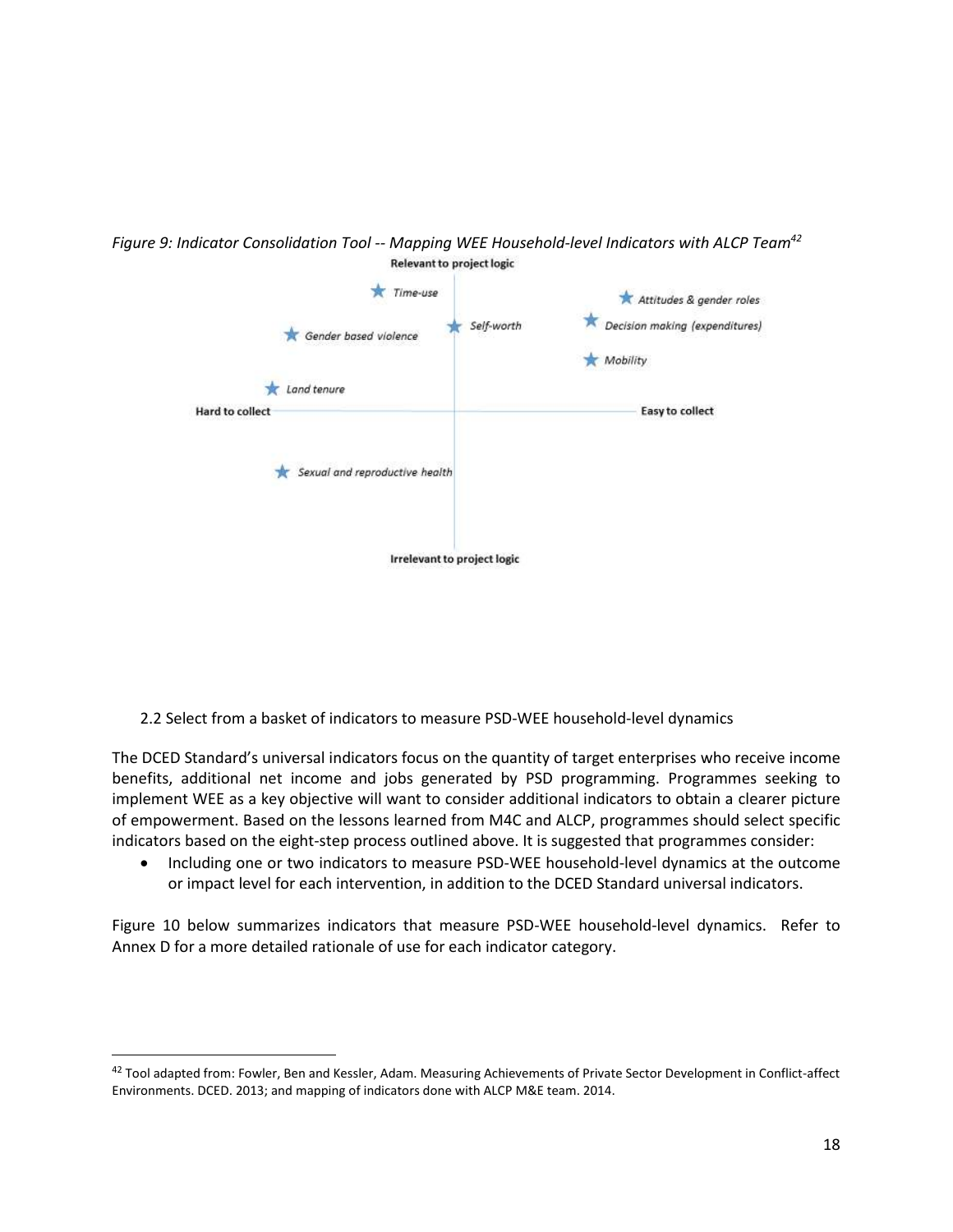|                | Category                                                                                        | Indicator (s)                                                                                                                                                                                            | Quant<br>or Qual | Indicator Reference                                                                                                                                                | Rationale for Use                                                                                                                                                                                                                                                                                                                                                                                                                                                                            |
|----------------|-------------------------------------------------------------------------------------------------|----------------------------------------------------------------------------------------------------------------------------------------------------------------------------------------------------------|------------------|--------------------------------------------------------------------------------------------------------------------------------------------------------------------|----------------------------------------------------------------------------------------------------------------------------------------------------------------------------------------------------------------------------------------------------------------------------------------------------------------------------------------------------------------------------------------------------------------------------------------------------------------------------------------------|
| $\mathbf{1}$   | Access to income.                                                                               | Additional net income accrued<br>to an individual as a result of<br>the programme per year.<br>Perception of increase in<br>income as a result of the<br>programme per year.                             | Quant<br>Qual    | <b>Revised DCED Standard</b><br>Universal Indicator<br>(individual unit of analysis).<br>M4C.                                                                      | Measuring access to income is important<br>for measuring the economic impact of PSD<br>programmes in alleviating poverty. In<br>interpreting these indicators, programmes<br>assume that numeric increases of the<br>economic indicators over time are<br>associated with a reduction of people<br>living in poverty. Various studies confirm<br>that as mean income per person rises, the<br>proportion of people living in poverty (or<br>on \$1 or less per person per day)<br>decreases. |
| $\overline{2}$ | Decision making<br>regarding income,<br>productive assets,<br>investments, and<br>expenditures. | % of recent household<br>expenditure decisions in which<br>women have participated over<br>the previous X weeks.<br>Ability to make decisions<br>regarding programme-relevant<br>household expenditures. | Quant<br>Qual    | USAID. Women's<br><b>Empowerment Agricultural</b><br>Index (WEAI); World Bank.<br>Gender in Agriculture; ALCP.<br>CIDA. Gender Sensitive<br>Indicator Guide; ALCP. | Women's input in financial decision-<br>making strongly correlates with their level<br>of employment, relative to their<br>husband's, and women's ability to<br>maintain control over their income is<br>closely linked to their empowerment. The<br>most frequently used individual and<br>household-level indicators of                                                                                                                                                                    |
|                |                                                                                                 | Ability to make programme-<br>relevant decisions regarding<br>the purchase, sale, or transfer<br>of assets (small and large).                                                                            | Qual             | World Bank. Gender in<br>Agriculture.<br>USAID. Women's<br><b>Empowerment Agricultural</b><br>Index (WEAI); CIDA. Gender<br>Sensitive Indicator Guide;<br>ALCP.    | empowerment to include domestic<br>decision-making, which covers finances,<br>resource allocation, spending, and<br>expenditures; access to or control of<br>resources, such as cash, household<br>income, and assets; and mobility or<br>freedom of movement.                                                                                                                                                                                                                               |

*Figure 10: Basket of Indicators to Measure PSD-WEE Household-level Dynamics*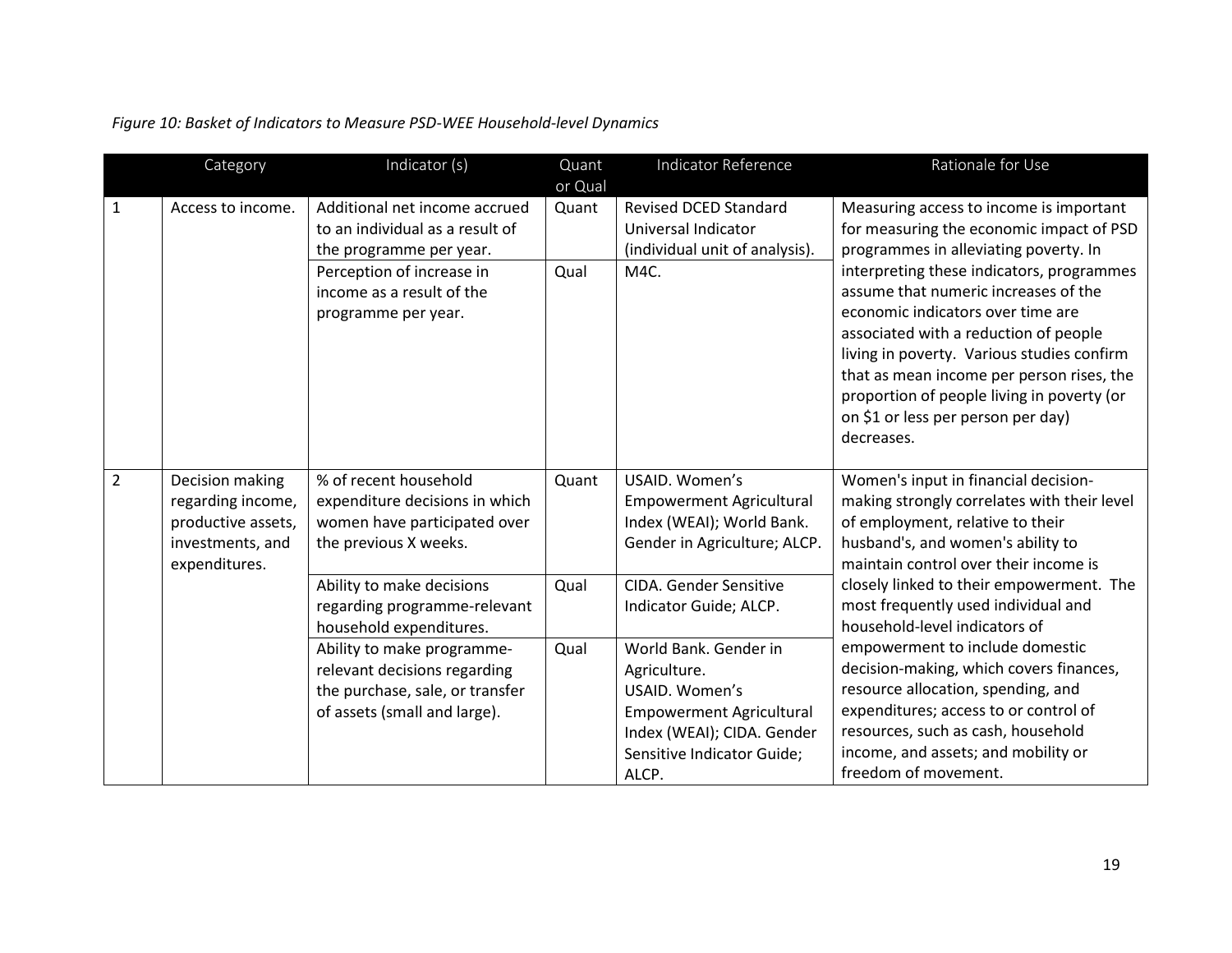|                |                                                   | Perception of importance of<br>women's additional income to<br>household due to intervention.                                     | Qual             | SDC. Gender in Household<br>and Community Analysis;<br>M4C Bangladesh; ALCP. |                                                                                                                                                                                                                                                                                                                                                                    |
|----------------|---------------------------------------------------|-----------------------------------------------------------------------------------------------------------------------------------|------------------|------------------------------------------------------------------------------|--------------------------------------------------------------------------------------------------------------------------------------------------------------------------------------------------------------------------------------------------------------------------------------------------------------------------------------------------------------------|
| 3              | Division of labour,<br>time,<br>responsibilities. | Number of hours per day saved<br>due to intervention.<br>Number of hours spent on<br>domestic chores per day                      | Quant<br>Quant   | Author and ALCP.<br>Women's Empowerment<br>Agricultural Index (WEAI);        | PSD programmes must carefully consider<br>programme impacts on time poverty,<br>which is "the burden of competing claims<br>on individuals' time that reduce their                                                                                                                                                                                                 |
|                |                                                   | Satisfaction of available leisure<br>time.                                                                                        | Qual             | ALCP.<br>Women's Empowerment<br>Agricultural Index (WEAI)                    | ability to make unconstrained choices on<br>how they allocate their time, leading, in<br>many instances, to increased work                                                                                                                                                                                                                                         |
|                |                                                   | Ability to make<br>decisions<br>regarding use of time.                                                                            | Qual             | Author and ALCP.                                                             | intensity and trade-offs among various<br>tasks." Time-use surveys are used to<br>examine gendered divisions of labour and<br>potential trade-offs between time spent<br>on market, non-market, and leisure<br>activities. The information can increase a<br>programme's understanding of women's<br>time poverty and linkages with their<br>economic empowerment. |
| $\overline{4}$ | Freedom/restric-<br>tion of mobility.             | Access to programme-relevant<br>services, within and outside<br>their residential locality, as<br>compared to community<br>norms. | Quant<br>or Qual | CIDA. Gender Sensitive<br>Indicator Guide; author;<br>ALCP; M4C.             | Freedom of movement or mobility is<br>particularly useful in areas where<br>women's presence in public spheres is<br>constrained. At the household level, a<br>woman may or may not have freedom of                                                                                                                                                                |
|                |                                                   | Changes in attitudes towards<br>women and their mobility.                                                                         | Qual             | ICRW.                                                                        | movement due to her agency or lack<br>thereof within her home.                                                                                                                                                                                                                                                                                                     |
| 5              | Changes in<br>domestic violence<br>and household  | Number of known incidences of<br>domestic violence in the<br>community.                                                           | Qual             | World Health Organization<br>(WHO).                                          | Gender-based violence (GBV)<br>disproportionately affects women. Studies<br>find GBV and threats of abandonment to                                                                                                                                                                                                                                                 |
|                | conflict/tension.                                 | Changes in attitudes towards<br>violence against women.                                                                           | Qual             | WHO; ICRW.                                                                   | be central elements in processes that<br>shape women's disempowerment. Other<br>studies show that household violence can<br>be the unintended consequence of a<br>woman's increased access to income or                                                                                                                                                            |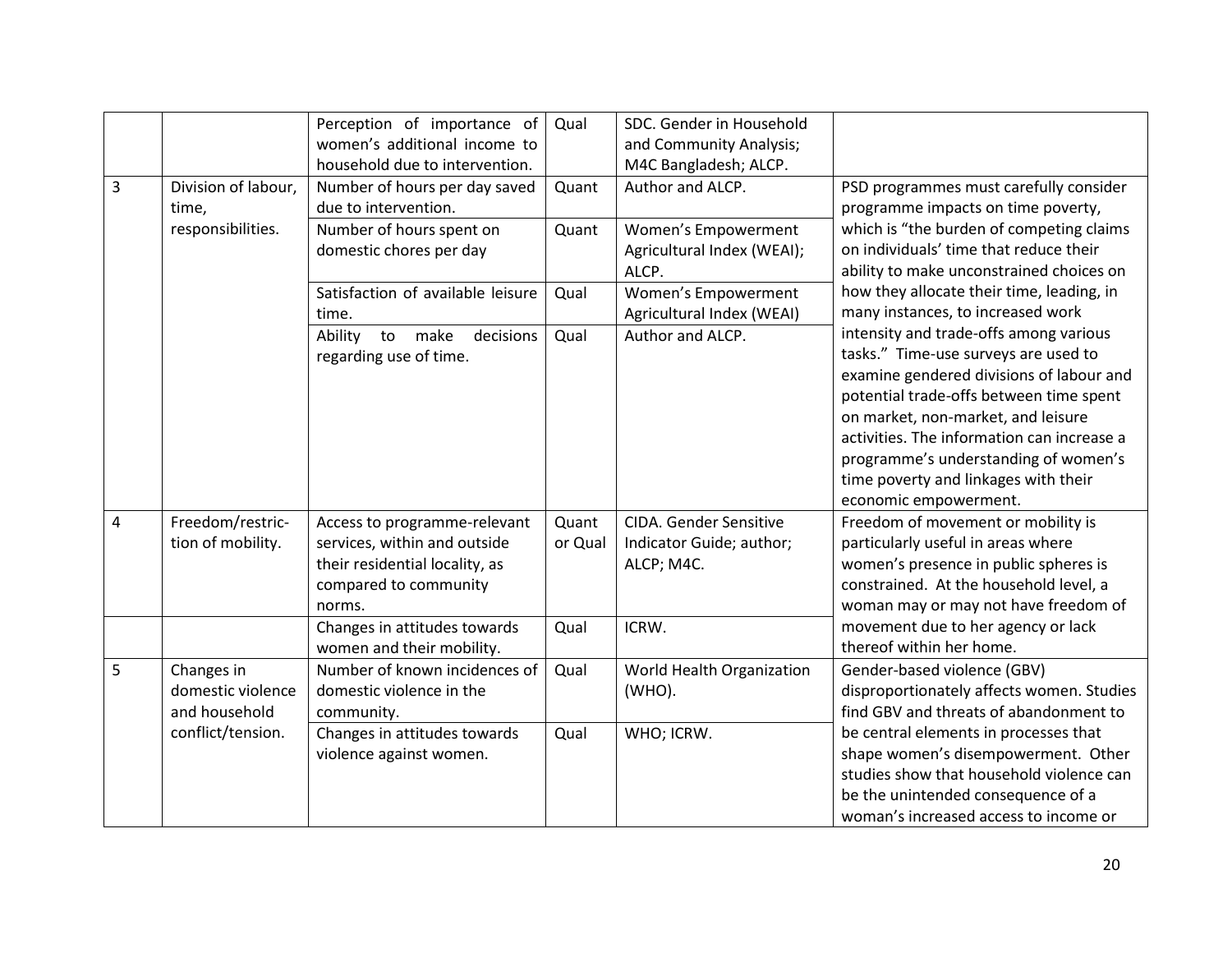|                |                                                               |                                                                                                   |                  |                                                               | education. <sup>43</sup> Therefore, if a programme is<br>focused on increasing a woman's financial<br>status it can be helpful to track potential<br>unintended consequences to ensure that,<br>at the very least, initiatives respect a Do<br>No Harm approach.                                                                                         |
|----------------|---------------------------------------------------------------|---------------------------------------------------------------------------------------------------|------------------|---------------------------------------------------------------|----------------------------------------------------------------------------------------------------------------------------------------------------------------------------------------------------------------------------------------------------------------------------------------------------------------------------------------------------------|
| 6              | Gender norms,<br>and men's and<br>women's<br>attitudes toward | Changes in attitudes towards<br>women and programme-<br>relevant work.                            | Quant<br>or Qual | ICRW; ALCP.                                                   | Gender roles refer to the social and<br>behavioral norms that shape the beliefs,<br>relationships, and practices of men and<br>women. A strong understanding of these                                                                                                                                                                                    |
|                | gender roles.                                                 | Changes in attitudes towards<br>women and access to<br>programme-relevant services<br>(mobility). | Quant<br>or Qual |                                                               | roles is critical for the success of PSD<br>programmes. Gender norms drive<br>economic participation and shape<br>individuals' expenditure patterns, as well<br>as business conduct and relationships.<br>Positive changes in norms and behaviours<br>can bring about long-term changes in<br>women's economic empowerment.                              |
| $\overline{7}$ | Women's and<br>men's sense of<br>self-worth or<br>confidence. | Perceptions of self-worth,<br>and/or confidence.                                                  | Qual             | <b>CARE International; Oxfam</b><br>International; M4C; ALCP. | Economic success - job performance and<br>economic opportunities - correlates<br>closely with women's confidence levels.<br>While challenging to measure,<br>understanding self-worth and confidence<br>can help a programme to pin-point the<br>often hard to discover - 'invisible' or<br>psychological barriers to a woman's<br>economic empowerment. |

Source: Erin Markel, 2014.

<sup>43</sup> Heath, Rachel. Women's Access to Labor Market Opportunities, Control of Household Resources, and Domestic Violence. 2012.

[http://www.dartmouth.edu/~neudc2012/docs/paper\\_55.pdf](http://www.dartmouth.edu/~neudc2012/docs/paper_55.pdf) Ahmed, SM. Intimate Partner Violence against Women: Experiences from a woman focused development programme in Matlab, Bangladesh. Journal of Health, Population and Nutrition 23(1):95-101. 2011.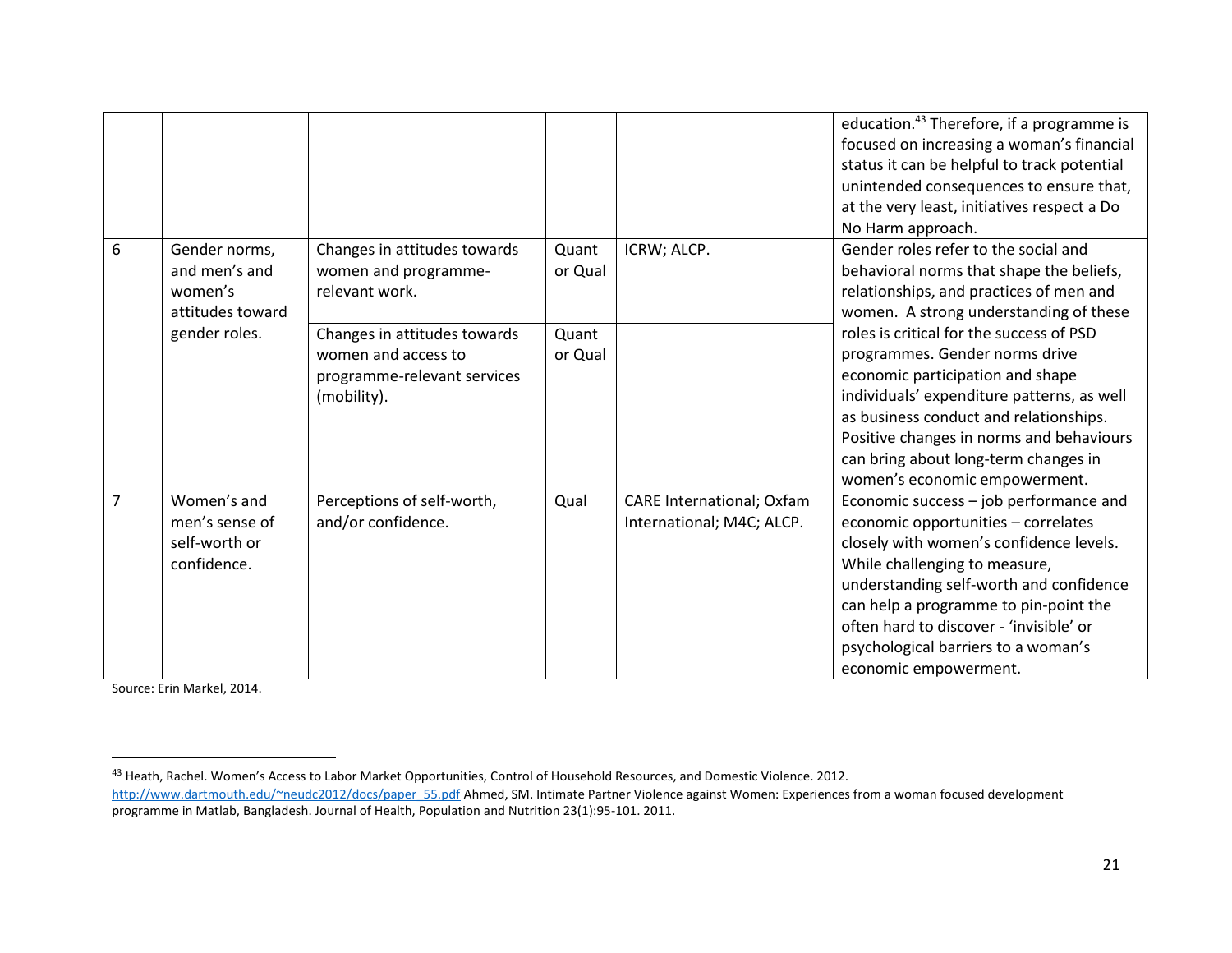#### *Which commonly-used household WEE indicators are not included in the list above?*

Firstly, various indicators are missing from the list above because they are not considered -- for the purposes of this paper -- to be household-level indicators. For example, issues around work environment and business practices are intentionally left out yet should be considered when designing enterprise or service provider indicators. Secondly, a few commonly used indicators in WEE programming were not included. These are:

- Land tenure, and
- Sexual and reproductive decision making

Both of these issues are important factors in women's economic empowerment and should be measured if a programme is addressing these issues directly. If a programme is not working on these issues, it is not recommended to use them because it is more difficult than others to attribute changes in these areas to the programme due to the multitude of external influences. Moreover, detecting changes to these indicators can take a very long time and may not be possible to capture within the lifetime of a programme.

## <span id="page-24-0"></span>2.3 Gender- responsive management of indicators

M4C and ALCP stress that updating indicators is critical to collecting useful information on WEE. For example M4C's experience suggests that indicators should be updated as the programme and WEE contexts evolve. M4C found when working in the maize sub-sector that the introduction of new machines for maize husking was displacing some of the most vulnerable women who worked as labourers. The programme has added an additional set of questions into their qualitative women's economic empowerment assessment on job displacement and the effect on women's income. They will update this change to be reflected in their results measurement system.

## <span id="page-24-1"></span>2.4 Women's participation projections and targets

*"In this case, having targets (for activities where knowledge is disseminated e.g. % of women participating in field meetings) at the time of deal-making with partners may be a means to test the business case of involving women in such activities."* - Fouzia Nasreen, General Manager, M4C Bangladesh

Projections are what a programme expects to happen based on careful and documented research and assumptions. Targets are what the programme wants to happen and often will be less clear.<sup>44</sup> Setting projections and targets is never an easy task. Setting *gender* projections and targets can be even more challenging. It is difficult to project how many women will participate in interventions, which may be influenced by social and community norms. For this reason, it is important to update projections as the programme evolves.

M4C and ALCP found it useful to set gender participation targets for each intervention. Not only did it help them understand whether they were reaching the target number of women, but it also became a tool for negotiating with service providers. The teams use the set percentage of women's participation to discuss with service providers and test their business case for including women. They do this by presenting a business case for including women, and agreeing to what is a realistic level of involvement

<sup>44</sup> Miehlbradt, Aly. Interview. 2014.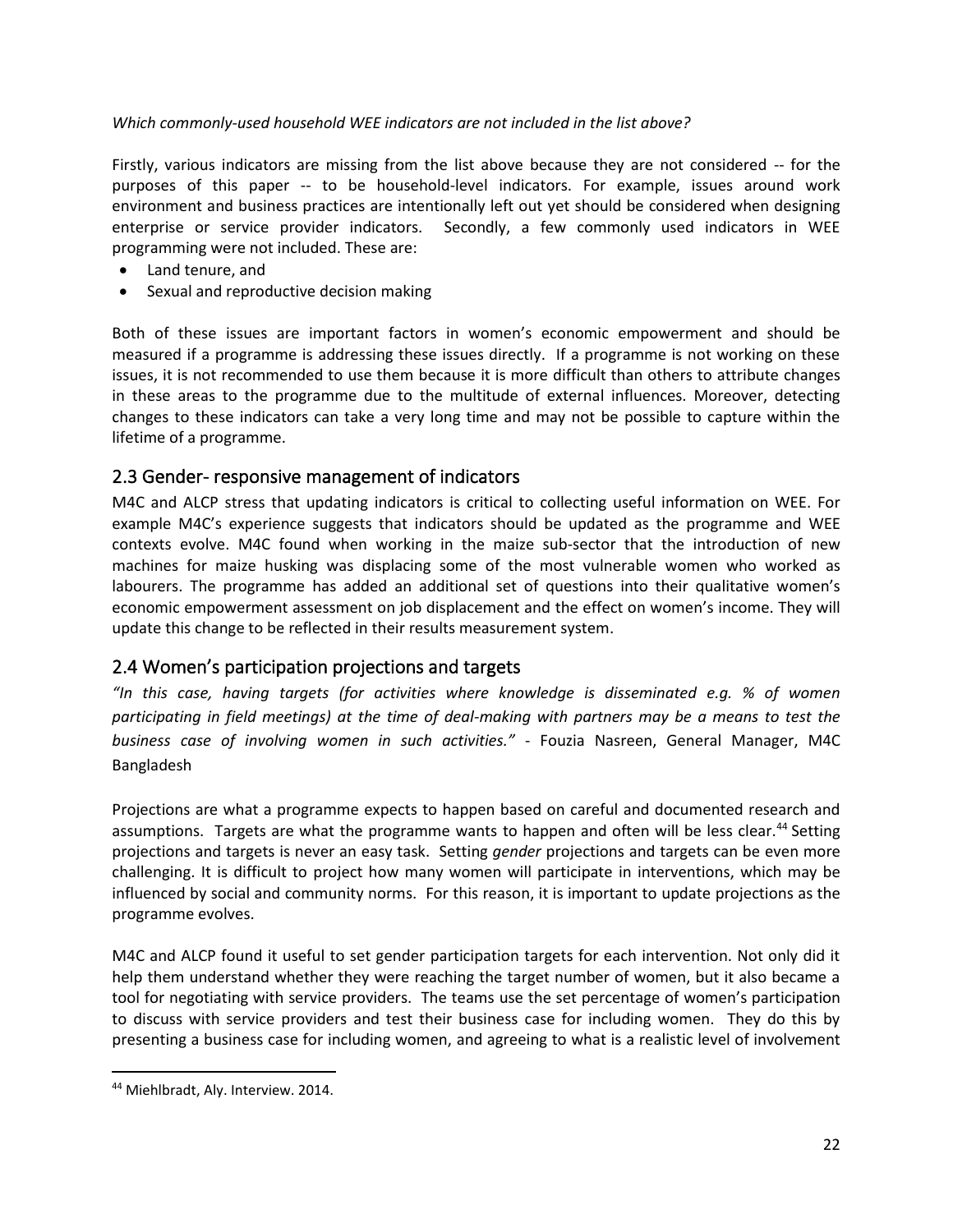by women and men. Both teams find that service providers tend to underestimate the number of women they can reach, but revise the numbers as they see results.

#### **Beneficiary Quote**

*First of all, I would like to express my gratitude to M4C for not only helping us to touch the Char belt customers, but also for advising us to target women in our promotional activities. The suggestion from M4C to include 20% women in farmer meetings has been very successful. It has given us immediate results. By involving women in farmer meetings we found that women are more attentive than men and can recall the names of our products. Moreover, during the season, male farmers become so busy that they find it difficult to participate in our field meetings. But those women who attended instead, disseminated the information effectively to their male family members.* 

- Hemonta Sarkar, Senior Marketing Officer Bogra, Auto Crop Care Ltd. (an agro-input company in Bangladesh and service provider under M4C intervention)

## <span id="page-25-0"></span>Component 3: Measuring Changes in Women's Economic Empowerment

Once you have defined your indicators, the next step is to select your method(s) for measurement. There are various methods available, varying in cost, required expertise and the type of empowerment indicators they measure. Each method has a unique set of good practices and challenges -- discussed in detail below.

There are several key elements to measuring changes in gender-responsive indicators.

These include:

- 3.1: Find innovative ways to integrate WEE into commonly used PSD research tools
- 3.2: Establish a process for collecting information and highlight where WEE fits in
- 3.3: Understand good gender-responsive research practices
- 3.4 Collect reliable household-level data on WEE

## <span id="page-25-1"></span>3.1 Find innovative ways to integrate WEE into commonly used PSD research tools

There are many ways to collect data on WEE indicators. In order to simplify and cut back costs, it can be helpful to integrate WEE measurements into commonly applied PSD surveys and studies. This can be particularly important for collecting quantitative WEE data. Figure 11 provides tips based on the experiences of M4C and ALCP on common survey methods used in PSD programming.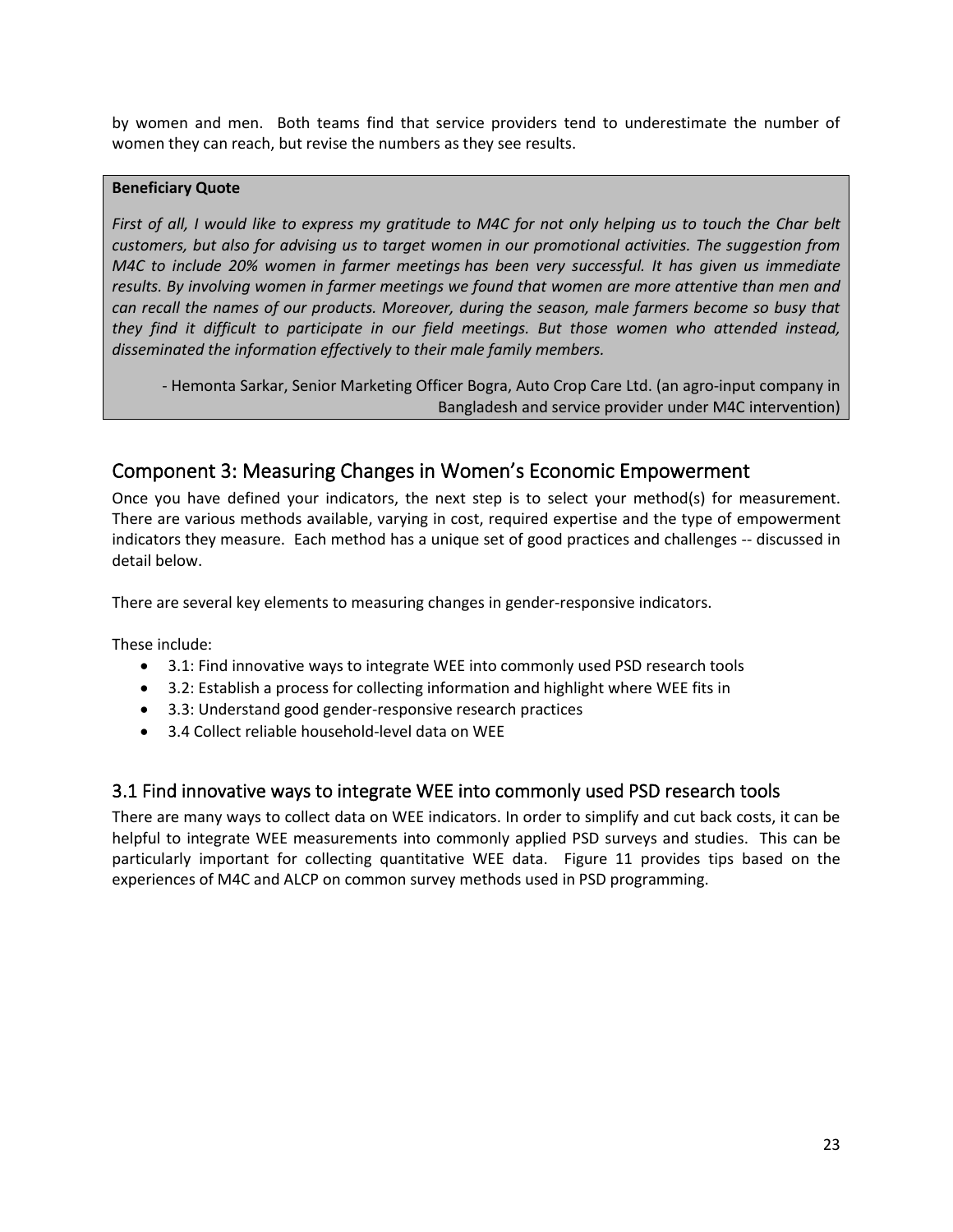|                                    |                            | Quantitative                                                                                                                                                                                                                                                                                                                                                                                                                                                                                                                             |                                                                                                                                                                      |
|------------------------------------|----------------------------|------------------------------------------------------------------------------------------------------------------------------------------------------------------------------------------------------------------------------------------------------------------------------------------------------------------------------------------------------------------------------------------------------------------------------------------------------------------------------------------------------------------------------------------|----------------------------------------------------------------------------------------------------------------------------------------------------------------------|
| <b>Common PSD</b><br><b>Method</b> | <b>HH</b><br>level<br>data | <b>Strategies for Integrating WEE</b>                                                                                                                                                                                                                                                                                                                                                                                                                                                                                                    | <b>Additional</b><br><b>Resources</b><br><b>Required</b>                                                                                                             |
| Enterprise<br>surveys              | <b>No</b>                  | Ask about sex-disaggregated participation numbers in<br>a)<br>trainings offered<br>Include questions about the gender-responsiveness of<br>b)<br>training content.<br>Enquire about whether the enterprise is male- or female-<br>C)<br>run or owned.                                                                                                                                                                                                                                                                                    | Can be included<br>without much<br>additional time or<br>resources.                                                                                                  |
| Enterprise<br>records              | No                         | Ask enterprises to track how they engage with both<br>a)<br>women and men (customers, suppliers, training).<br>Determine the number of male and female employees<br>b)<br>and their roles or positions                                                                                                                                                                                                                                                                                                                                   | Can be included<br>without much<br>additional time or<br>resources.                                                                                                  |
| Household<br>survey                | Yes                        | Ensure an individual unit of analysis.<br>a)<br>Include questions on household dynamics and women's<br>b)<br>and men's perspectives on gender issues.<br>If including women in the sample, apply sub-modules to<br>C)<br>women within the household on decision making<br>regarding income, productive assets, investments and<br>expenditures, and division of labour, time,<br>and<br>responsibilities.<br>Analysis of attitudes between men and women to<br>d)<br>different service providers can be added into household<br>surveys. | Can add time to<br>interviews.<br>Requires additional<br>expertise to enumerate<br>the survey with<br>women.<br>Time-use questions<br>need qualitative follow<br>up. |

*Figure 11: Integration tips for quantitative and qualitative methods from M4C and ALCP*

|                |            |    | Qualitative                                                |                             |
|----------------|------------|----|------------------------------------------------------------|-----------------------------|
| Focus<br>group | Yes        | a) | Conduct separately with women and men.                     | Adds<br>time<br>group<br>to |
| discussions    |            | b) | Be aware of socio-cultural norms for sharing information   | discussions.                |
|                |            |    | in groups. Many of the household-level indicators are      |                             |
|                |            |    | sensitive topics.                                          |                             |
| Key informant  | Yes        | a) | Aim to speak with a woman alone. If not possible, ensure   | None. Includes              |
| interviews     |            |    | that people within earshot understand that she is to       | discussions with            |
|                |            |    | answer first and others can answer if the facilitator asks | women where                 |
|                |            |    | them to do so.                                             | otherwise men would         |
|                |            | b) | Include questions on all household-level indicators.       | have been interviewed.      |
| Validation     | <b>Yes</b> | a) | Helpful to use after conducting smaller sample size        | Can add time to group       |
| workshops      |            |    | qualitative research. Conduct with men and women           | discussions, yet helps to   |
|                |            |    | separately if discussing household-level issues.           | reduce sample sizes of      |
|                |            |    |                                                            | quantitative and            |
|                |            |    |                                                            | qualitative research,       |
|                |            |    |                                                            | thus, will end up           |
|                |            |    |                                                            | reducing resources.         |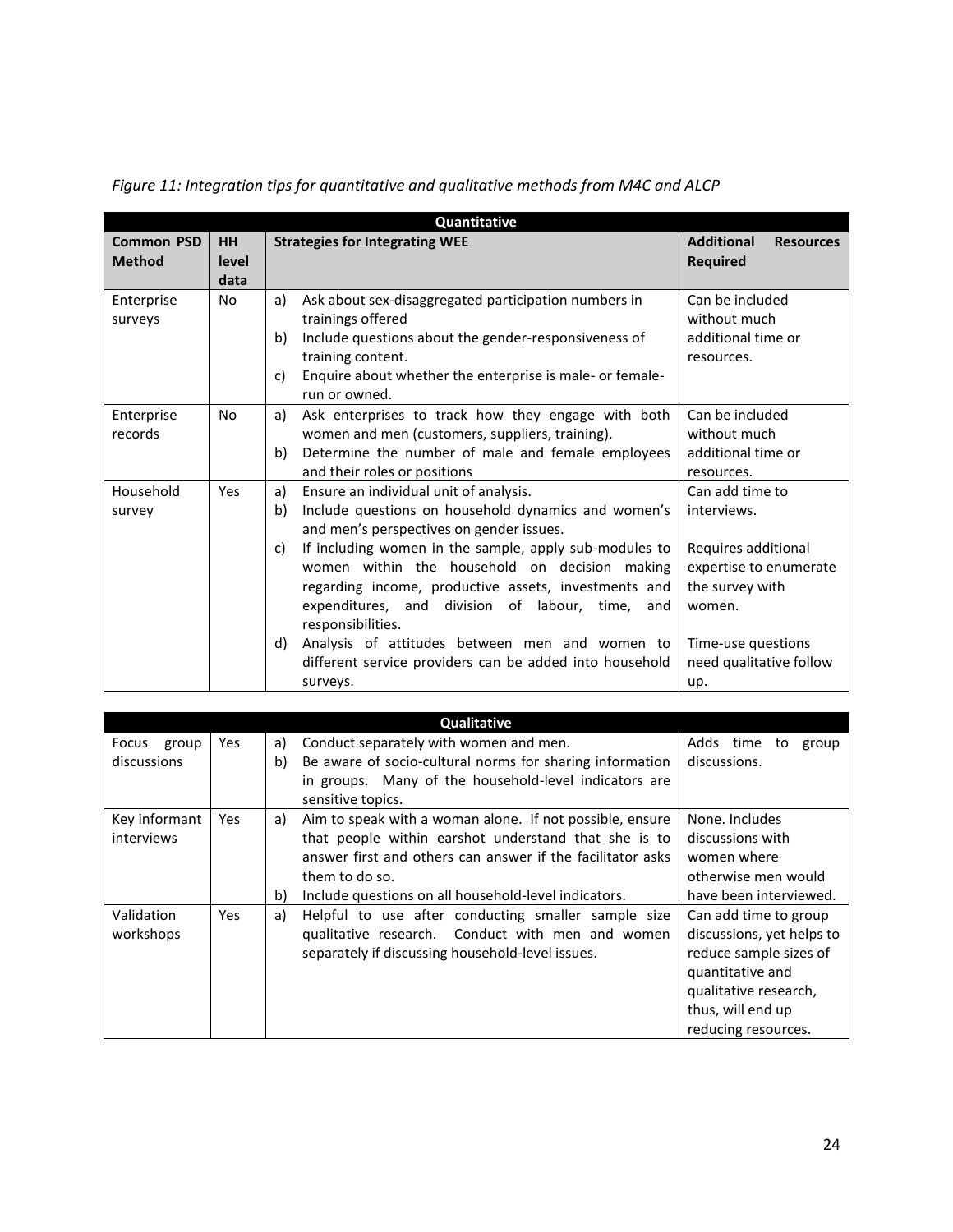#### **Quick Tip! Gender-Based Violence<sup>45</sup>**

The WHO guidelines note that integrating violence questions into other studies makes sense only when the research team is willing to address the basic ethical and methodological requirements.

Where this is not feasible, it is suggested that teams avoid asking direct questions about violence and instead ask less personal questions regarding attitudes towards violence and/or the respondent's knowledge of others who have experienced violence. This can help a programme obtain information about trends in violence without risking a woman's safety.

## <span id="page-27-0"></span>3.2 Establish a process for collecting information and highlight where WEE fits in

M4C and ALCP collect data on women's economic empowerment in multiple ways. Their market research and baseline surveys mainstream gender issues throughout. They conduct annual qualitative WEE focus group discussions and/or interviews, quantitative early impact assessments midway through an intervention that include questions directed to women and understanding gender issues, and a quantitative final impact assessment that follows up on the baseline and midpoint assessments.

Having a documented process and visual tool can be helpful for staff. Both M4C and ALCP visually map out their process and make this widely available for staff. Interestingly, both programmes follow a similar process, shown below.

<span id="page-27-1"></span>

*Figure 12: WEE Sample Data Collection Process from M4C and ALCP*

## 3.3 Understand good gender-responsive research practices

General research practices are outlined in the DCED's Guide to Conducting Research.<sup>46</sup> All of these practices apply when measuring women's economic empowerment, yet there are additional

<sup>&</sup>lt;sup>45</sup> Watts, Charlotte; Heise, Lori; Ellsberg, Mary; and Moreno, Claudia Garcia. Putting Women First. Ethical and Safety Recommendations for Research on Domestic Violence against Women. WHO. 2001.

<sup>46</sup> Jalil, Muaz M. Practical Guidelines for Conducting Research. DCED Standard. 2013.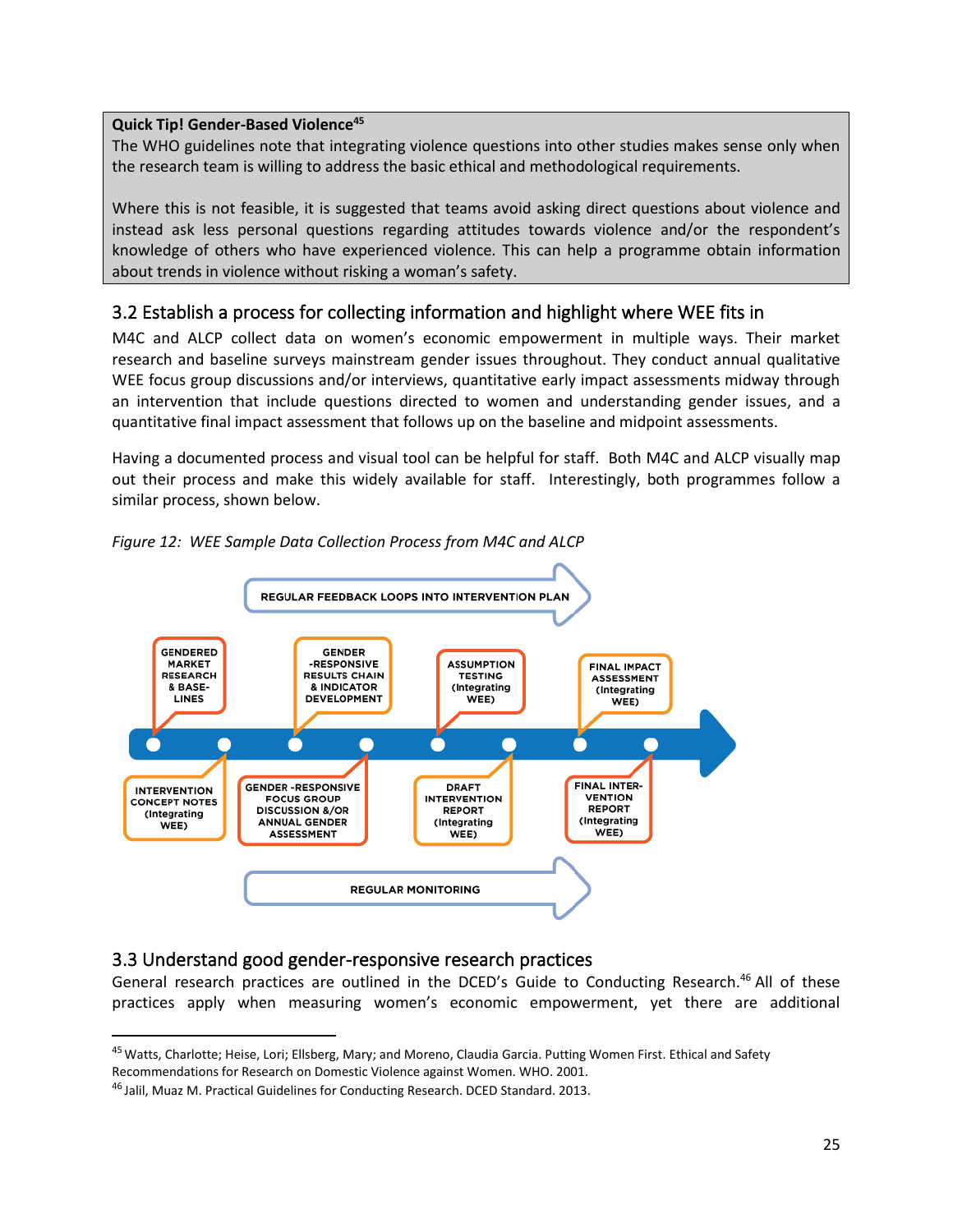considerations specific to WEE. General tips learned from the M4C and ALCP teams for conducting good gender-responsive research include:

- **Regional variations of empowerment.** Different indicators may be required in different programme areas to match the local context and experiences of empowerment. Therefore, indicators may require tailored methods of measurement and research questions for different locations. This can be more time consuming and make it difficult to aggregate results. To address this, M4C suggests including a mix of locally developed indicators and some more universal indicators.
- **Women's education.** Speaking directly to women is an important aspect of measuring changes in women's economic empowerment. Research instruments must be tailored to match women's education or literacy levels, as in many contexts it can be different from men's levels of education or literacy. Administering one uniform survey to men and women may lead to data inaccuracies. To address this, programmes should test the survey with both women and men during the pilot phase of the survey and make any necessary adjustments.
- **Identifying "work".** In contexts where women are mainly engaged in family work as unpaid labour, they may not see themselves as workers or farmers. This can pose challenges for the research team trying to identify the types of work women may be engaged in and whether or not they are beneficiaries of the programme. Therefore, researchers must be taught to look for this issue and be trained in asking additional probing questions to reveal the most accurate information.
- **Involving both women and men**. It is important to speak directly to women about their empowerment. That said, it is also helpful to speak to men about women's empowerment. Including questions to gauge men's perceptions of women's economic empowerment helps to understand household and workplace gender norms from a man's perspective. Men are important influencers of a woman's empowerment. Collecting their perspectives provides information on how to best engage women and men. It can help teams understand how to create buy-in for women's participation from family members and colleagues, and create male champions of change.
- **Validation workshops.** Given the smaller sample size of most qualitative work, M4C felt that their eventual findings may not fully represent women in each area. Thus, M4C now conducts validation workshops where they present their findings to groups of women in different geographical areas and gather feedback. Once the findings are validated, the information is fed back into intervention design and implementation processes.
- **Gender-sensitive enumerators.** Staff should be trained in gender-sensitive research practices such as women surveying women in certain contexts.If you decide to outsource your data collection, be aware that many firms are not accustomed to directly surveying women and may lack an understanding of gender-responsive research practices. Either hiring firms with this type of expertise or holding a training for them will enhance data accuracy.
- **Timeframes.** Understanding how often to collect the data is critical. Transforming gender relations and enhancing empowerment is a pathway and long-term process. Measuring household-level impacts of women's economic empowerment for PSD programmes should be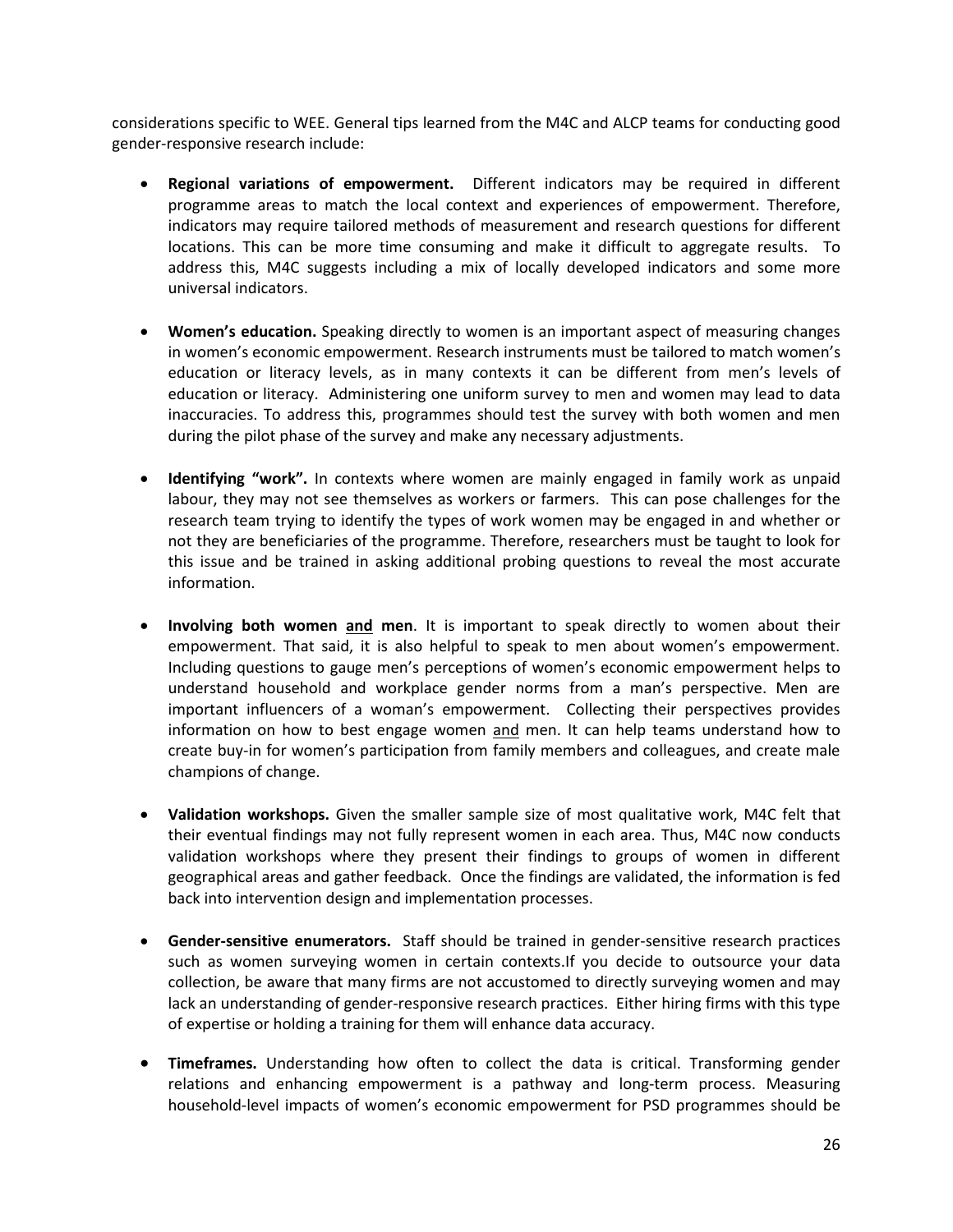measured only two or three times throughout the life of a programme. Significant time (one to two years) is needed in between research to show change. Other changes (i.e. not at the household-level) along the empowerment pathway can be measured more regularly.

- **Gender stereotypes.** It is important that the types of activities included in questionnaires not be based on established gender stereotypes. Questions should be tailored based on market research or left open ended in qualitative work.
- **Finding 'empowerment trigger points'.** <sup>47</sup> When piloting research instruments it is important to find the 'empowerment trigger point', or the right question that can help determine empowerment. What you choose to ask is extremely important, whether applying a qualitative or quantitative method. The experiences of M4C and ALCP suggest that framing questions using context-specific examples can help researchers identify these trigger points and better understand changes in results over time.

| <b>Type of</b> | <b>Actual Question</b>                                                                                          | <b>Analysis</b>                                                                                                                                                                                                                                                                          |
|----------------|-----------------------------------------------------------------------------------------------------------------|------------------------------------------------------------------------------------------------------------------------------------------------------------------------------------------------------------------------------------------------------------------------------------------|
| Question       |                                                                                                                 |                                                                                                                                                                                                                                                                                          |
| General        | "How do you contribute to<br>household decisions on family<br>spending? Jointly, on your own<br>or not at all." | Too general. The level of involvement in decision making may<br>change subject to the decision, and most households fall<br>somewhere in between joint and independent, depending on the<br>decision. Therefore, answers may not provide insight into a<br>woman's level of empowerment. |
| Specific,      | "When buying children's                                                                                         | The questions here are more helpful because they are specific and                                                                                                                                                                                                                        |
| off-topic      | clothes do you need to ask                                                                                      | use an example for a respondent to draw from. Yet, in many                                                                                                                                                                                                                               |
|                | your husband for permission?"                                                                                   | places in the world women tend to control the decisions over                                                                                                                                                                                                                             |
|                | or "Are you involved in the                                                                                     | spending on children's clothes. Thus, you may find high levels of                                                                                                                                                                                                                        |
|                | household decision-making                                                                                       | participation in decision making - such as 95% of women report                                                                                                                                                                                                                           |
|                | process when buying children's                                                                                  | independent decision-making abilities, and thus you will see small                                                                                                                                                                                                                       |
|                | clothes?"                                                                                                       | amounts of change over time. Moreover, this is promoting a                                                                                                                                                                                                                               |
|                |                                                                                                                 | common gender stereotype and you may miss out on other more                                                                                                                                                                                                                              |
|                |                                                                                                                 | interesting situations where a woman might make changes.                                                                                                                                                                                                                                 |
| Specific,      | "If your family wants to lease                                                                                  | The question here is specific and uses a context-specific example.                                                                                                                                                                                                                       |
| on-topic       | land, would you be able to take                                                                                 | This question was chosen by M4C because it was tested over time                                                                                                                                                                                                                          |
|                | this decision yourself? Would                                                                                   | and identified as the 'empowerment trigger point' or the question                                                                                                                                                                                                                        |
|                | your husband take this decision                                                                                 | that best exposed whether or not a woman was involved in                                                                                                                                                                                                                                 |
|                | himself or would he consult                                                                                     | decision-making. With this type of question, researchers will find                                                                                                                                                                                                                       |
|                | you?"48                                                                                                         | enough variation in answers to see changes over time if they                                                                                                                                                                                                                             |
|                |                                                                                                                 | occur.                                                                                                                                                                                                                                                                                   |

*Figure 13: M4C Lesson - 'Empowerment Trigger Points' in Designing Questions on Decision Making*

<sup>47</sup> Erin Markel. MarketShare Associates. 2013.

<sup>48</sup> Making Markets Work for the Chars. Interview. Swisscontact. 2014.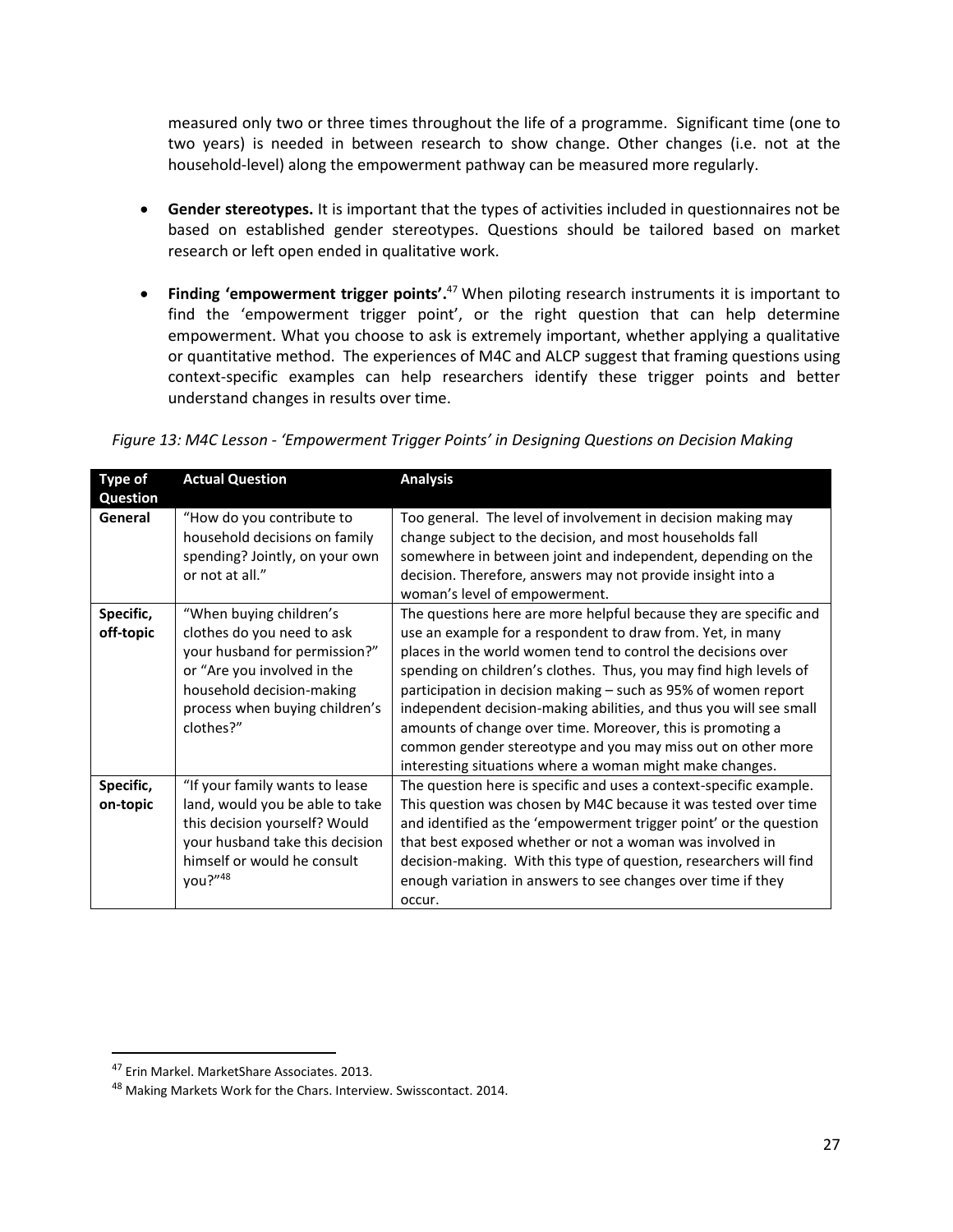#### **Interview with Nona Samkharadze, Information Officer for the ALCP Georgia team.**

Nona is an experienced gender researcher. Her thoughts on how to best engage your interviewee throughout the survey process are presented below:

It is critical to *make the survey or interview process itself empowering*. To do this there is a mental check-list I go through each time before I go to communities to do research. My steps include:

## 1. **Establishing trust.**

• I make sure that I bring a local staff member with me who speaks the local language. It is important that she is also of the same ethnicity of the people I will be interviewing.

• I speak with a community leader ahead of time about your trip and objectives. If certain community leaders buy into your research, interviewees will generally be more open to speaking freely. This relates to a community's gender norms and a woman's comfort in being supported by her community to take part in the research process.

## 2. **Showing respect.**

• How you present yourself is very important. I always wear clothes that are locally appropriate. Never wear fancy clothes, high heels or a revealing shirt! This sounds simple, but it is a good rule. The last thing you want is for someone to feel intimidated or very different from you. You should always be trying to put yourself in the other person's shoes and find ways to relate to them.

• Make sure that you know the culturally-appropriate greetings upon arriving. A good start can go a long way.

Be a good listener. Never interrupt someone.

• Leave them with their opinions. Do not try to influence them. Show them that you relate and are listening, but do not show judgment, either positive or negative.

## 3. **Show her your confidence.**

• This may sound counterintuitive, but the more confident you are in question asking and following up, the more confident she will feel as well. Do not be afraid to show confidence. Practicing your questions and feeling prepared before an actual interview can help.

## 4. **Help her to analysze.**

• When a woman responds, help her to go into more depth with her response. Asking probing questions can be very helpful to the researcher and empowering for the interviewee. Access to knowledge and awareness of your knowledge is powerful. If the research can help the interviewee to self-assess and realisze new aspects of hertheir life, this can be very important. Going into more detail (in a sensitive way) will help to bring out her experiences and she will become more self-aware in the process. A woman once said to me: "when you asked me this question, I realiszed my situation and what I could do." Again, it is important to be non-judgmental, but stay positive about what is possible for them.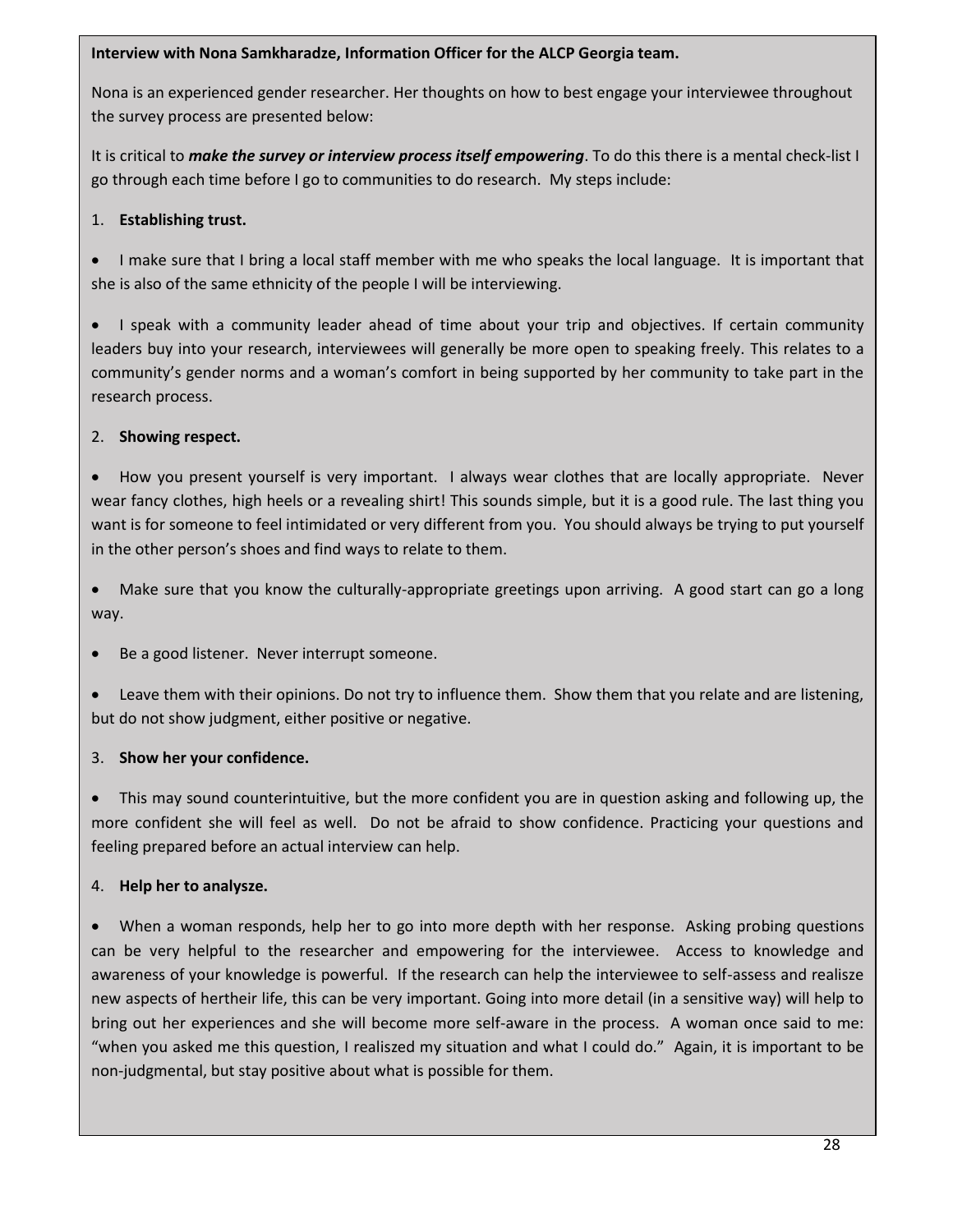## <span id="page-31-0"></span>3.4 Collect reliable household-level data on WEE

The section below provides a summary table with specific considerations and tips for collecting genderresponsive data for each suggested indicator category. A detailed version of the table with examples of research questions and analysis from M4C and ALCP are provided in Annex C.

*"In measuring decision making over income, looking at household expenditures gives us a clearer view and simpler method of determining household dynamics of empowerment rather than trying to determine more abstract notions of 'control' over household income."* - Helen Bradbury, Team Leader, Alliances Lesser Caucasus Programme, Georgia

| Household<br>Indicator<br>Category                                                        | Most<br>Applicable To                                      | <b>Potential Challenges</b>                                                                                                                                                                                                                                                                                             | <b>Tips</b>                                                                                                                                                                                                                                                                                                                                                                                                                       | <b>Difficulty of Application</b>                                                                                                                                                                                                                                                                         |
|-------------------------------------------------------------------------------------------|------------------------------------------------------------|-------------------------------------------------------------------------------------------------------------------------------------------------------------------------------------------------------------------------------------------------------------------------------------------------------------------------|-----------------------------------------------------------------------------------------------------------------------------------------------------------------------------------------------------------------------------------------------------------------------------------------------------------------------------------------------------------------------------------------------------------------------------------|----------------------------------------------------------------------------------------------------------------------------------------------------------------------------------------------------------------------------------------------------------------------------------------------------------|
| Access to<br>income.                                                                      | When<br>measuring<br>changes in<br>access to<br>resources. | Mistrust of the interviewer<br>leads to deliberate<br>misreporting. Establishing<br>trust with women can be<br>more difficult than with<br>men in certain conservative<br>contexts.<br>Disaggregating between a<br>woman's and man's<br>household income due to<br>family-run businesses and<br>joint responsibilities. | Bring a staff member who<br>speaks the local language.<br>Contact and receive buy-in<br>ahead of time from<br>community leaders, so the<br>woman knows the community<br>supports her.<br>Do not disaggregate<br>household income by sex in<br>quantitative surveys. Instead,<br>use the household as the unit<br>of analysis and follow up with<br>qualitative studies to<br>understand contribution of<br>income by individuals. | Medium: can be undertaken using<br>quantitative and/or qualitative<br>methods. If done quantitatively,<br>will need qualitative follow up to<br>understand impact on women.<br>Must be designed and<br>enumerated by qualified staff or<br>professional given significant<br>room for data inaccuracies. |
| Decision<br>making<br>regarding<br>income,<br>productive<br>assets,<br>investments<br>and | When<br>measuring<br>changes in<br>agency.                 | Many surveys reinforce<br>gender stereotypes in terms<br>of how households use<br>money.                                                                                                                                                                                                                                | Ask questions that are directly<br>linked to your programme's<br>interventions. Avoid asking<br>general decision-making<br>questions or questions about<br>commonly purchased item by<br>women such as clothing or<br>food.                                                                                                                                                                                                       | Medium to low: can be<br>undertaken using quantitative<br>and/or qualitative methods.<br>Must be designed and<br>enumerated by qualified staff or<br>professional given significant<br>room for data inaccuracies.                                                                                       |

*Figure 14: Summary Chart of Measurement Practices for WEE Household-level Indicators*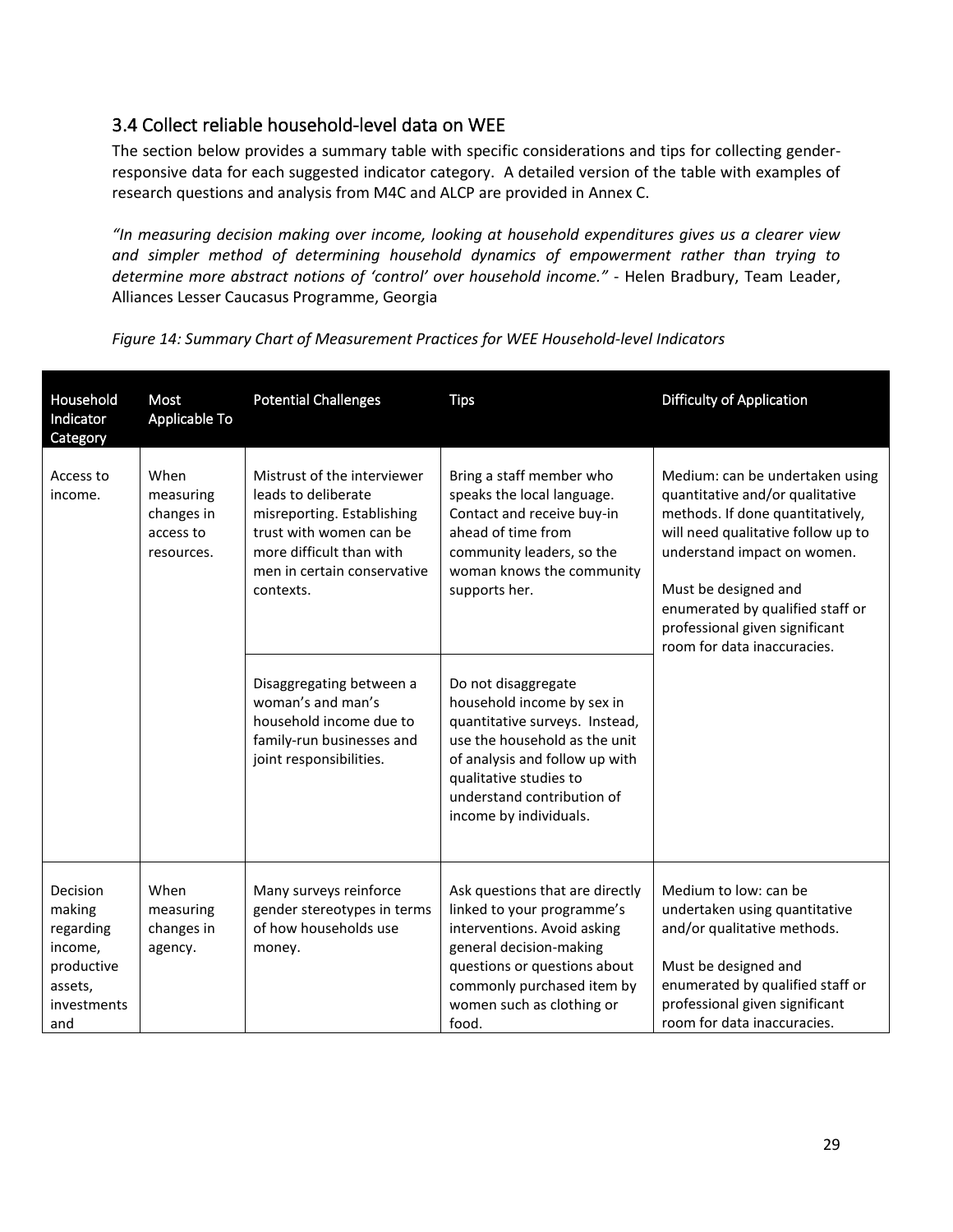|                                                             | expenditure.                                                                 |                                                                                                                                                  | Questions around who<br>controls income can be<br>challenging to collect and<br>analyse because many<br>households rationally<br>choose to pool their<br>income.          | Experience shows that asking<br>about programme-relevant<br>expenditures may be easier to<br>collect, more accurate and<br>more directly linked to a<br>woman's agency than data on<br>controlling income.                                                                                                        | Difficulty depends on the type of<br>questions (i.e. income-productive<br>assets, investments or<br>expenditures).                                                                                                                                      |
|-------------------------------------------------------------|------------------------------------------------------------------------------|--------------------------------------------------------------------------------------------------------------------------------------------------|---------------------------------------------------------------------------------------------------------------------------------------------------------------------------|-------------------------------------------------------------------------------------------------------------------------------------------------------------------------------------------------------------------------------------------------------------------------------------------------------------------|---------------------------------------------------------------------------------------------------------------------------------------------------------------------------------------------------------------------------------------------------------|
| Division of<br>labour, time<br>and<br>responsibiliti<br>es. |                                                                              | When<br>measuring<br>changes in<br>agency.                                                                                                       | Defining what is<br>empowering and<br>disempowering in terms of<br>time-use is difficult, which<br>leads to problems during<br>data analysis.                             | Be sure to define upfront what<br>your team thinks is<br>empowering or<br>disempowering and test your<br>assumptions. For example, if a<br>woman decides to drop out of<br>the workforce to raise her<br>children, is she less<br>empowered because she is<br>working fewer hours?                                | High: expensive and time<br>intensive. Needs a combination of<br>quantitative and qualitative<br>methods.<br>Must be designed and<br>enumerated by a highly-qualified<br>staff or professional given<br>significant room for data<br>inaccuracies.      |
|                                                             |                                                                              |                                                                                                                                                  | Women may not consider<br>their unpaid activities at<br>home as actual work. This<br>can lead to a downward<br>bias in data around the<br>intensity of a woman's<br>work. | Invest in training enumerators<br>to be able to ask insightful<br>follow-up questions.<br>Conduct follow-up qualitative<br>studies to triangulate<br>information.                                                                                                                                                 | Recommended only for advanced<br>WEE programmes.                                                                                                                                                                                                        |
|                                                             | Freedom/re<br>striction of<br>mobility.                                      | When<br>measuring<br>changes in<br>agency. In a<br>context<br>where you<br>expect to see<br>changes in<br>mobility from<br>your<br>intervention. | Including concepts of<br>whether or not a woman<br>needs to ask permission to<br>leave the home can lead to<br>data inaccuracies.                                         | Instead of asking questions<br>about whether or not a<br>woman needs to ask<br>permission to leave the home<br>for certain activities, consider<br>questions that are directly<br>relevant to the intervention<br>such as women's access to<br>business or public services and<br>how often they attend or visit. | Low: inexpensive and less time<br>intensive. Can be done<br>qualitatively or quantitatively.<br>Needs minimal follow up.<br>Easier to analyse than other<br>agency indicators.<br>It can be undertaken by staff and<br>alongside other market research. |
|                                                             | Changes in<br>domestic<br>violence and<br>household<br>conflict/tens<br>ion. | When<br>measuring<br>unintended<br>negative<br>results.<br><b>Examining Do</b><br>No Harm.                                                       | Due to the sensitive nature<br>of the topic, the validity of<br>information is based on the<br>trust established between<br>interviewer and<br>interviewee.               | Follow WHO 2001 guidelines<br>for gender based violence<br>sensitive research.                                                                                                                                                                                                                                    | Medium: may require a separate<br>study and trained interviewer.<br>Must be done using the<br>qualitative method of key<br>informant interviews. Not to be<br>conducted in groups.                                                                      |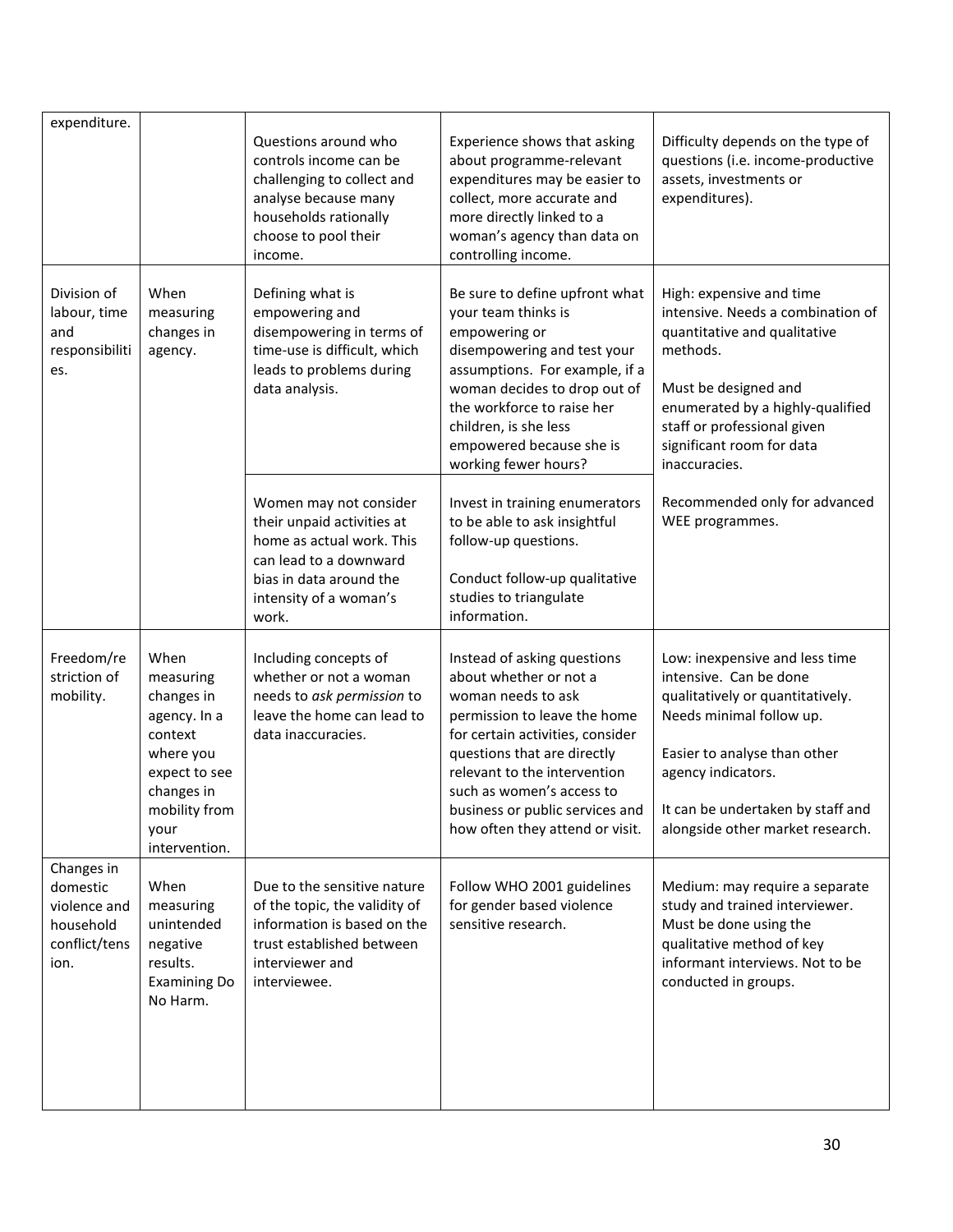| Gender<br>norms and<br>men's and<br>women's<br>attitudes<br>toward<br>gender<br>roles. | When<br>seeking to<br>understand<br>household<br>gender<br>norms.              | Defining what is<br>empowering and<br>disempowering in terms of<br>changing roles is difficult,<br>which leads to problems<br>during data analysis.              | Choose topics that have a<br>clearer definition of change<br>such as work, mobility and/or<br>violence.               | Low: inexpensive and typically<br>less time intensive. Better to be<br>undertaken using qualitative<br>methods such as focus groups or<br>key informant interviews.<br>It can be undertaken by staff and<br>alongside other market research. |
|----------------------------------------------------------------------------------------|--------------------------------------------------------------------------------|------------------------------------------------------------------------------------------------------------------------------------------------------------------|-----------------------------------------------------------------------------------------------------------------------|----------------------------------------------------------------------------------------------------------------------------------------------------------------------------------------------------------------------------------------------|
| Women's<br>and men's<br>sense of<br>self-worth<br>and/or<br>confidence.                | Understand<br>psychological<br>/individual<br>barriers to<br>empower-<br>ment. | Defining what is<br>empowering and<br>disempowering in terms of<br>self-worth or confidence is<br>difficult, which leads to<br>problems during data<br>analysis. | Be sure to define upfront what<br>your team thinks is<br>empowering or<br>disempowering and test your<br>assumptions. | Medium: may require a separate<br>study and trained interviewer.<br>Must be done using qualitative<br>methods such as key informant<br>interviews.                                                                                           |

## <span id="page-33-0"></span>Component 4: Estimating Attributable Changes in WEE

The DCED Standard uses the DAC Network on Development Evaluation's definition of attribution: "the ascription of a causal link between observed (or expected to be observed) changes and a specific intervention." Attribution therefore refers to the degree of change that can be credited to a programme/intervention out of the total amount of change that takes place.<sup>49</sup> Results chains can assist in validating a programme's attribution to measured changes; if one or several of the changes outlined in results chains have not occurred, then ultimate impacts cannot be attributed to the programme. To learn more, please consult the Guidelines to the DCED Standard for Results Measurement: Estimating Attributable Changes. 50

## <span id="page-33-1"></span>4.1 Understand interventions' links to empowerment and household-level changes

Measured results are less attributable to a programme's efforts when external influences are stronger and/or results depend upon change by one or several intermediaries. The figure below depicts how the ability of an initiative to attribute changes to its efforts weakens as the changes are further from the original intervention, for both private sector development and women's economic empowerment efforts.

<sup>&</sup>lt;sup>49</sup> Sen, Nabanita. The Guidelines to the DCED Standard for Results Measurement: Estimating Attributable Changes. DCED. 2013.  $50$  Ibid.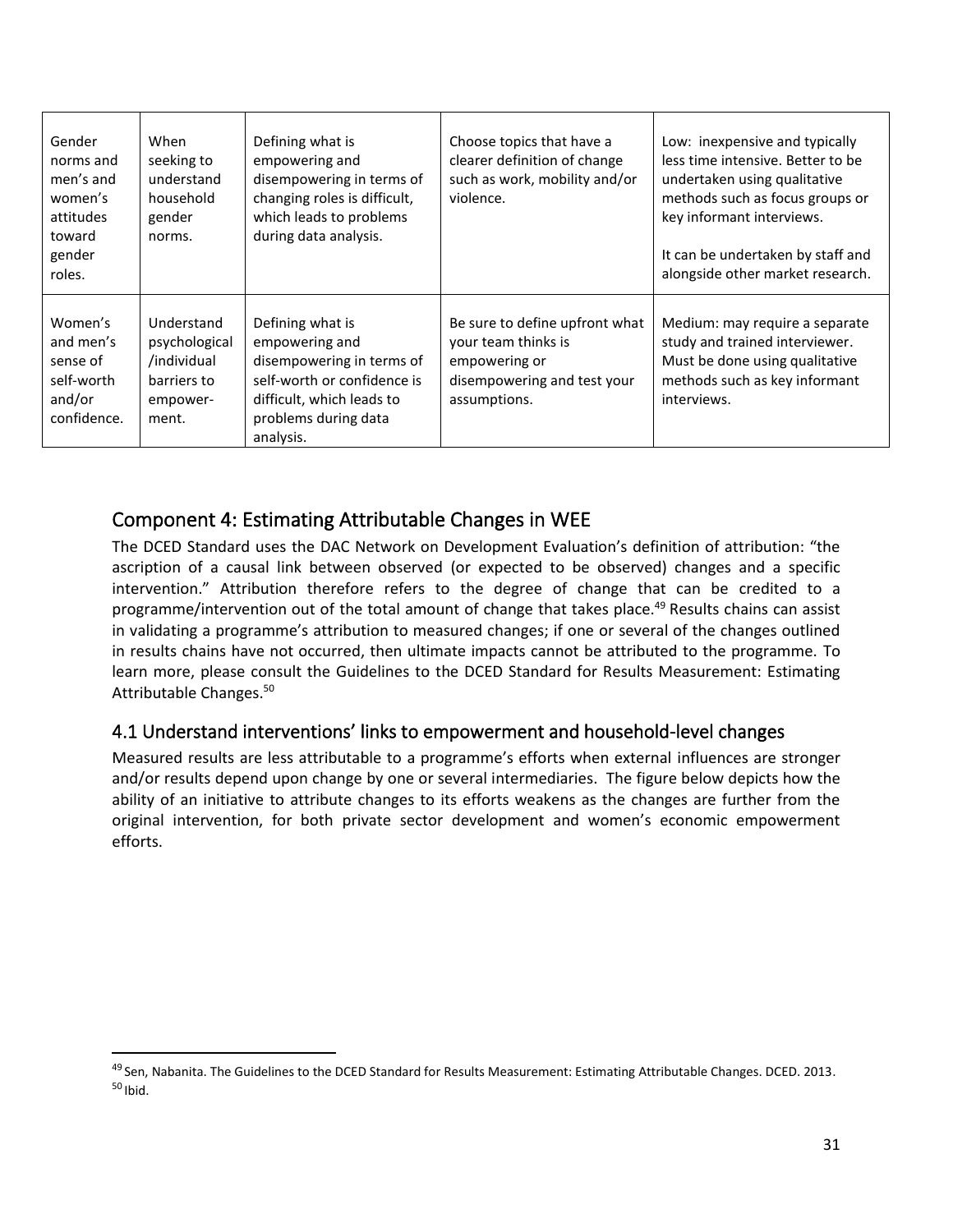*Figure 15: Attribution and PSD-WEE Interventions***<sup>51</sup>**



This factor is an important consideration when trying to attribute changes in women's economic empowerment to a programme, particularly at the household level. Most PSD programmes do not implement interventions that directly intervene at the household level. Rather, they intervene at the enterprise, service provider or policy levels. Therefore, it is important to clearly outline your change logic in your results chains, and assess the changes on which the programme is most likely to have a significant influence. For example, when measuring women's decision-making capabilities developing a programme-specific indicator like: *women's decision making on handicrafts production and marketing* and/or *women's decision making on the use of income from handicraft production*, could be more helpful than more general indicators.<sup>52</sup>

For example, M4C works with purchasers to upgrade women's skills and production within the handicraft value chain. The programme facilitates introductions between the two and supports the design of quality training packages and the development of a business model to reach women in rural areas. The expectation is that this will increase the incomes of the women and decision making at the household level. In this example, M4C can be relatively confident that its efforts were responsible for the new linkages between the producers and purchasers, and that resulting increases in quality were due to the new training. Impact level changes, such as household income levels and decision-making dynamics, are subject to a greater number of influences. Attributing the expected results at the household level to the programme will therefore require additional exploration to validate.

<sup>51</sup> Modified version of: The Springfield Centre. The Operational Guide for the Making Markets Work for the Poor (M4P) Approach. SDC and DFID. 2008[. https://beamexchange.org/resources/167](https://beamexchange.org/resources/167)

<sup>52</sup> Miehlbradt, Aly. Interview. 2014.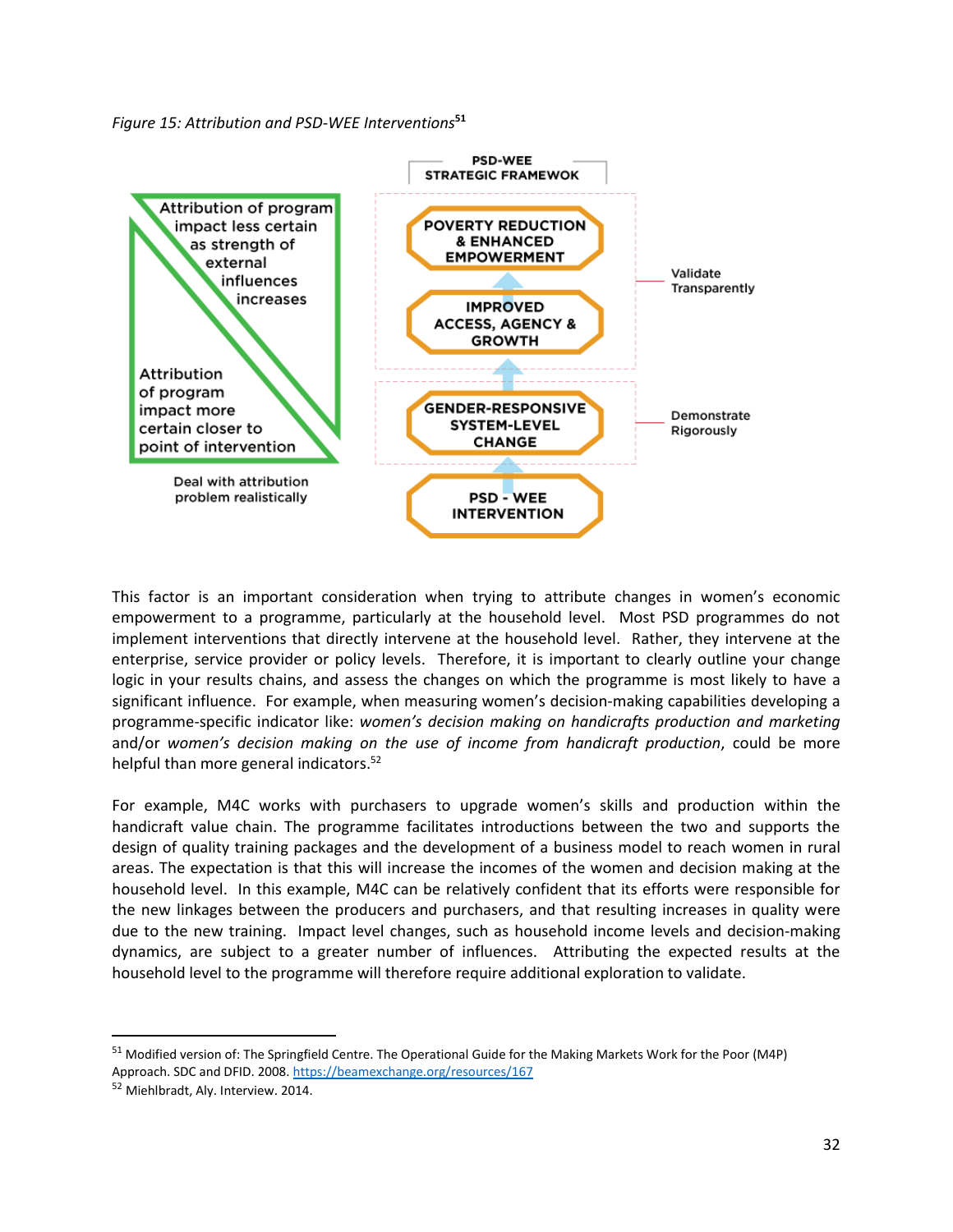Below are a few other strategies that M4C incorporates to measure attribution at various levels:

- First, M4C designed its results statements and indicators to be closely linked to the programme and likely to have a significant influence. They assess the programme logic and check to see if changes occur at each level. If one or several of the changes outlined in their results chains have not occurred, then the ultimate impacts of increased household income and decision making will not be attributed to the programme.
- Second, M4C compares beneficiary performance before the handicraft intervention and after the handicraft intervention. This is done by comparing their quantitative baseline data to the impact assessment data.
- Last, the programme assesses attribution to household-level changes through their qualitative WEE assessments. Here, this qualitative process can include questions to beneficiaries about their perception of why the changes have occurred and whether it is due to the programme intervention or not.

Similarly, ALCP tracks programme attribution to changes in women's economic empowerment at the household level by assessing changes in the logic of their results chains. They also compare beneficiary performance before interventions and after interventions through their quantitative and qualitative assessments. Lastly, ALCP also measures women's economic empowerment impacts at the household level, such as division of labour, time, responsibilities and decision making regarding income, productive assets, investments, and expenditures in its quantitative impact assessments and compares between an intervention group and a control group. This allows them to see the difference between beneficiaries and women unaffected by the programme.

## <span id="page-35-0"></span>Component 5: Capturing Systemic Change

The DCED Standard recommends that programmes measure systemic change as part of their results measurement system. As the DCED notes, a focus on systemic change has a greater likelihood of creating sustainable outcomes by influencing the behaviours of multiple system actors, not single firms.<sup>53</sup> Regarding gender, it is increasingly recognized that households and firms are part of systems. These systems shape their behaviours and their capacity to benefit from economic change. Development programming that does not understand the role of systems in perpetuating the status quo risks having limited long-term impacts.

## <span id="page-35-1"></span>5.1 Explore measuring systemic change

Most proposed indicators and frameworks for measuring systemic change<sup>54</sup> assess changes among service providers or market actors rather than target beneficiaries. No PSD programmes to date have viewed household-level changes as *types* of systemic change, but rather the *results* of systemic changes. However, there is increasing interest in the household as a system or sub-system itself.<sup>55</sup> This has been less explored, yet in this new light, household-level changes may be more aligned with system-level change.

<sup>53</sup> Kessler, Adam, and Sen, Nabanita. Guidelines to the DCED Standard for Results Measurement: Capturing Wider Changes in the System or Market. DCED. 2013.

<sup>54</sup> Fowler, Ben. Systemic Change and the DCED Standard: An Internal Paper for Comment. MarketShare Associates. 2014.

<sup>55</sup> ACDI/VOCA. A Framework for Inclusive Market Systems Development. USAID. 2014. [http://www.acdivoca.org/site/Lookup/LEO-Market-Systems-Framework/\\$file/LEO-Market-Systems-Framework.pdf](http://www.acdivoca.org/site/Lookup/LEO-Market-Systems-Framework/$file/LEO-Market-Systems-Framework.pdf)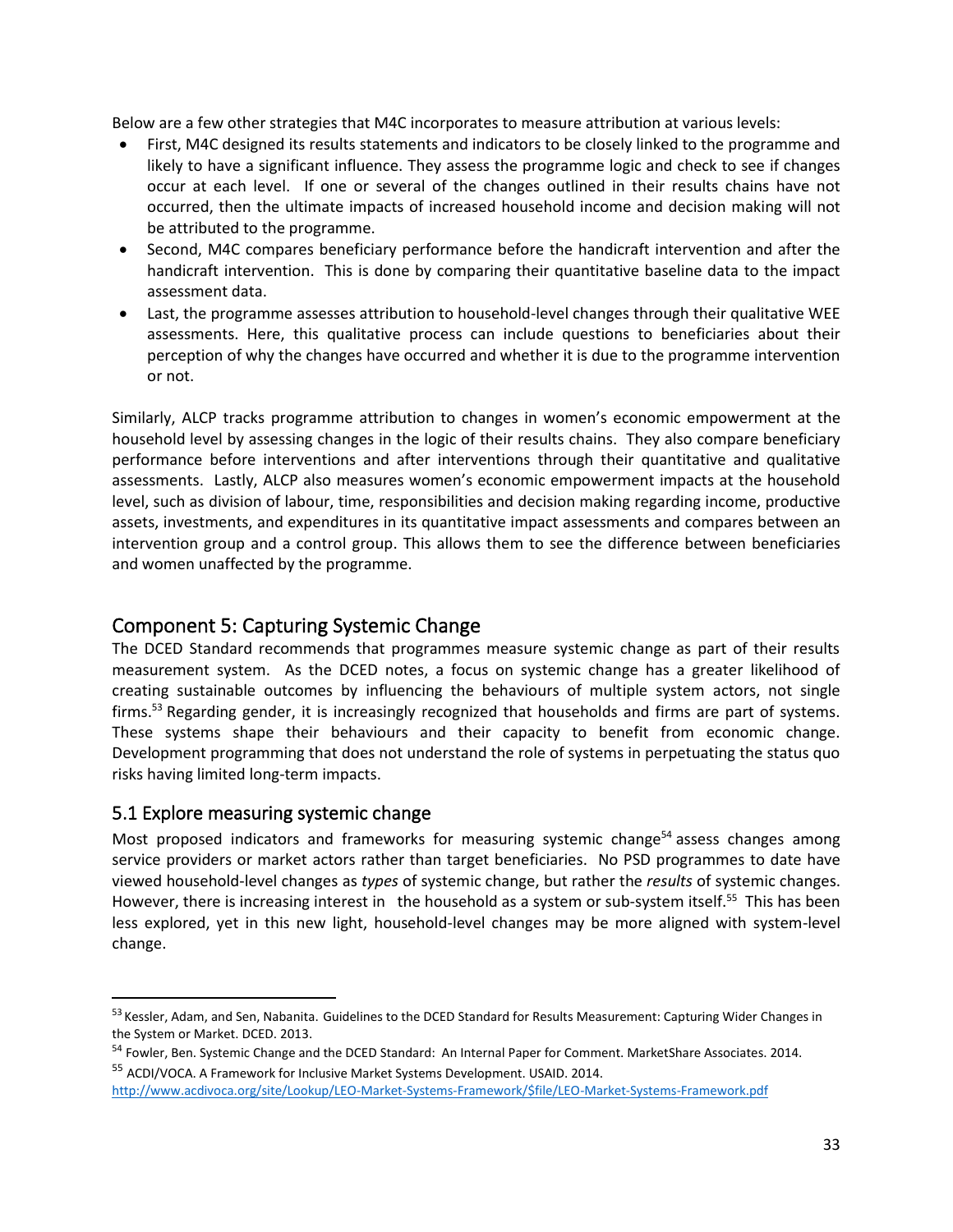For example, to what extent are behaviour changes resulting from programmatic interventions spilling over into other aspects of household life?<sup>56</sup> Taking ALCP as an example, if women's and men's roles are changing in livestock production as a result of programme activities, are their roles in other economic or non-economic activities changing as well? Similar questions could be asked about changes in decision making or other areas outlined above. These types of studies would need to be carefully planned and only occur once or twice in the life of a programme. Some of these changes will take a long time to occur. Yet, programmes could hypothesize a pathway towards these types of changes and then look for evidence of their progress along the pathway. Given that systemic change has never been measured in this way by PSD programmes, these ideas are mentioned to spur creativity, rather than to make recommendations.

## <span id="page-36-0"></span>Component 6: Programme Costs for WEE

*"One day gender mainstreaming and the mechanisms for embedding it in every aspect of programming will be a matter of course. The expense of (and budgeting for) gender mainstreaming will then also cease to be a matter for discussion." -* Helen Bradbury, Team Leader, ALCP Georgia

## <span id="page-36-1"></span>6.1 Effective budgeting

Tracking costs helps a programme improve efficiency. Specifically, programmes that are mainstreaming gender issues into PSD programmes will need to decide if they will budget for activities related to gender separately or as part of the overall programme. Helen Bradbury, Team Leader at ALCP notes that there are benefits to applying a mix of both methods. She states that integrating gender activities throughout the overall programme budget helps to ensure gender is not swept aside. This will ensure management's ownership of gender activities within their budgets. Yet, having some money set aside specifically for Women Targeted activities allows her and her management team to use this money to catalyse specific changes for women.

## <span id="page-36-2"></span>6.2 Potential additional costs

The amount of additional costs will greatly vary by context and programme objectives. Drawing from the M4C and ALCP programmes' experience, additional costs are mainly in staff time and backstopping to integrate WEE into the overall programme and its processes.

For instance, M4C incurred minimal additional costs when integrating WEE into their quantitative impact assessments; only minor amounts of staff time to develop WEE-related questions and conduct analysis post-assessment. Moreover, they only spend about 35 staff days per year preparing and conducting their annual WEE qualitative assessments. They use a smaller sample size and conduct validation workshops to confirm findings to save time and costs. The most expensive cost has been the short-term backstopping from an international expert to support the development of the gender strategy and WEE qualitative assessment. Other costs include staff workshops and trainings on gender, yet all of these have either been internally led or outsourced to local consultants.

ACLP has a similar experience to M4C, whereby staff time and backstopping are the most significant additional costs. They also conduct an annual WEE qualitative assessment. In addition to this the ALCP team also conducts a WEE-specific quantitative assessment three times throughout the life of the programme. This raises their additional costs of integrating WEE to higher than M4C's, but provides

<sup>56</sup> Miehlbradt, Aly. Interview. 2014.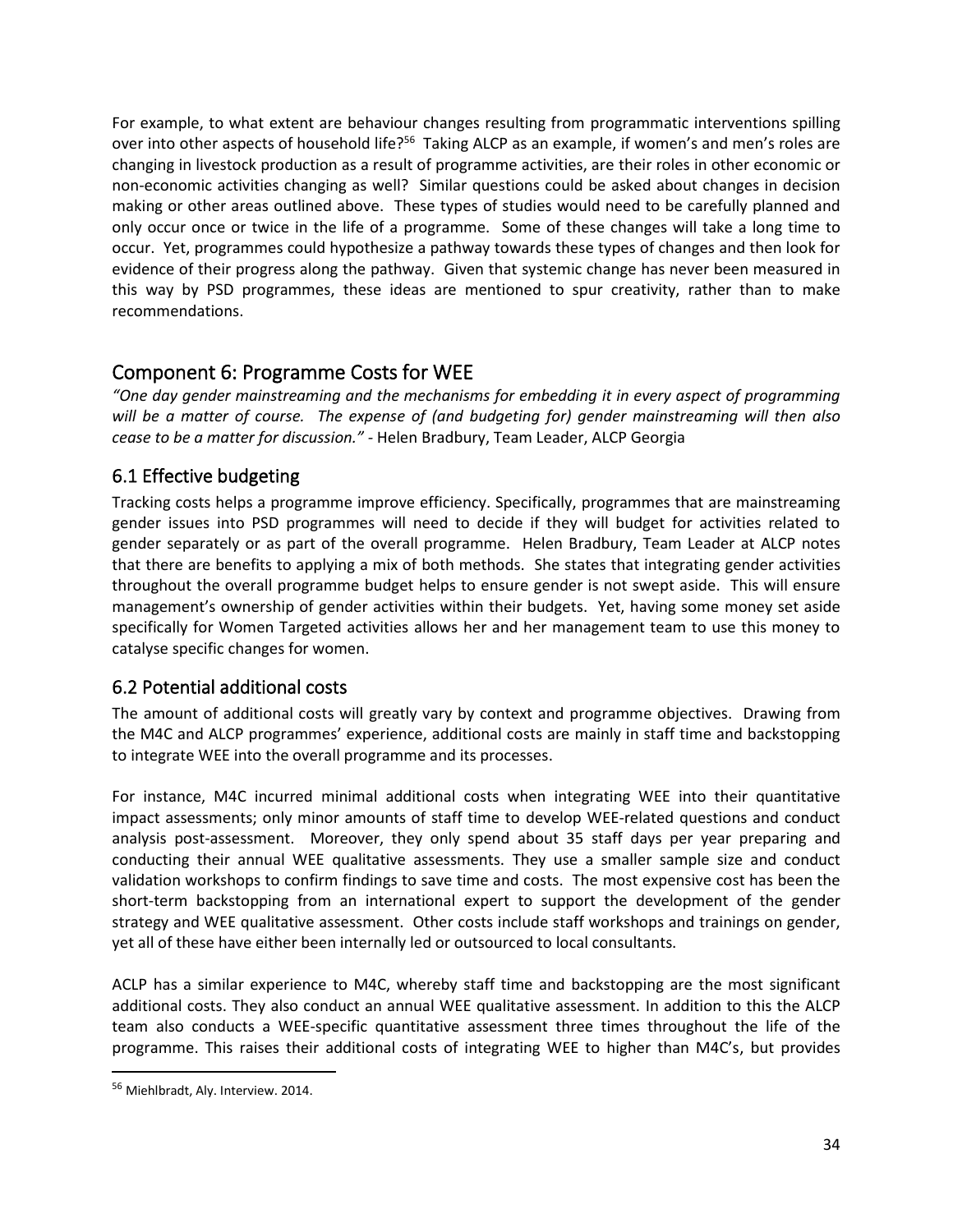them with a noteworthy amount of statistically-significant WEE-specific data. The cost of the assessment is commensurate with other quantitative impact assessments in their area. They have also included additional costs for staff training on gender and women's empowerment.

## <span id="page-37-0"></span>Component 7: Reporting on WEE Results

Programmes tend to report on results for donors, yet the consolidation and publication of results can support a programme's own understanding and implementation. Translating data and information into a report can help a programme to review its progress and receive feedback and support from senior management.

## 7.1 Ensure anonymity or design a set of procedures that protects data and the identities of beneficiaries

If your programme decides to measure and report on sensitive issues such as household decisionmaking abilities or gender based violence, you will need to take necessary precautions to protect data including having data passwords protected and supervised. It is also important to train staff so they understand which information can and cannot be shared.

## 7.2 Endorse strong gender analysis

Many programmes struggle to effectively analyse and report on women's economic empowerment. It is very common for good research to be misunderstood because the person writing the report had a limited understanding of gender issues. To address this, programmes like M4C and ALCP have set up quality control procedures where the Gender Lead and/or Team Leader for the programme complete a gender-sensitivity review prior to submission.

For examples of how M4C and ALCP analyse their data, please see Annex C, where sample analysis is included under each indicator category.

## <span id="page-37-1"></span>Component 8: Managing a Gender-responsive System for Results Measurement

Successful programmes regularly collect and use monitoring data to update their approach as they implement. The DCED Standard requires results measurement to be integrated into all aspects of programme management, from design through implementation. To read more visit the DCED Standard's guidance on Managing the System for Results Measurement.<sup>57</sup>

## <span id="page-37-2"></span>8.1 Establishing a gender-responsive system for results measurement

There are two main considerations in establishing a gender-responsive system:

**Establish good MRM practices that adequately address gender and WEE.** Establishing an effective process for incorporating findings from monitoring back into programme interventions is critical. The ALCP team holds participatory meetings after data is analysed to discuss findings and to decide what is important to build into their intervention. Each meeting includes a discussion on the gender implication of the new information.

<sup>&</sup>lt;sup>57</sup> Kessler, Adam, and Sen, Nabanita. Managing the System for Results Measurement. DCED. 2013.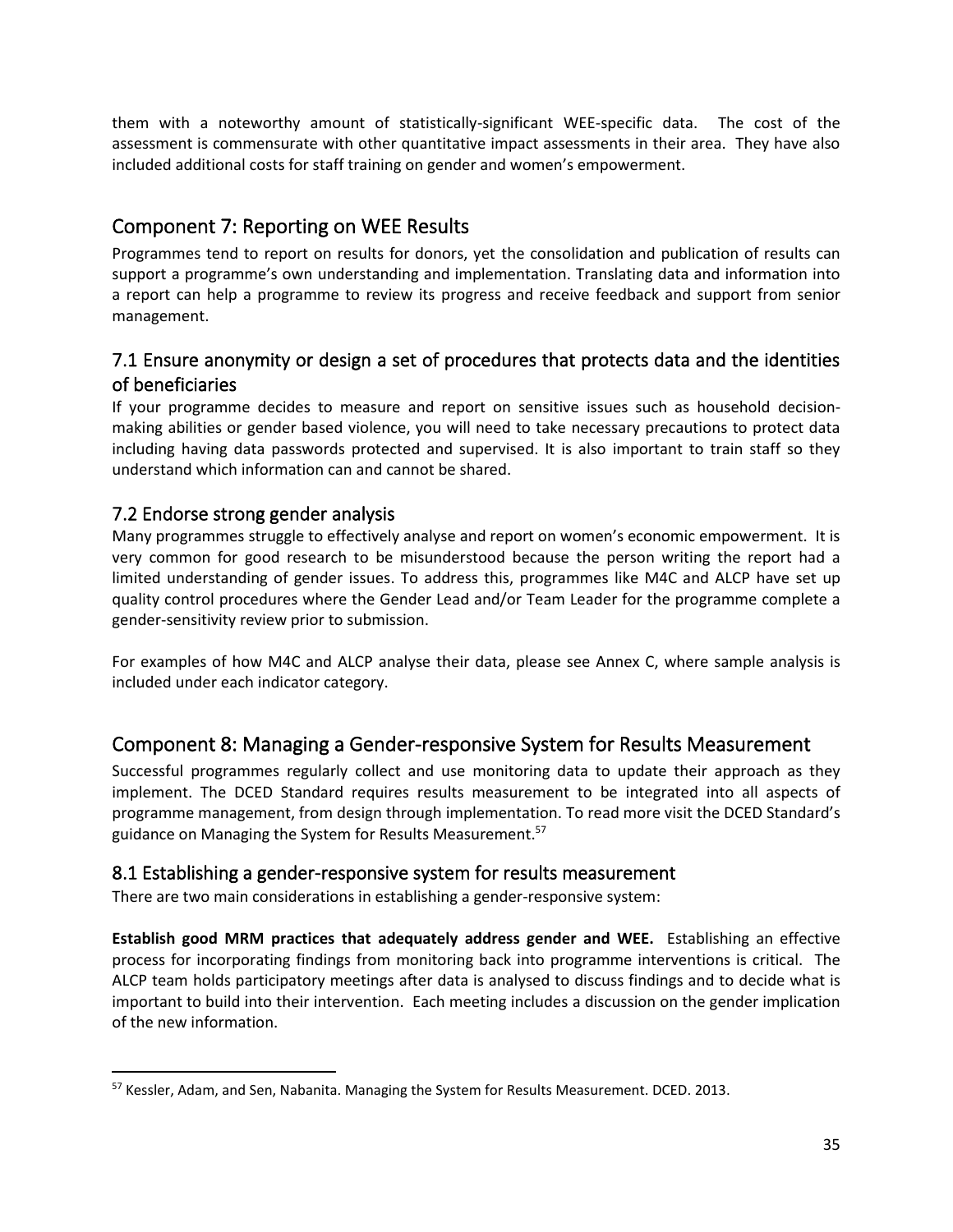For example, When ALCP first started, the team thought that men were responsible for decisions about what to feed cattle and the type and amount of feed to buy. Therefore, the initial interventions around cattle feed could have targeted men. However, an in-depth baseline data collection process, which included questions around men's and women's decision-making roles and responsibilities with livestock, showed that this was not the case. The team found that women were the main decision makers around feed. Therefore, they designed the GSI intervention to match the new finding. The local service provider, Ednari Antadze in Tsinskaro village (a grain merchant) was advertising his feed at the local men's gathering place, called a 'birja' in Georgian. The team showed him the data and worked with him to shift his advertising strategy. Now, in addition to the birja, he does door-to-door sales and advertises at the local schools. This way, he is able to reach potential women clients. His number of female clients has increased from 25 to 125.

**Ensure processes are gender-sensitive.** M4C and ALCP suggest that all relevant staff (e.g., operational, M&E and gender staff) is included in review meetings. To ensure gender-sensitivity, M4C recommends that the meeting facilitator should be aware of who is presenting and participating, and promote diverse participation. The facilitator should also review presentations ahead of time to make sure that gender issues have been addressed and that, where relevant, all materials are inclusive of women and men.

## <span id="page-38-0"></span>8.2 Human resources and integration

As stated by the DCED Standard: "The results measurement system must be integrated with the management structure of the organisation." Programmes should encourage the integration of the results measurement team and the implementing team. This is also true of team members working on gender. Strategies to ensure gender-responsive management practices include:

**Promote diversity - hire women.** It is well known that diversity and particularly gender diversity in the workplace can further innovation and business performance.<sup>58</sup> Yet, recruiting female staff in certain contexts can be challenging. Particularly in conservative areas, it is helpful to have a recruitment plan targeting women. Some programmes report recruiting twice as many female staff to make up for their high turnover rates. Another strategy is to post job notices in locations that are frequented by women and to share announcements through channels that reach women such as women's groups or school associations.<sup>59</sup> Are women in leadership positions in your organisation? It is good to examine the gender composition of your team and encourage women to take on management positions.

**Training.** Many teams are expected to incorporate a gender approach without the tools and knowledge to do so. ALCP believes that "formal gender training is a prerequisite for bringing both male and female staff members on board and equips staff with the tools and knowledge to operate."<sup>60</sup> Similar to most types of trainings, regular updates and refreshers help to enhance skills and use.

<sup>&</sup>lt;sup>58</sup> Devillard, Sandrine; Graven, Wieteke; Lawson, Emily; Paradise, Renee and Sancier-Sultan, Sandra. Gender Diversity: A Corporate Performance Driver. Women Matter. McKinsey & Company. 2007.

<sup>&</sup>lt;sup>59</sup> Kanesathasan, A; Jacobs K; Young M; and Shetty A. Capturing the Gender Effect. Guidance for Gender Mainstreaming in Agriculture Programs. Technical Brief. International Center for Research on Women. 2013.

<sup>&</sup>lt;sup>60</sup> Bradbury, Helen. Interview. Alliances Lesser Caucasus Programme. 2014.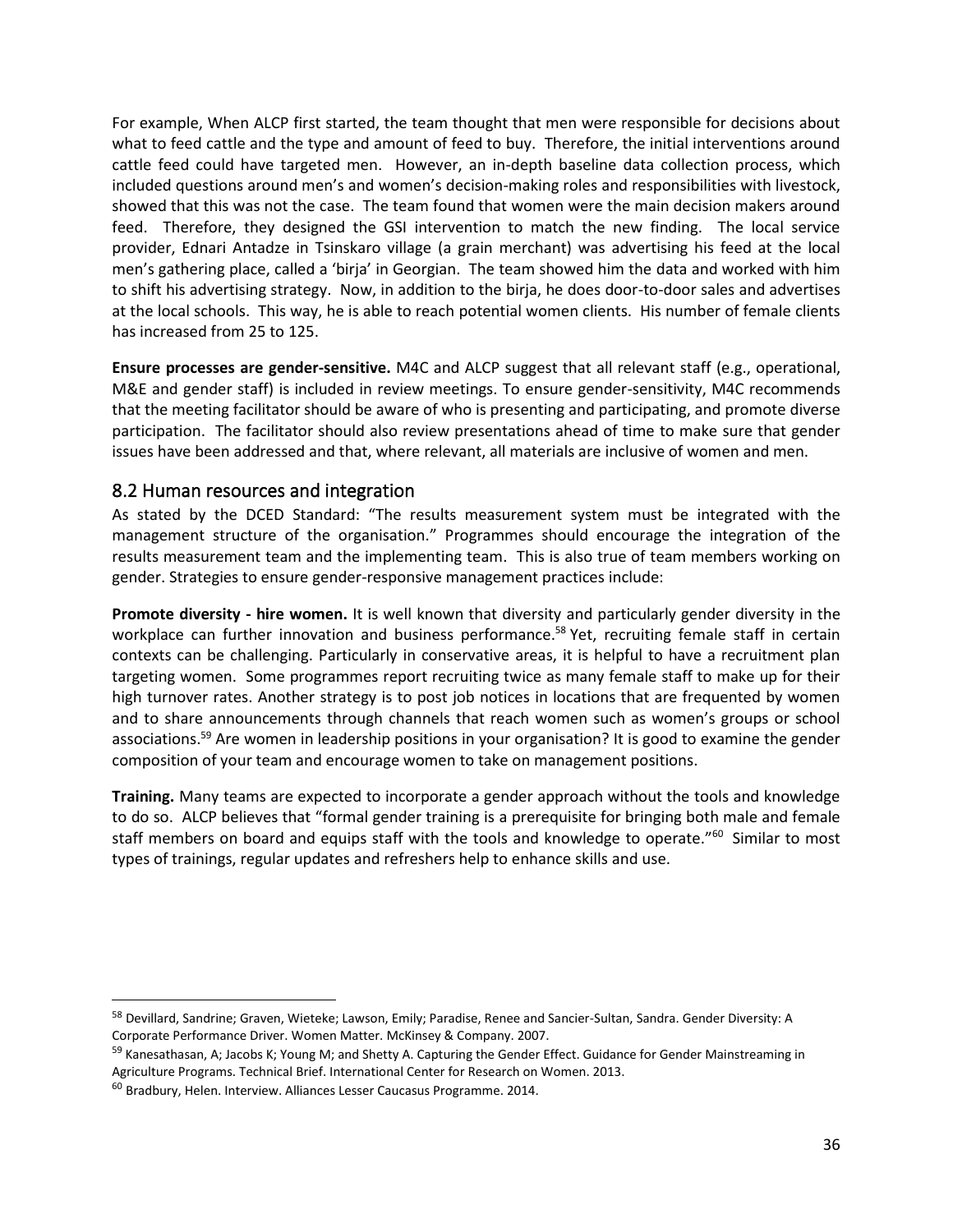#### **ALCP Staff Quote**

*"Since the programme began in 2011, we've done three annual gender workshops and a gender training*  which was carried out half way through the programme. The annual gender workshops are very useful *and give us a good overview of our strengths and weaknesses and help us plan for gender and WEE for the next year, but their usefulness improved for me after the gender training. The gender training was very practical and made gender understandable for me; helping me think about how to mainstream gender and it gave me tools such as terminology, concepts, resources and international examples which made me think more about the situation here in Georgia. Without it we couldn't really do good planning for gender sensitized interventions. I've noticed now that staff on other programmes who haven't had this training are not able to see and understand the gender problems around them."* 

- Giorgi Sadunishvili, Programme Manager, Alliances KK, Georgia

**Gender focal point – not just a gender expert.** When hiring a gender focal point or gender expert, M4C, ALCP and other programmes have found that these individuals can be more effective when they bring additional value to the team. Hiring a gender expert with either operational knowledge, skills in monitoring, etc. can help strengthen his or her position within the team.<sup>61</sup>

**Gender-sensitive terms of references.** Explicitly requiring experience in women's economic empowerment as a criteria for selecting staff or hiring staff (men or women) with a good attitude towards women's empowerment and gender equality ensures buy-in and quick learning.For example, M4C included a question related to women's economic empowerment on the written exam when hiring staff. It was given similar weight to other questions in evaluating a candidate's suitability for the job. This practice ensured that the programme hired individuals with knowledge of WEE so less time and fewer resources were spent on training new staff.<sup>62</sup>

<span id="page-39-0"></span><sup>&</sup>lt;sup>61</sup> Alliances Lesser Caucasus Programme. Interview. Mercy Corps. 2014; Making Markets Work for the Chars. Interview. Swisscontact. 2014.

<sup>62</sup> Making Market Work for the Chars. Interview. Swisscontact. 2014.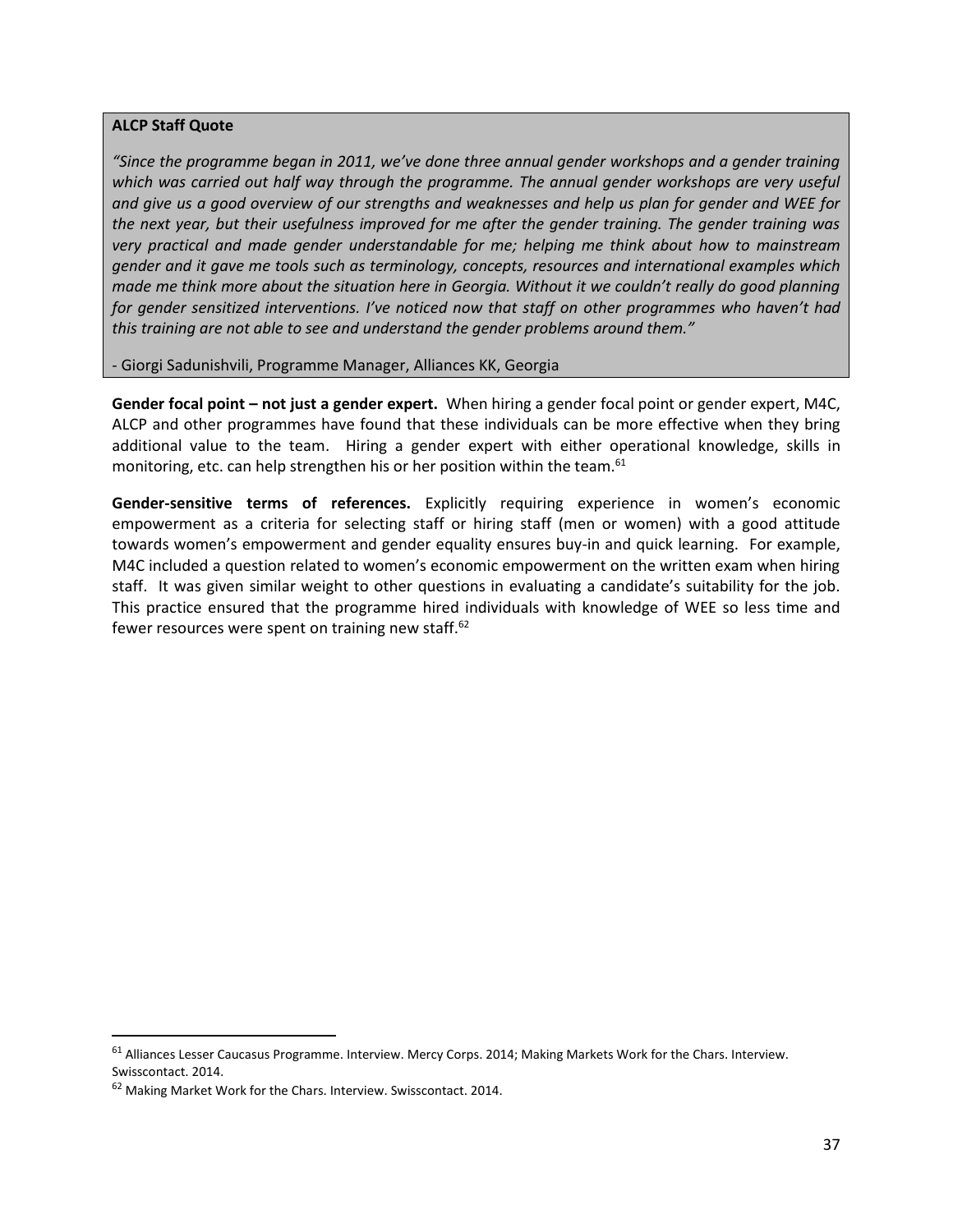## Annexes

## <span id="page-40-0"></span>Annex A: Overview of Case Studies

## Making Markets Work for the Chars

Making Markets Work for the Jamuna, Padma and Teesta Chars<sup>63</sup> (M4C) is a five-year programme funded by the Swiss Agency for Development and Cooperation (SDC), implemented by Swisscontact, the lead agency, and Practical Action, in collaboration with Rural Development Academy under the Ministry of Local Government, Rural Development and Cooperatives of the Government of Bangladesh. The programme started in December 2011 with an inception phase of six months. M4C aims to reduce poverty and vulnerability of char households in ten districts of Northern Bangladesh by facilitating market systems that enhance opportunities for employment and income generation. Ensuring that both women and men benefit and promoting women's economic empowerment is a key objective of the programme.

#### *Regional Context*

Over 1.5 million people live on Chars, small islands on the Jamuna, Teesta and Padma rivers in northern Bangladesh – around 5% of the total population of the country. These island communities live in extreme poverty. Basic services and economic opportunities are sparse. Char dwellers livelihoods mainly depend on agricultural activities; there are few off-farm opportunities. The combination of high food insecurity and limited income earning potential forces most men to migrate. Women in the region are often responsible for the bulk of with all household responsibilities, crop production and other incomegenerating activities. <sup>64</sup>

Life for women in the Chars is not significantly different from other rural areas in Bangladesh. Although there are some regional variations among Char populations, in general women have "unequal access, unequal power relations, limited services for health and transport and lack of access to education and skill services." <sup>65</sup> That said, they play an essential role: running households, including caring for children and the elderly; working as unpaid labour in the agriculture sector to support the family, as well as engaging in paid labour in certain crop sectors.<sup>66</sup>

#### *Approach*

M4C is guided by Making Markets Work for the Poor (M4P) approach. The programme seeks to have a large-scale, sustainable impact by improving market systems in Char regions. M4C intervenes in key growth sectors including maize, chili, rice and handicrafts, as well as in cross-cutting markets such as transportation and access to finance. The programme focuses on enhancing gender equality and women's economic empowerment, as well as disaster risk reduction.

<sup>63</sup> Chars are islands formed through silt deposition and erosion.

<sup>64</sup> Nasreen, Fouzia. Interview. Making Market Work for the Chars. 2014.

<sup>65</sup> Nasreen, Fouzia. Interview. Making Market Work for the Chars. 2014.

<sup>&</sup>lt;sup>66</sup> Gender Guidelines (Internal Report). Making Market Work for the Chars. 2012.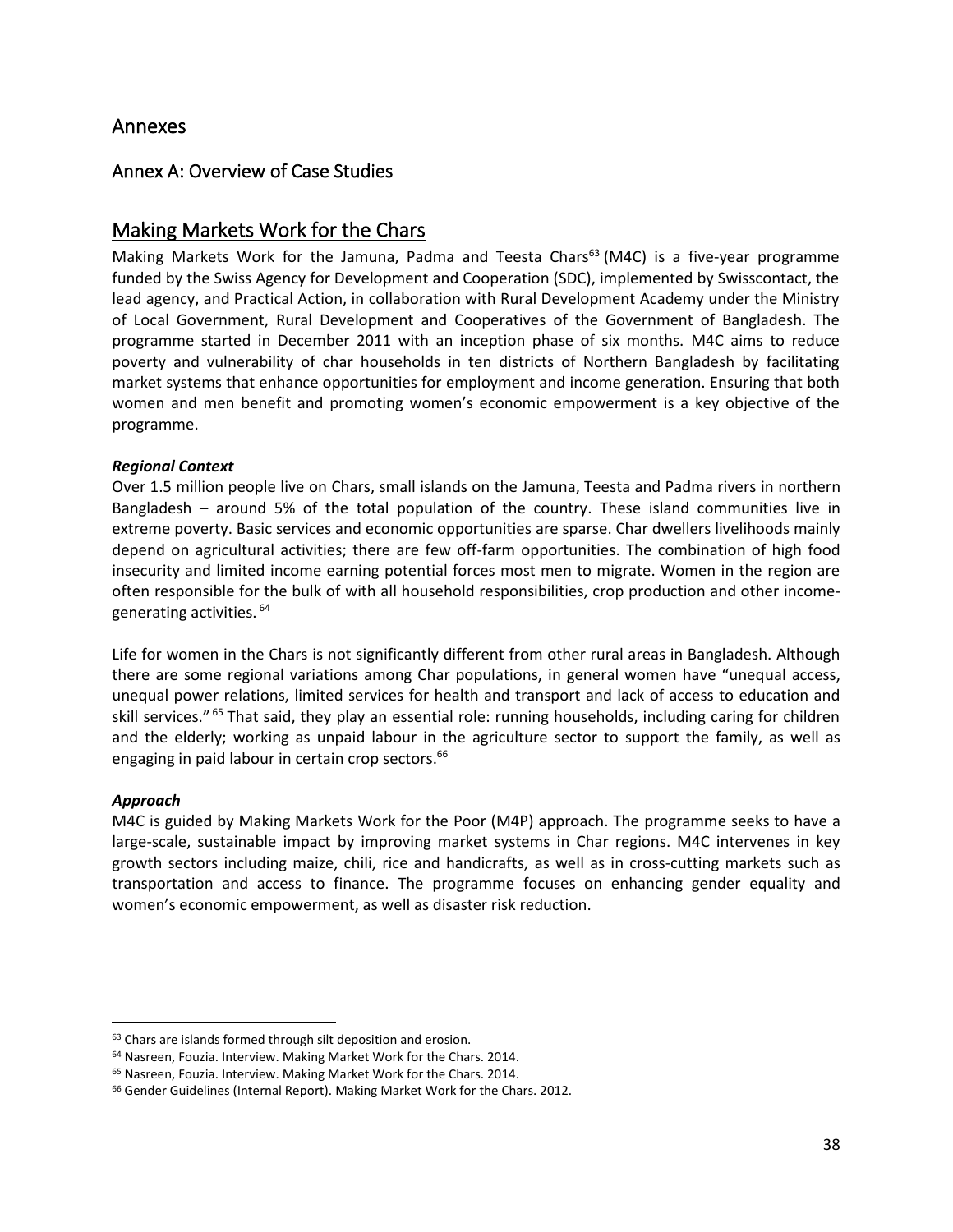#### *Gender strategy*

Promoting women's economic empowerment is a core objective of M4C. Aligning itself with the recommendations of an SDC working paper and discussion series on WEE,<sup>67</sup> M4C's Gender Strategy defines WEE as promoting:

- 1. Economic advancement: increased income and return on labour
- 2. Access to opportunities and life chances: skills development or job openings
- 3. Access to assets, services and needed support to advance economically
- 4. Decision-making authority in different spheres, including household finances
- 5. Balanced workloads for women<sup>68</sup>

M4C uses a Combined approach. This includes: an integrated approach, which they see as women and men are involved in the same sector and require similar support; a targeted approach, which brings women into new roles in economic sectors; and an area which they call 'dialogue,' whereby some interventions include activities to sensitize the public and private sectors to the importance of women's participation in economic sectors.

M4C seeks to integrate gender issues throughout the entire programme life cycle, including the implementation of a gender-responsive monitoring and results measurement system. The programme has developed a specific theory of change for economically empowering women that links the types of work women do to their level of empowerment.

## Alliances Lesser Caucasus Programme (ALCP)

The Alliances Lesser Caucasus Programme (ALCP) is a market development programme and builds on existing initiatives to improve the productivity, incomes and resilience of small-scale livestock producers in three regions of Georgia lying along the Lesser Caucasus mountain chain from eastern Georgia to the Black sea. Ensuring that both women and men benefit and promoting women's economic empowerment is a key objective of the programme. In 2008, the Alliances programme began operations in the southern region of Samstkhe Javakheti (SJ) and was followed by Alliances Kvemo Kartli in the south eastern region of Kvemo Kartli (KK) in 2011. From March  $1<sup>st</sup>$  2014, the two programmes were amalgamated and expanded into the Alliances Lesser Caucasus Programme (ALCP), which secured an additional five-year extension to scale up the interventions in the two existing regions and expand into the Adjara Autonomous Republic. The programme is funded by the Swiss Agency for Development and Cooperation (SDC), implemented by Mercy Corp Georgia and local partners the International Association of Agricultural Development (IAAD).

#### *Regional Context*

In Georgia, over 90 percent of the rural population is involved in small-scale subsistence agriculture. The average rural household is extremely poor, whereby average income is about 350GEL or \$200 USD. Cash is rare; in rural areas, cheese is a common currency and is often traded for goods or other commodities and labour. Approximately 83,000 people live in the programme area. The regions are ethnically diverse including populations who identify themselves as ethnic Georgians, Ajarans, Armenians, Azeris and

 $67$  Schulz, Carsten; Ruegg, Maja and Marcus, Jenal. Women's Economic Empowerment in M4P Projects: Synthesis of the ediscussion of SDC's e+1 network from 19 March to 10 April 2012. SDC, e+I Network, and M4P Hub. 2012.

<sup>68</sup> Gender Strategy. Making Market Work for the Chars. 2013.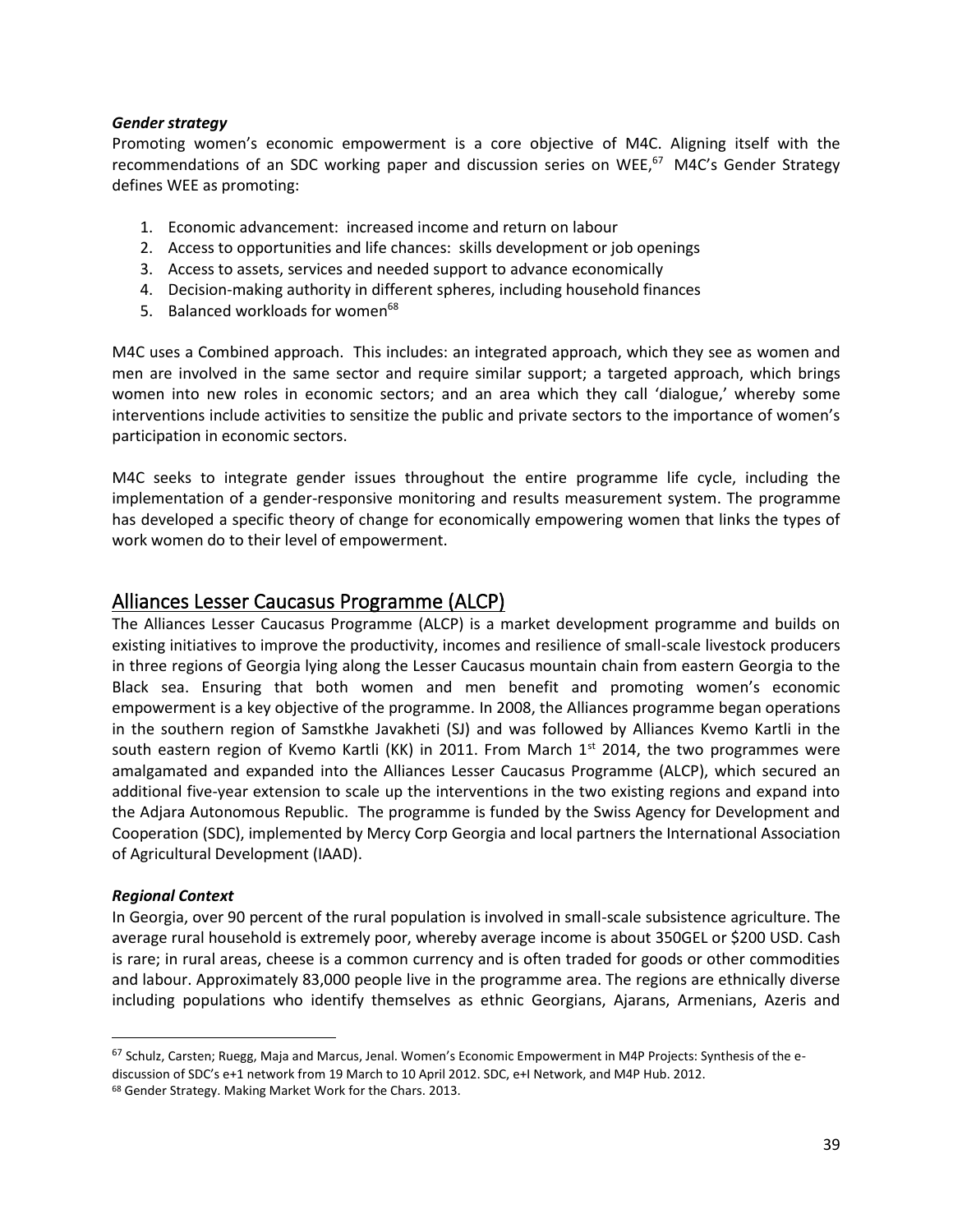Greeks. The programme works with communities in four distinct climatic areas: the drier eastern lowlands, the mountainous treeless plateaus, alpine highlands and lower lying subtropical areas near the Black Sea. Highland communities depend on dairy farming, and the cultivation of potatoes, hay and maize. The larger cheese processing factories tend to be located in or near the highland plateaus where pasture is plentiful. The low-lying areas have a milder climate and higher agricultural production than the highlands, yet dairy remains the main livelihood of all areas.<sup>69</sup>

Women have clearly defined roles and responsibilities in livestock husbandry and agriculture as well as being responsible for domestic and childcare responsibilities. When a family has less than ten cows, women are responsible for milk production, and the processing and selling of dairy products. Women process cheese for home consumption and for sale, and they tend to control the money made from selling cheese.<sup>70</sup> Once a family has more than ten cows, male heads of households tend to control production, processing, sales and the income from sales. Women in these regions have limited access to economic opportunities, education and public life. Ethnicity strongly influences discriminatory gender norms, and factors such as forced and early marriage which constrain women's economic independence and household decision-making abilities. $71$ 

#### *Approach*

The ALCP approach is based on Making Markets Work for the Poor (M4P), which engages a spectrum of market players across the private and public sector. The ALCP programme addresses systemic constraints in the dairy and beef markets, as well as sheep, wool and dairy markets in the KK region.

The programme seeks to enhance local livestock sector support services. This includes veterinary services, breeding, nutrition; access to finance and information; market access and terms of trade with a strong emphasis on Food Safety and Hygiene and business and environmental support services; and facilitating a conducive enabling environment in the livestock sector through interventions linked to livestock disease notification and control and local governance.

#### *Gender strategy*

Promoting women's economic empowerment is a core objective of the ALCP. In early 2012 the programme was one of the two case studies of the M4P Hub Phase 2: Guidelines for Incorporating WEE into M4P Programmes.<sup>72</sup> The ALCP's strategy document states that "gender is integral to every programme activity and is included from the first and every step of the programme cycle."<sup>73</sup> Aligning itself with Mercy Corp Gender Procedures<sup>74</sup> and SDC's gender toolkits,<sup>75</sup> ALCP integrates in-depth

<sup>&</sup>lt;sup>69</sup> Alliances Lesser Caucasus Programme. Final Strategy Document. Mercy Corps. 2014.

 $^{70}$  Alliances Lesser Caucasus Programme. Women's Economic Empowerment Report. Mercy Corps. 2014.

 $71$  Alliances Lesser Caucasus Programme. Interview. Mercy Corps. 2014.

 $72$  In 2011, a multi donor effort coordinated by the M4P Hub initiated a set of activities aimed at improving the incorporation of WEE into M4P around how to prioritise and operationalise WEE in M4P programmes. The three main outputs were: the preliminary discussion paper Jones, L. (2012) *Discussion Paper for an M4P WEE Framework: How can the Making Markets Work for the Poor Framework work for poor women and for poor men?;* the development of the M4P Hub Guidelines for the Integration of WEE into M4P Programmes, and a synthesis of general conclusions in SDC's E+i Network Synthesis Report on WEE & M4P August 2012 published through the SDC's Employment and Income Network in August 2012.

<sup>&</sup>lt;sup>73</sup> Alliances Lesser Caucasus Programme. Final Strategy Document. Mercy Corps. 2014.

<sup>74</sup>Mercy Corps. Gender Procedures. Mercy Corps. 2014. [http://www.mercycorps.org/research-resources/mercy-corps-gender](http://www.mercycorps.org/research-resources/mercy-corps-gender-procedures)[procedures](http://www.mercycorps.org/research-resources/mercy-corps-gender-procedures)

<sup>&</sup>lt;sup>75</sup> SDC. Gender Toolkit: Instruments for Mainstreaming Gender. SDC. 2014.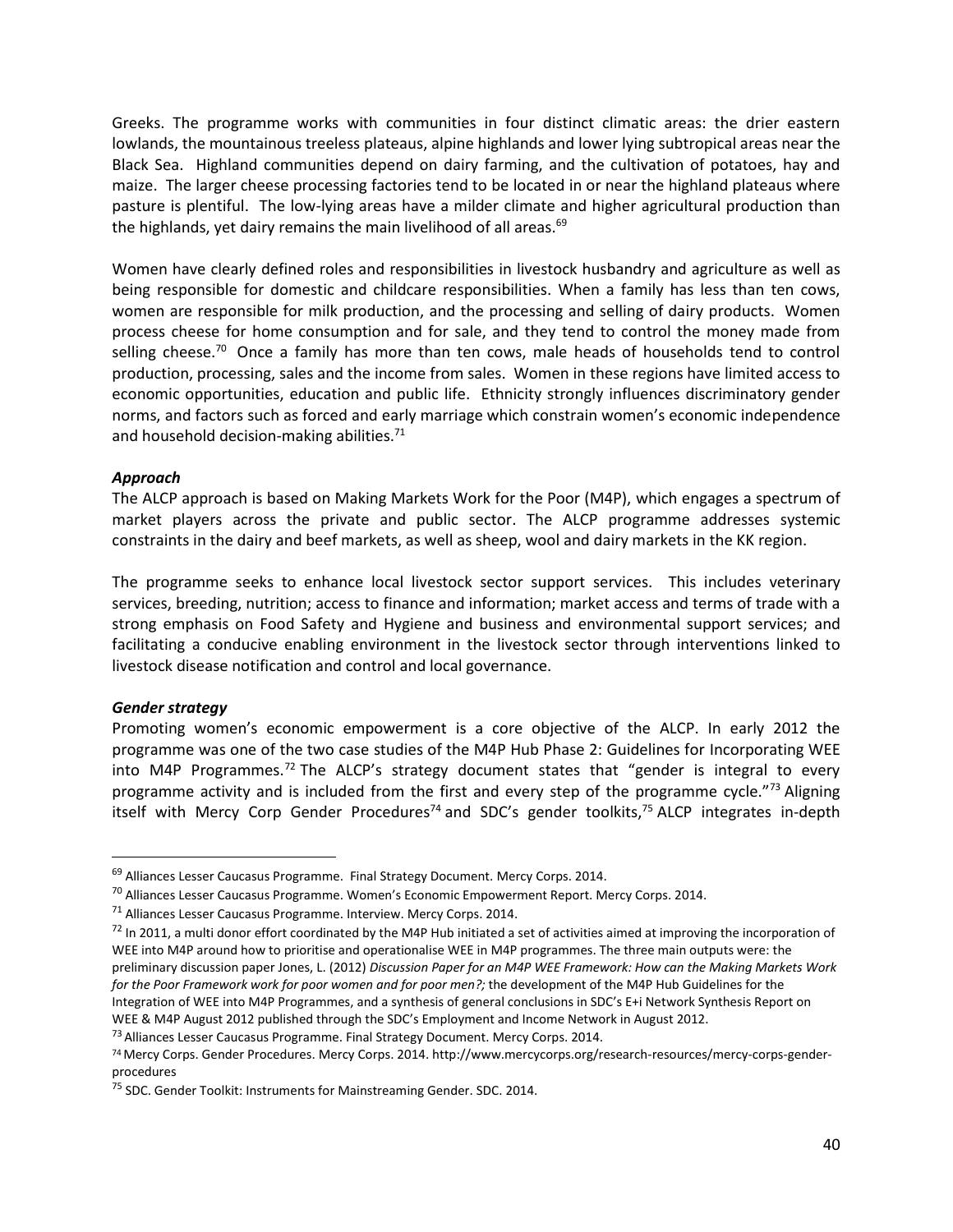gender analyses into all market research. The subsector-specific, gendered market information is used to identify gender-responsive activities from the very start of each intervention.

The programme's strategy includes gender as a matter of course in every intervention and is two-fold. All interventions are either Gender Mainstreamed interventions or Women Targeted interventions,<sup>76</sup> which they call:

- 3. Gender Sensitized Interventions (GSIs); and
- 4. Gender Overt Interventions (GOIs).

GSIs are interventions with activities and expected results that specifically address women's needs within an intervention that targets both men and women. The calibration required for developing the GSIs is identified during the market research process and integrated into plans and results measurement systems. For example, GSIs can include women-targeted advertising or identifying entry points to enhance women's participation in interventions. GOIs are interventions that focus entirely on women as a target group. ALCP's main GOI addresses women's limited public decision-making opportunities. Each and every activity and expected result within this intervention focuses on women.

## <span id="page-43-0"></span>Annex B: Results Chains: Do No Harm & Gender Aware

#### *Do No Harm*

This section demonstrates how to incorporate elements of Do No Harm into results chains. Here, it is not necessary to develop an integrated PSD-WEE strategic results framework. Instead, Do No Harm programmes should focus on identifying potential programme risks and their effects on both women and men.

In order to build WEE risk mitigation strategies into results chains, programmes should identify risks to women at each level in the results chain. Please see the figure below, which takes results statements and pairs each statement with a sample Do No Harm risk assessment box on women.

| <b>Result Statements</b>                                             | <b>Risks to Women</b>                                                                                                                                                                     |
|----------------------------------------------------------------------|-------------------------------------------------------------------------------------------------------------------------------------------------------------------------------------------|
| Female and male<br>farmers and small-scale<br>entrepreneurs increase | Increased revenues of female-run businesses and related income<br>$\bullet$<br>cause men in family to assume control of business and/or its<br>finances.                                  |
| income<br>(X% of women)                                              | Failure of targeted women's businesses to increase revenues and<br>$\bullet$<br>related income causes tension (or violence) within the household<br>due to raised expectations.           |
| Female and male<br>farmers and small-scale                           | Increased revenues of female-run businesses and related income<br>$\bullet$<br>cause tension (or violence) within the household.                                                          |
| entrepreneurs increase<br>sales revenue (X% of<br>women)             | Women report tension with local community members from their<br>$\bullet$<br>increased financial independence.<br>Increased financial independence of mothers and/or younger<br>$\bullet$ |

*Figure 16: Do No Harm: Sample Outcome Result Statements Linked to Risks*

<sup>&</sup>lt;sup>76</sup> Further detailed in Phase 1 below.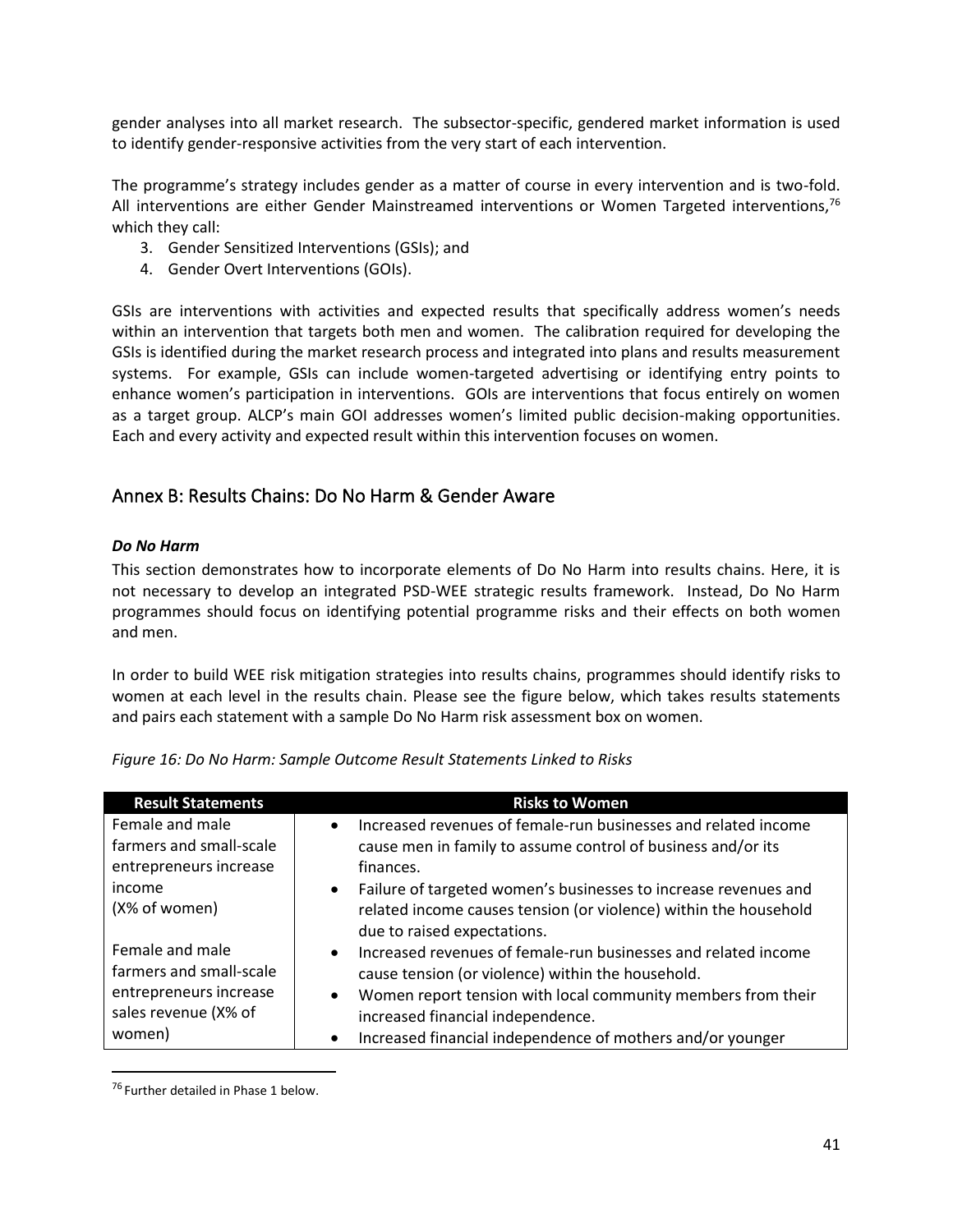|  | women creates tension around marriage, education and career |
|--|-------------------------------------------------------------|
|  | aspirations.                                                |
|  | Women's work burden increases.                              |

Be clear about what level of result the risk applies. For example, the above focuses on risks at the outcome level. After examining the risks, make a note within the results chains to reflect the risks within the results measurement system. When you develop your indicators, you should design a few select indicators that can help you to monitor these risks, and develop mitigation activities if needed.

#### *Gender Aware*

Programmes that apply a Gender Aware lens focus on incorporating language into results chains that disaggregate by women and men where relevant, and incorporate gender participation targets. For example, result statements may look like this:

|  |  |  |  | Figure 17: Gender Aware: Examples of Output Level Results Statements |
|--|--|--|--|----------------------------------------------------------------------|
|  |  |  |  |                                                                      |

| <b>Result Statement (gender neutral)</b>      | <b>Results Statement (gender aware)</b>                                        |  |  |  |  |  |
|-----------------------------------------------|--------------------------------------------------------------------------------|--|--|--|--|--|
| <b>Output Level</b>                           |                                                                                |  |  |  |  |  |
| Farmers purchase equipment                    | Female and male farmers purchase equipment<br>(X% of women)                    |  |  |  |  |  |
| MFIs provide finance to farmers for equipment | MFIs provide finance to female and male farmers<br>for equipment (X% of women) |  |  |  |  |  |

## <span id="page-44-0"></span>Annex C: Collecting reliable gender-responsive information by indicator category

## **1. Access to income and assets**

When measuring increases in household income, assets and investments, some specific gender suggestions include:

**Establish trust.** Similar to all surveys, mistrust of interviewers can result in deliberate misreporting. This is particularly true when collecting data on household income and assets. Collecting accurate data can be an even greater challenge when surveying women directly because in certain contexts it can be more difficult to establish trust with local women.<sup>77</sup> Staff at ALCP recommend to bring a local staff member along who can speak the local language, as well as to speak with a community leader ahead of time about your trip and research objectives. If the right community leaders buy into your research, women interviewees will generally be more open to speaking freely as they will feel support from the community.

**Disaggregation and contribution to household income.<sup>78</sup>** Attempting to disaggregate between a man's and a woman's contribution to household income is challenging. In reality, many families work together to generate an income, especially in agriculture and family-run businesses. For example, if a crop is

<sup>77</sup> Alliances Lesser Caucasus Programme. Interview. Mercy Corps. 2014.

<sup>&</sup>lt;sup>78</sup> Doss, Cheryl. The Role of Women in Agriculture. ESA Working Paper No. 11-02. FAO. 2011; Miehlbradt, Aly. Interview.2014; and Nasreen, Fouzia. Interview. Making Markets Work for the Chars. 2014.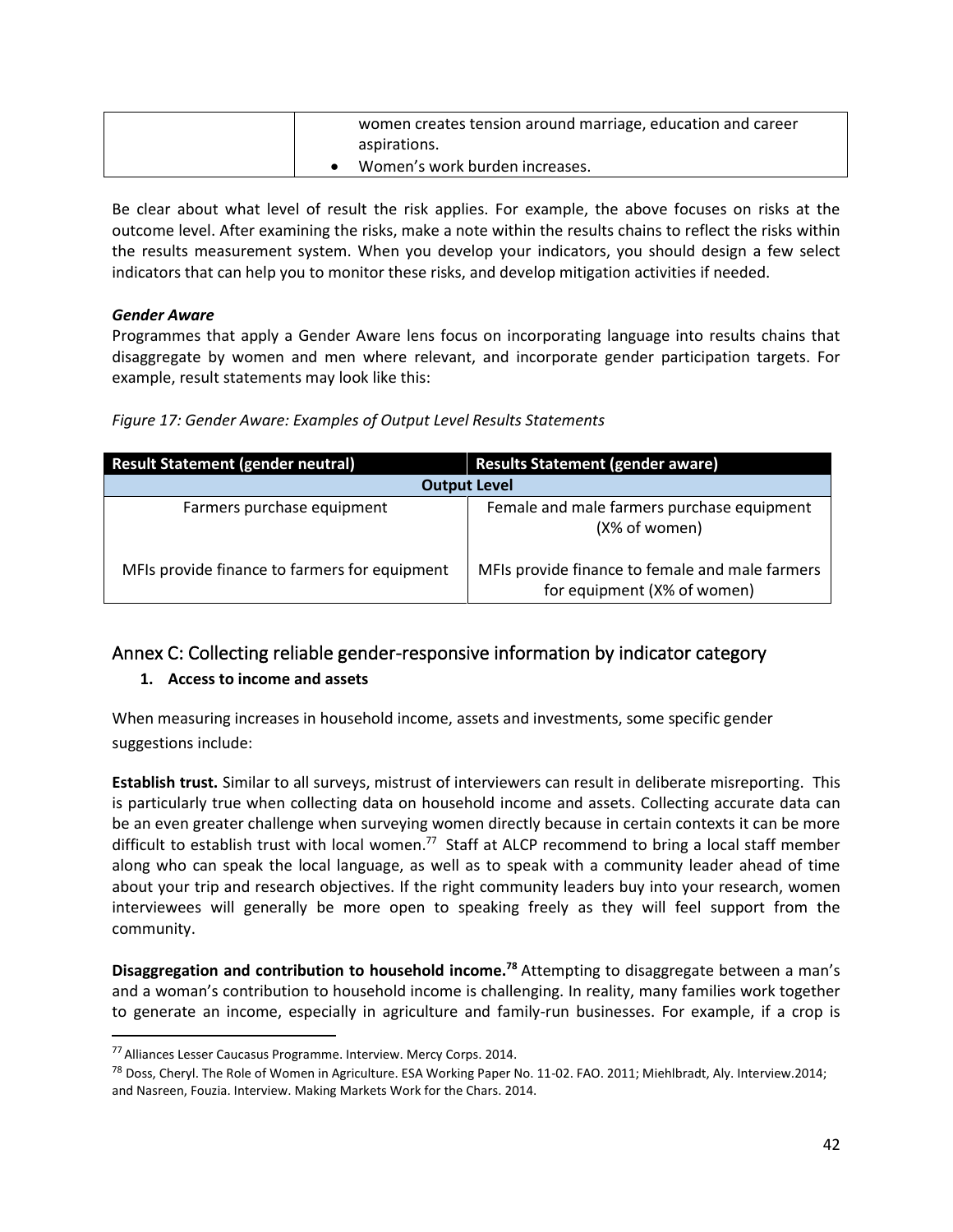grown on land owned by the man, ploughed by a man, planted by a woman and harvested collectively, what share of the income earned from the agricultural output can be attributed to the woman?<sup>79</sup> This collective process is typical in many contexts and asking a man or woman to disaggregate their contributions can lead to inaccurate reporting.

Given the challenges above, M4C recommends not to disaggregate the numeric contribution of household income between men and women. Instead, programme teams should collect quantitative data on overall household income and/or assets from the person in the household who is most financially knowledgeable and has the best overall picture of household income or wealth. This tends to be the head of the household, whether male or female. Then, information around contribution of income (and/or household task valuation) and/or perceptions of importance around women's contribution to the household work (paid and/or unpaid) should be studied qualitatively.

#### **2. Decision-making regarding income, productive assets, investments and expenditures**

Positive increases in financial and wealth status do not necessarily equate to empowerment. Therefore, it is important to include measures around decision-making, an indicator that captures information about a women's agency or her *ability to make and act on decisions and control resources and profits.* **<sup>80</sup>** Additional suggestions from ALCP and M4C include:

**Stereotypes and expenditures.** Many surveys reinforce gender stereotypes: women are asked about household items or child-related expenditures, whereas men are asked about recreation<sup>81</sup> and larger household purchases. This can limit accurate data collection.<sup>82</sup> ALCP recommends directly linking the decision-making questions on expenditures to assets the programme is likely to directly affect such as cattle expenditures for a livestock development programme.

**Control of income.** Information around who controls the income in the household can be difficult to capture accurately. There are various dimensions to how a household manages the pooling and distribution of income. ALCP staff note that often women choose to share their income with the household for rationale reasons; however, determining whether she shares her income with family members by choice or not is challenging. Both M4C and ALCP report that they can collect more accurate data when collecting disaggregated information on decision making around expenditures, than control over income.<sup>83</sup>

*What does this mean practically?*

ALCP suggests for survey questions to include:

<sup>&</sup>lt;sup>79</sup> Doss, Cheryl. The Role of Women in Agriculture. ESA Working Paper No. 11-02. FAO. 2011.

<sup>80</sup> Golla, A.; Malhotra, A.; Nanda, P. and Mehra, R. Understanding and Measuring Women's Economic Empowerment: Definition, Framework and Indicators. International Center for Research on Women. 2011.

<sup>81</sup> Taylor, Georgia; and Paola Pereznieto. Review of evaluations approaches and methods used by intervention on women and girls' economic empowerment. Overseas Development Institute. 2014.

 $82$  Ibid.

<sup>83</sup> Making Markets Work for the Chars. Interview. Swisscontact. 2014; Alliances Lesser Caucasus Programme. Interview. Mercy Corps. 2014.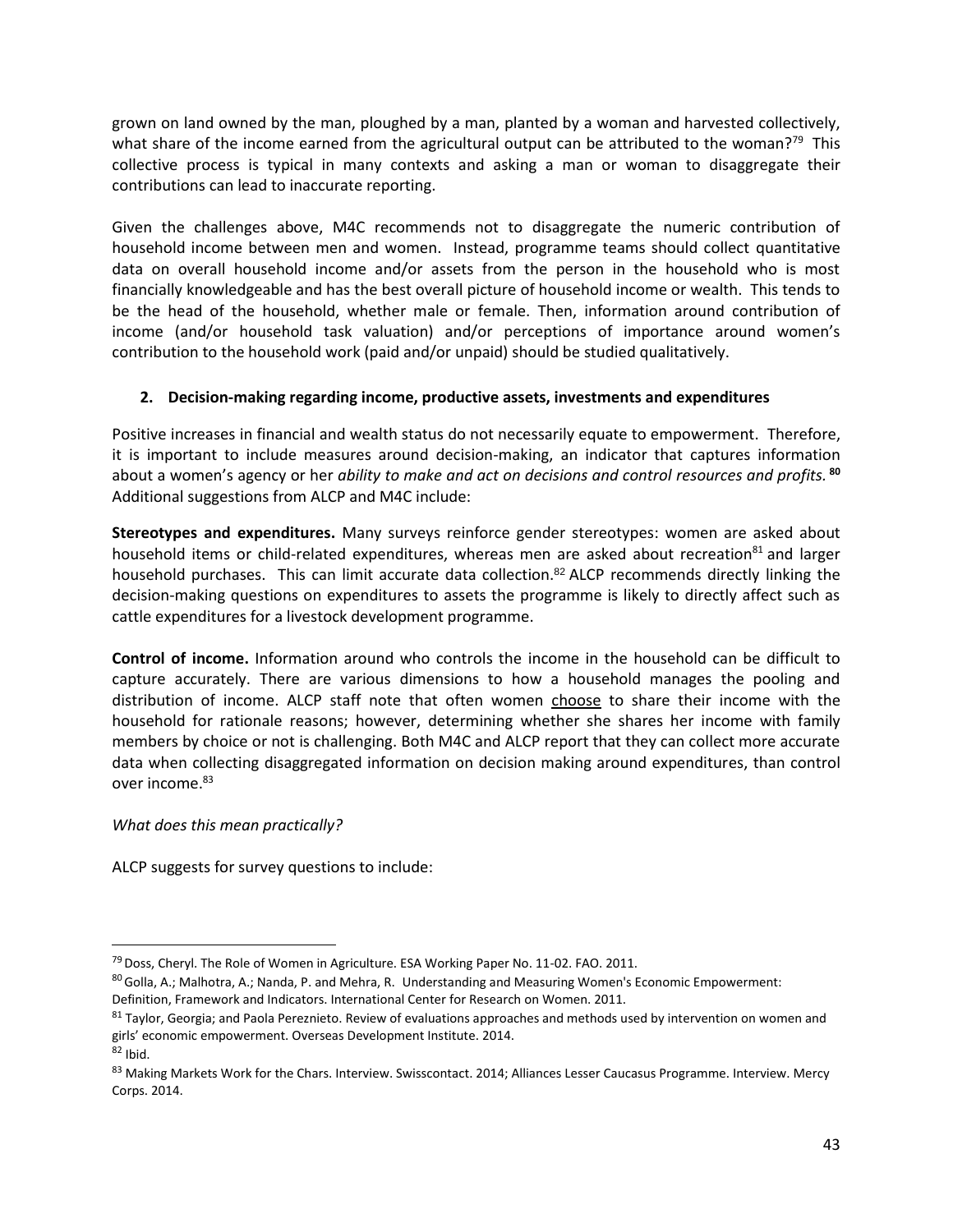- A list of expenditures (a mix of small and large) and decipher who is responsible for two aspects: the decision of what to purchase and completing the actual purchase. They report that in some cases you will see a difference between the decision maker and purchaser. For instance, if you see that a woman is the decision maker, but does not do any of the purchasing, you might come to the conclusion that she is more empowered within the household, yet lacks mobility within the community. ALCP recommends following up all quantitative decision-making data with qualitative studies.
- A column for joint decision-making. Framing research questions as either/or (for example, are household decisions made by men or women) is less helpful, as many decisions within a household are made together. Joint decision-making may suggest that a woman has a good position in the household.<sup>84</sup> For example in the livestock sector women tend to make the decision around what type of medicine should be purchased, but men often conduct the purchase.<sup>85</sup> Here the team's analysis shows that these women are empowered to make livestock-related decisions, but community norms prevent them from making the actual purchase. In another situation, women and men may jointly make decisions such as when to purchase or inseminate new cows or decide on the type of feed to buy.

The figure below is an example of measuring decision making around livestock expenditures from ALCP. The questionnaire this question is taken from is conducted with women and men separately.

| #              | <b>Services and</b><br>animals | <b>Amount</b><br>earned | <b>Number of</b><br>times/year | Who<br>decided? |            |             | Who<br>purchased? |            |             |
|----------------|--------------------------------|-------------------------|--------------------------------|-----------------|------------|-------------|-------------------|------------|-------------|
|                |                                | (currency)              |                                |                 |            |             |                   |            |             |
|                |                                |                         |                                | <b>Woman</b>    | <b>Man</b> | <b>Both</b> | <b>Woman</b>      | <b>Man</b> | <b>Both</b> |
| 1              | Milking cow                    |                         |                                |                 |            |             |                   |            |             |
| $\overline{2}$ | Bull                           |                         |                                |                 |            |             |                   |            |             |
| 3              | Young, large                   |                         |                                |                 |            |             |                   |            |             |
|                | cattle                         |                         |                                |                 |            |             |                   |            |             |
| 4              | Goat, sheep                    |                         |                                |                 |            |             |                   |            |             |
| 5              | Land                           |                         |                                |                 |            |             |                   |            |             |
| 6              | Machinery                      |                         |                                |                 |            |             |                   |            |             |
| 7              | Livestock                      |                         |                                |                 |            |             |                   |            |             |
|                | nutrition                      |                         |                                |                 |            |             |                   |            |             |
| 8              | Expenses                       |                         |                                |                 |            |             |                   |            |             |
|                | from land                      |                         |                                |                 |            |             |                   |            |             |
|                | cultivation                    |                         |                                |                 |            |             |                   |            |             |
| 9              | Vet services                   |                         |                                |                 |            |             |                   |            |             |
| 10             | Insemination                   |                         |                                |                 |            |             |                   |            |             |
|                | services                       |                         |                                |                 |            |             |                   |            |             |
| 11             | Other                          |                         |                                |                 |            |             |                   |            |             |

*Figure 18: Decision making and expenditures: Quantitative Impact Assessment Questionnaire*

<sup>84</sup> Taylor, Georgia; and Paola Pereznieto. Review of evaluations approaches and methods used by intervention on women and girls' economic empowerment. Overseas Development Institute. 2014.

<sup>85</sup> Alliances Lesser Caucasus Programme. Interview. Mercy Corps. 2014.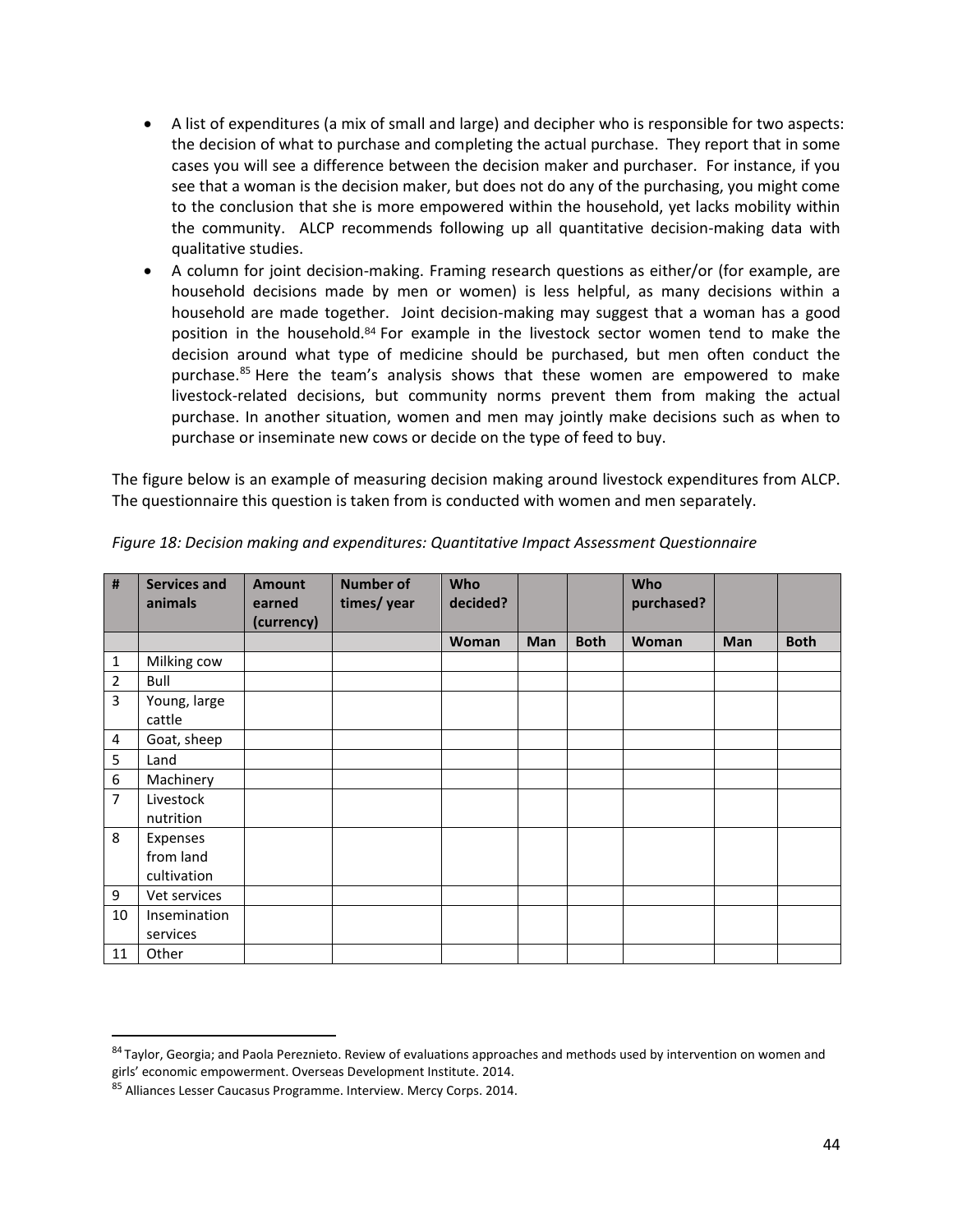Note that an increase in women keeping the money after the sale or the number of actual decisions made and on certain larger assets are considered positive change in women's household economic empowerment.

#### **3. Division of labour, time, responsibilities**

When tracking changes in use of time, ALCP reminds us that programmes should be careful not to assume that more time spent on market-oriented work and/or less time spent on domestic or caretaking work means a woman is more empowered. For instance, if a woman decides to drop out of the workforce to raise her children, is she less empowered? The answer would depend on whether it was her decision or not to undertake this activity, and how it has affected her burden of competing claims, not that she now works or earns more or less.<sup>86</sup> This can be addressed by focusing research questions on the amount of time saved per programme-relevant task, rather than tracking time-use more generally.<sup>87</sup>

ALCP focuses on reducing women's time burden as part of a general increase in efficiency in production, access to inputs and reduction in transaction costs, which includes time expenditure. The team tracks whether the programme is reducing the level of drudgery and the time spent on everyday tasks that women tend to prefer reducing. They also measure how the time is spent and whether women have the ability to choose how they spend this saved time.<sup>88</sup> A key aspect for the programme is to establish whether the women 'would like' more free time i.e. time that is not prescribed. Then understand whether or not women have the choice over what to do with it.

Depending on how they are implemented, time-use studies can be time consuming because they require a quantitative survey with qualitative follow up. They also require skilled analysis.<sup>89</sup> Therefore, **this paper recommends time-use studies for more** s**ophisticated results measurement systems.** 

## Additional considerations include:

**Concept of time.** In many contexts, respondents may not have a Western concept of time. They may express time according to different timetables or relate their activities to natural phenomenon such as the seasons rather than months.<sup>90</sup> To overcome differences in the concept of time between surveyors and interviewees, research tools can be developed that use a local perception of time. Then, a locally knowledgeable person or expert should translate the data and/or analysis, particularly if it needs to be submitted to donors or to national-level authorities of reporting.

**Defining what is empowering and disempowering.** The example mentioned in the introduction above about a woman deciding to drop out of the workforce to raise her children is a helpful example. It is difficult to define which types of time allocation are empowering for a woman and which ones are disempowering. Thus, it is useful to define the direction of change and then validate your assumption over time.

<sup>86</sup> Blackden, C. Mark and Wodon, Quentin. Gender, Time Use, and Poverty in Sub-Saharan Africa. World Bank Working Paper No. 73. World Bank. 2006.

<sup>87</sup> Alliances Lesser Caucasus Programme. Interview. Mercy Corps. 2014.

<sup>88</sup> Bradbury, Helen. Interview. Alliances Lesser Caucasus Programme. 2014.

<sup>&</sup>lt;sup>89</sup> World Bank. Gender issues in monitoring and evaluation in agriculture. Toolkit. World Bank. 2011.

<sup>90</sup> Blackden, C. Mark and Wodon, Quentin. Gender, Time Use, and Poverty in Sub-Saharan Africa. World Bank Working Paper No. 73. World Bank. 2006.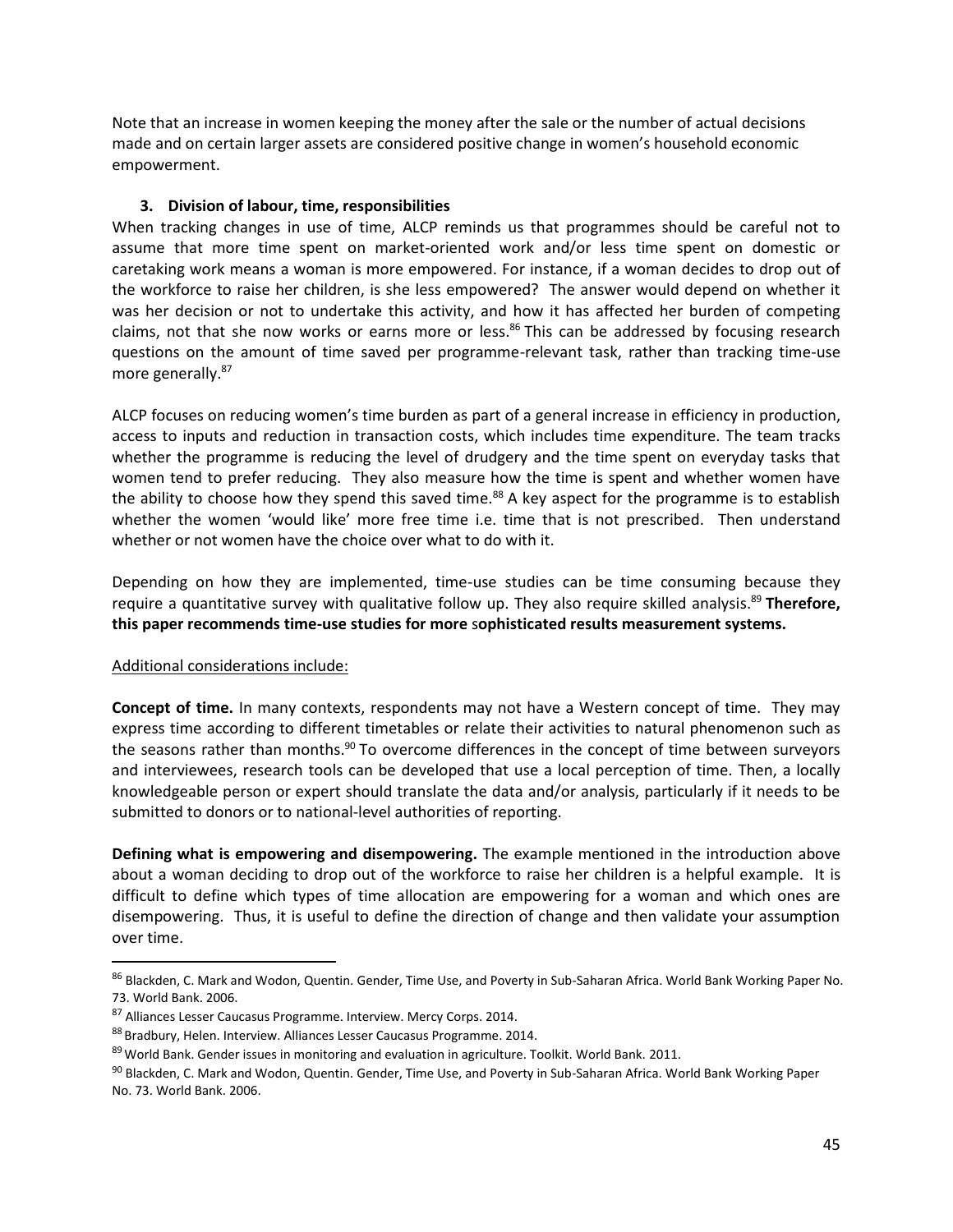**Recall and omission of activities.** Many times women do not consider their activities done at home as actual work. Also, they may have difficultly accurately recalling the time they have spent on various activities. The omission of, or problems recalling, activities may in turn cause a downward bias in the measurement of the intensity of a woman's work.<sup>91</sup> ALCP suggests that the programme invest in training enumerators. Enumerators will need to judge whether or not the information is accurate and ask follow up questions to ensure accuracy. It is important to conduct follow-up qualitative studies to provide in-depth information and allow teams to triangulate information.

#### *Figure 19: Qualitative questions related to time-use*

The questions below are taken from ALCP programme's qualitative *Community Farmer-Level Focus Group Questionnaire.*

- **1. Who transports products to markets (e.g. local market, local shops, processing factory)?**
- 2. **How do most people transport produce to market (e.g. foot, car, truck, hired truck, public transit, other)?**
- 3. **Distance (in km) of following markets from village (e.g. local market, local shops, processing factory, other)?**
- 4. **Time spent transporting and selling each type of produce (e.g. sell in local market, local shops, processing factory, other)?**
- 5. **Out of ten visits to a market how many times do you bring your product back unsold?**

The team follows up with key informant interviews and asks another series of questions around decisions about how women spend their time. These include:

- **1. What types of work are you engaged in around livestock?**
- **2. Why do you complete these tasks (e.g. income, women's responsibility, you enjoy)?**
- **3. What do you consider the most difficult tasks in caring for livestock?**
- **4. How much time did you spend on these difficult tasks last week? Was this a typical week of work? If not, what is?**
- **5. If you had more free time, what would you spend it on?**
- **6. What would happen to you if you did not do this work one day?**

## **4. Freedom and/or restriction of mobility**

Specific research questions about mobility should be tailored to be as specific as possible for each community. Moreover, to use mobility to measure empowerment, it can be helpful to measure an individual woman's mobility against the community norms of mobility. This can also help to examine shifting community norms. Measuring mobility may not be relevant in all contexts and the utility of this data may change as the normative context changes. In areas where norms around women's mobility are in the midst of a shift, it is most helpful to compare individual mobility to community norms.<sup>92</sup>

<sup>91</sup> Blackden, C. Mark and Wodon, Quentin. Gender, Time Use, and Poverty in Sub-Saharan Africa. World Bank Working Paper No. 73. World Bank. 2006.

<sup>92</sup> Malhorta, Anju; Schuler, Sydney Ruth and Boender, Carol. Measuring Women's Empowerment as a Variable in International Development. World Bank. 2002.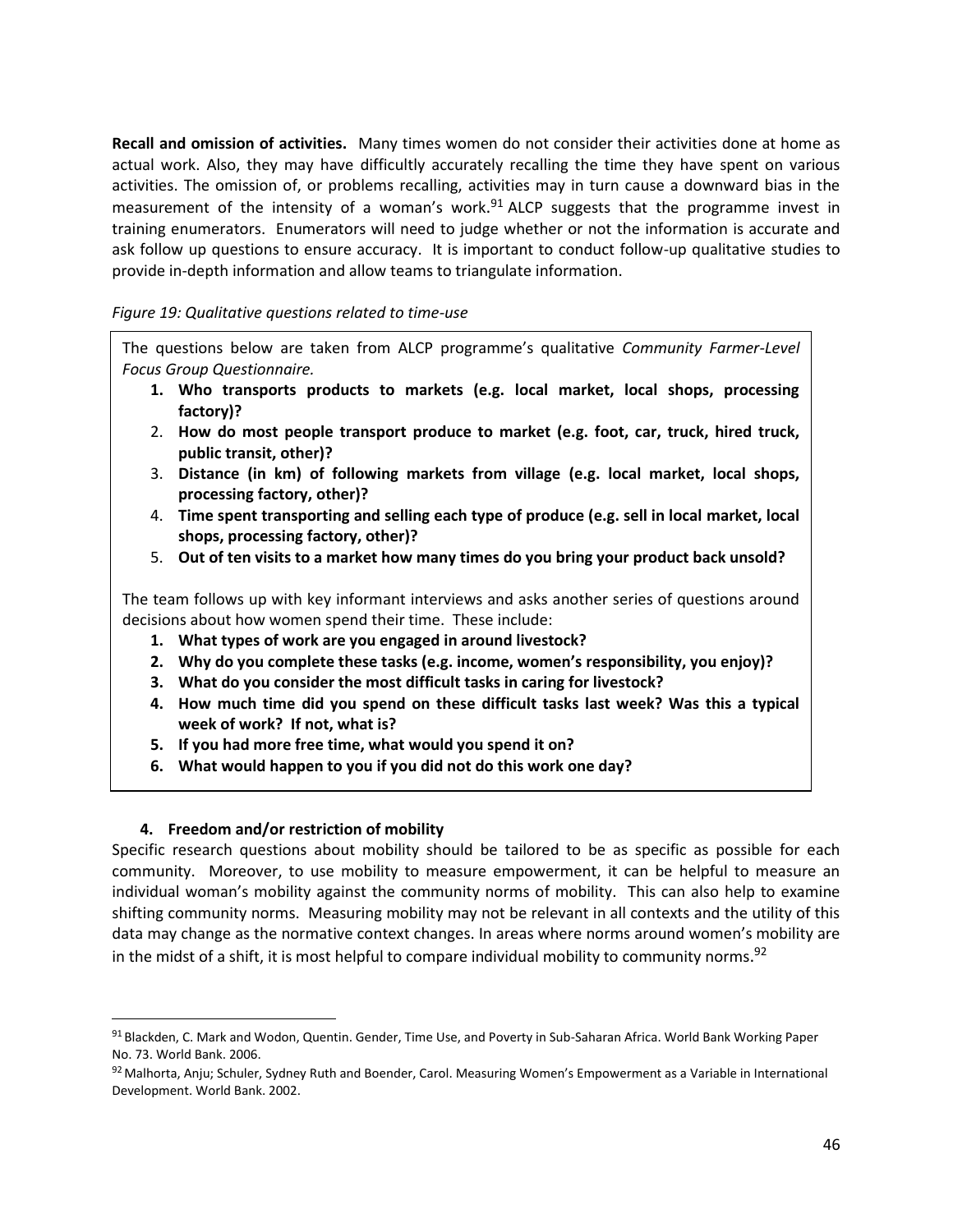Common indicators look at a women's ability to leave the home or visit a service without getting permission. The team in Bangladesh points out that defining the concept of permission can be challenging. Even when worded carefully, individual women may interpret permission differently or for cultural reasons may skew results. M4C and ALCP suggest that instead of examining notions of permission to be mobile outside the home, programmes should focus on women's access to business and public services as a proxy for freedom of movement. This reduces the complexity of the research, and generates similar information. For example, in Georgia the team asks:

- **Where and how often do you access the following services (list of programme relevant services and timetables)? How do you travel to each service point (alone, with a friend or neighbor, with a family member, other)?**
- **How frequently do you visit the municipality building (list of timetables)?**
- **Do you attend community meetings? How many have you attended during the last year?**

Changes to the frequency of visits and visits to the services located father away are analyzed as positive changes in empowerment.

Moreover, a woman who can leave her home can be considered empowered in one place, whereas a woman who can travel the world is empowered in another. In this way, when examining mobility, the meaning of empowerment is relative. Therefore, programmes must define what mobility characteristics show changes in empowerment in their specific context.

## *5.* **Changes in domestic violence and household conflict and/or tension**

World Health Organization (WHO) studies show that it is possible to conduct ethical and safe research on domestic violence against women. The WHO and the Center for Health and Gender Equity also point out that when interviewed appropriately, many women actually find participating in violence research beneficial.<sup>93</sup> To aid appropriate research techniques, in 2001 the WHO developed ethical and safety guidelines for researching domestic violence against women. The guidelines are still used by their research teams today.<sup>94</sup> The WHO guidelines recommend a set of eight research principles, which include:<sup>95</sup>

- 1. Safety should guide all programme decisions;
- 2. Methodologies should be built on sound research practices;
- 3. Confidentiality protects both a woman's safety and data quality;
- 4. Researchers need specialized training;
- 5. Study design should include actions to reduce possible distress;
- 6. Researchers should be trained to refer women to local services if needed;
- 7. Ethical obligation to ensure proper analysis of data;
- 8. Questions on violence should only be incorporated into surveys when all ethical and methodological requirements can be met.

#### **6. Gender norms and men's and women's attitudes toward gender roles**

<sup>93</sup> Watts, Charlotte, Heise, Lori, Ellsberg, Mary, and Moreno, Claudia Garcia. Putting Women First. Ethical and Safety Recommendations for Research on Domestic Violence against Women. WHO. 2001.

<sup>94</sup> WHO. WHO Multi-country Study on Women's Health and Domestic Violence against Women. <https://www.who.int/reproductivehealth/publications/violence/24159358X/en/>

<sup>95</sup> Watts, Charlotte, Heise, Lori, Ellsberg, Mary, and Moreno, Claudia Garcia. Putting Women First. Ethical and Safety Recommendations for Research on Domestic Violence against Women. WHO. 2001.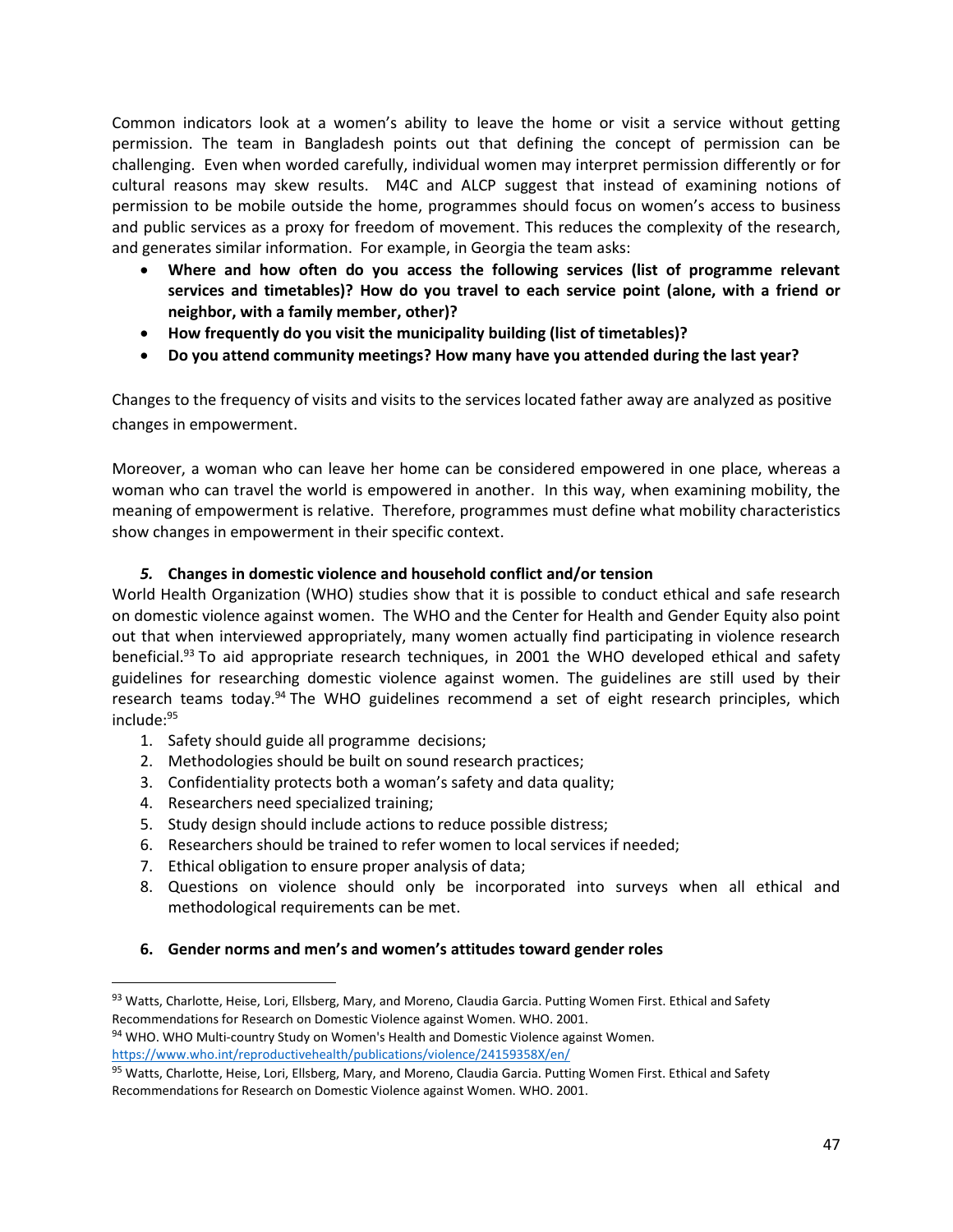When measuring changes in gender norms, defining what change is positive and what is considered negative is highly context dependent. Literature suggests that teams look at the attitudes around three subjects: women and work, mobility and violence.<sup>96</sup> These topics have clearer definitions of positive change. For instance, does an intervention increase the acceptance of women taking on additional working roles, nurture openness to women being more mobile, and increase awareness about the problem of violence in the home?

M4C recommends that teams conduct this research using qualitative methods. Many responses will need further probing to obtain accurate information. To address the issue of small sample sizes in qualitative research, M4C suggests using a focus group discussion methodology or conduct validation workshops of findings from key informant interviews. This will allow the researcher to ask probing questions while understanding wider trends.

The team in Bangladesh is measuring changes related to gender norms and men's and women's roles. They focus on understanding gender roles in each sector in which the programme works. The table below is an excerpt from their Annual WEE Assessment, conducted using key informant interviews:

| Sector/task      | % of role | Have you learned<br>anything new for<br>better practice? | If yes,                     |                                             |                 |
|------------------|-----------|----------------------------------------------------------|-----------------------------|---------------------------------------------|-----------------|
|                  |           |                                                          | did<br>How<br>you<br>learn? | Have you<br>changed your<br>practice (Y/N)? | Why/why<br>Not? |
| Maize<br>А.      |           |                                                          |                             |                                             |                 |
| Land preparation |           |                                                          |                             |                                             |                 |
| Seed sowing      |           |                                                          |                             |                                             |                 |
| Irrigation       |           |                                                          |                             |                                             |                 |
| Weeding          |           |                                                          |                             |                                             |                 |
| Fertilizer       |           |                                                          |                             |                                             |                 |
| application      |           |                                                          |                             |                                             |                 |
| Harvesting       |           |                                                          |                             |                                             |                 |
| Post-harvesting  |           |                                                          |                             |                                             |                 |
| activities       |           |                                                          |                             |                                             |                 |
| Marketing        |           |                                                          |                             |                                             |                 |

*Figure 20: Changes related to men's and women's roles*

## **7. Women's and men's sense of self-worth or confidence**

Neither M4C nor ALCP currently measure this category of indicators. Oxfam and Care International provide ideas for researching self-worth and confidence. Oxfam is currently exploring the use of an observational method. They are piloting ideas around women's willingness to give their opinion, how women present themselves (in terms of dress), body language and women's ability to interact with people they are unfamiliar with.<sup>97</sup> CARE suggests programmes use a key informant interview questionnaire or sorting method. They give the questionnaire to participants and ask them to mark "yes"

<sup>96</sup> Golla, A.; Malhotra, A.; Nanda, P. and Mehra, R. Understanding and Measuring Women's Economic Empowerment:

Definition, Framework and Indicators. International Center for Research on Women. 2011.

<sup>97</sup> Bowman, Kimberly. More Than Words: Observing Changes in Confidence. Oxfam. 2014.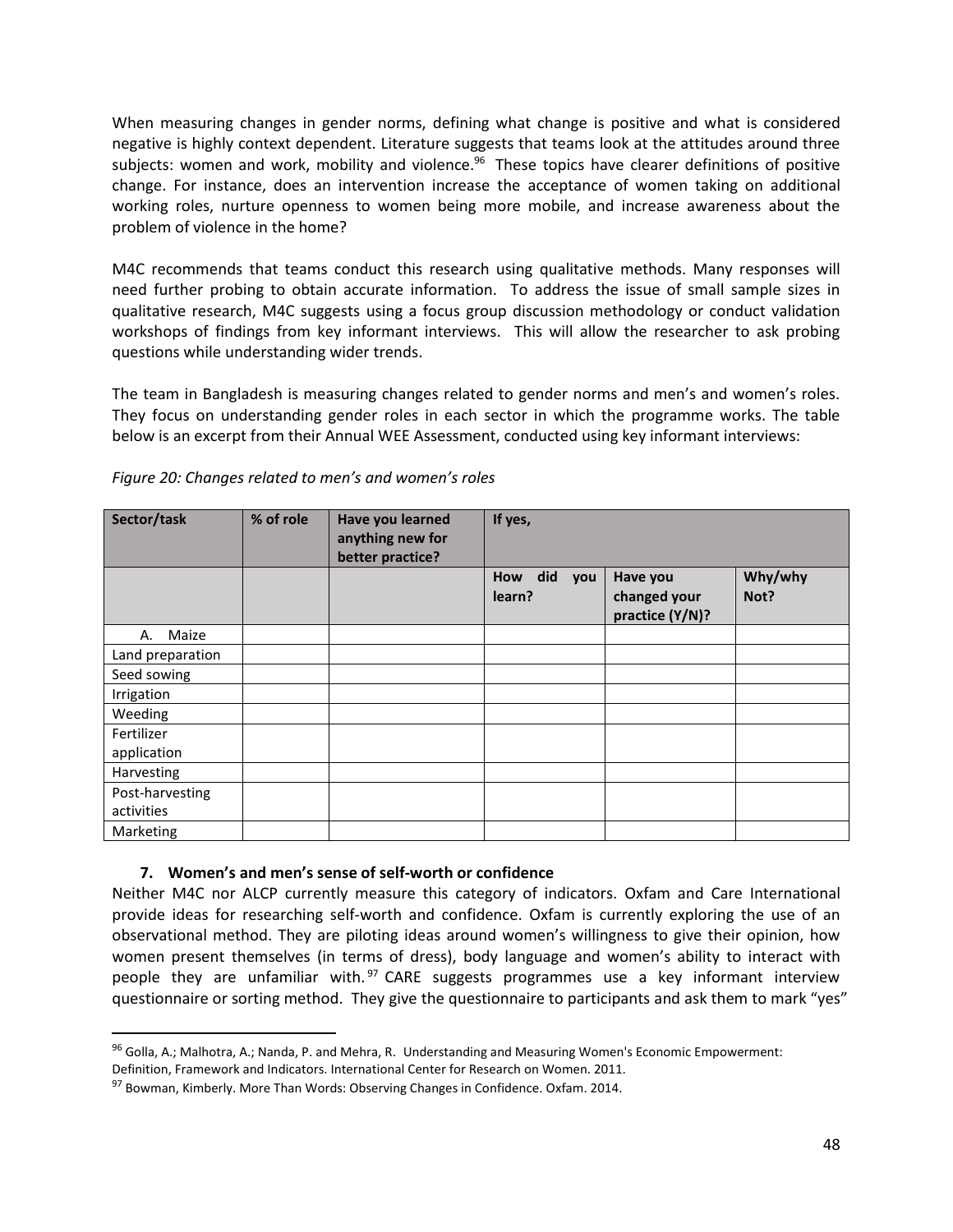or "no" next to each question. The researchers then score points for each answer: a high total score indicates high self-esteem, and a low score indicates lower self-esteem. Questions included a mix of items, such as: <sup>98</sup>

- Personal self-esteem: Do you worry a lot?
- Global self-esteem: Can you do things as well as others?
- Academic self-esteem: At school/work, are you satisfied with your work?
- Life items: Have you ever taken anything that doesn't belong to you? (The rationale being, the more someone is willing to admit socially undesirable traits, the more comfortable he/she is with him/herself).

## <span id="page-51-0"></span>Annex D: Rationale for Use

#### • **Access to income, assets and investments.**

Measuring access to income, productive assets and/or investments is very common in PSD programmes. Typically, PSD programmes measure progress by looking at changes in amounts over time. For example, the increase in access to income, productive assets and/or investments during the project timeframe. One of the DCED Standard universal indicators focuses on the quantity of income. Programmes using these measures assume that the numeric increases are associated with the reduction of people living in poverty. Using data from across fifty countries, various studies confirm that as mean income per person increases, the proportion of people living in poverty (or on \$1 or less per person per day) decreases.<sup>99</sup> Yet, as is often noted in empowerment literature, increased wealth does not necessarily equal empowerment,<sup>100</sup> and at times can have disempowering effects.<sup>101</sup> Therefore, to capture a clearer picture of women's economic empowerment it is recommended that programmes complement access indicators with agency indicators (i.e. decision-making abilities).

#### • **Decision-making regarding income, productive assets, investments, and/or expenditures.**

Women's input in financial decision-making strongly correlates with their level of employment, relative to their husband's. Women's ability to maintain control over their income is closely linked to their empowerment.<sup>102</sup> Research on women's empowerment identifies the importance of decision making in: (1) economic activities, (2) decision-making power over productive resources, and (3) control over use of income; all these variables are measured in Feed the Future's Women's Empowerment in Agriculture Index.<sup>103</sup> Similarly, a review of empirical studies conducted by Malhotra and Mather identify the most frequently used individual and household-level indicators of empowerment to include domestic decision

<sup>98</sup> Gender Toolkit. Website. CARE International.<https://insights.careinternational.org.uk/in-practice/rapid-gender-analysis> 99 DCED. Increased Firm Turnover Leads to Poverty Reduction. DCED. 2014. [https://www.enterprise-](https://www.enterprise-development.org/what-works-and-why/evidence-framework/increased-productivity-revenue-leads-to-poverty-reduction/)

[development.org/what-works-and-why/evidence-framework/increased-productivity-revenue-leads-to-poverty](https://www.enterprise-development.org/what-works-and-why/evidence-framework/increased-productivity-revenue-leads-to-poverty-reduction/)[reduction/](https://www.enterprise-development.org/what-works-and-why/evidence-framework/increased-productivity-revenue-leads-to-poverty-reduction/)

<sup>100</sup> Kabeer, Naila. No Magic Bullets: Gender, Microfinance and Women's Empowerment in South Asia. Economic and Political Weekly, XL (44-45). pp. 4709-4718. 2005.

<sup>101</sup> Martinez, Elisa. Courage to Change: Confronting the Limits and Unleashing the Potential of CARE's Programming for Women. CARE Strategic Impact Inquiry on Women's Empowerment: Synthesis Report. CARE USA. 2006.

<sup>102</sup> Harper, Caroline; Alder, Hanna; Nowacka, Keiko and Ferrant, Gaelle. Measuring Women's Empowerment and Social Transformation in the Post-2015 Agenda. ODI and OECD. 2014; Malhotra, Anju and Mather, Mark. Do Schooling and Work Empower Women in Developing Countries? Gender and Domestic Decisions in Sri Lanka. Sociological Forum, 12(4):599-630. 1997.

<sup>103</sup> Feed the Future, USAID, IFPRI, and OPHI. The Women's Empowerment Agricultural Index. International Food Policy Research Institute. 2012.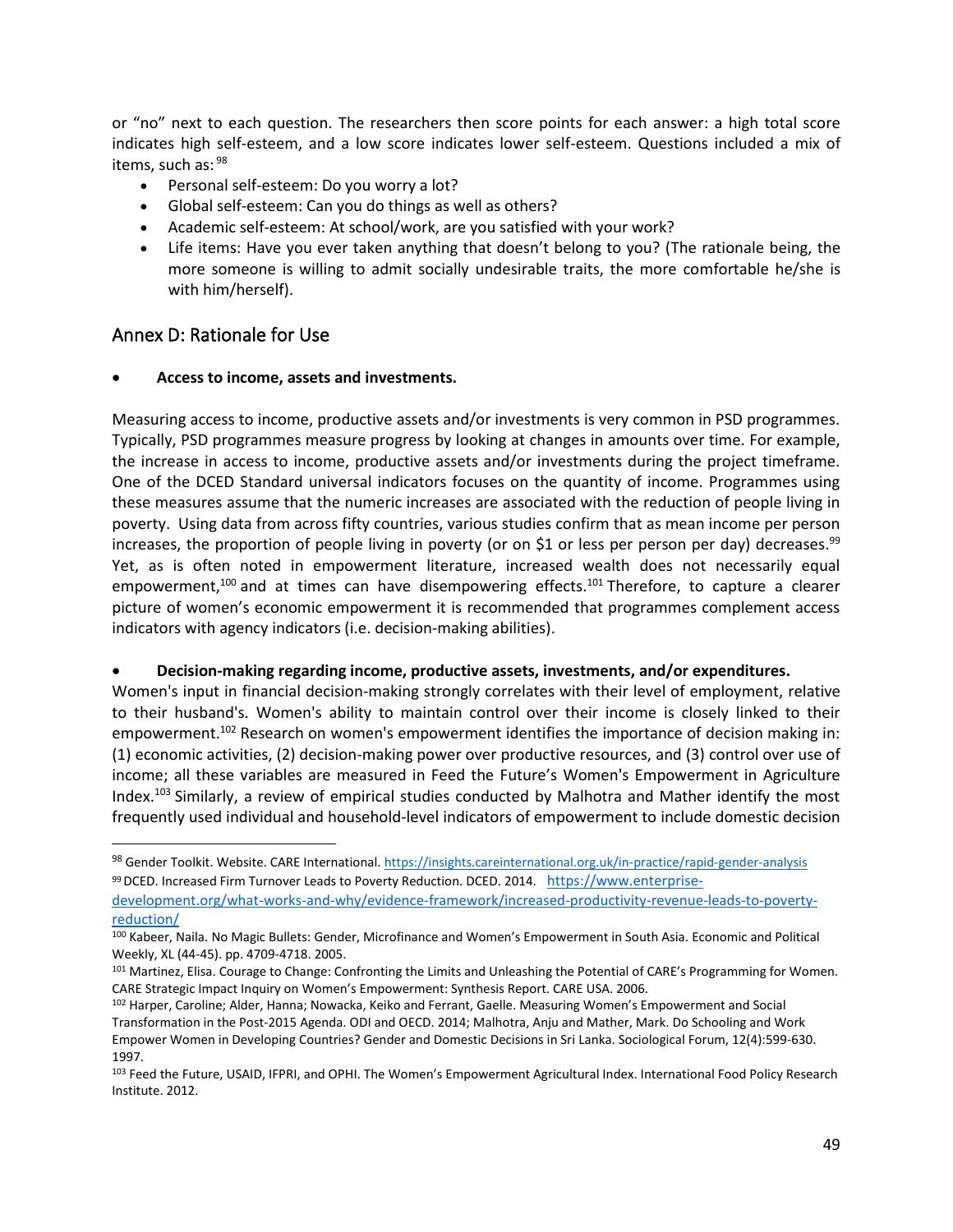making, which covers finances, resource allocation, spending, and expenditures; and access to or control of resources, such as cash, household income, and assets.<sup>104</sup> While quantitative methods are useful for collecting data on decision-making, it is equally important to complement this data with qualitative methods, especially since gender norms affecting decision-making responsibilities vary considerably depending on context.<sup>105</sup>

#### • **Division of labour, time, workload**

Time-use surveys examine gendered divisions of labour and potential trade-offs between time spent on market, non-market and leisure activities. Generally, surveys seek to understand an individual's "time poverty" or "the burden of competing claims on individuals' time that reduce their ability to make unconstrained choices on how they allocate their time, leading, in many instances, to increased work intensity and to tradeoffs among various tasks."<sup>106</sup> Time-use surveys can provide supplementary data on unpaid or family labour that are typically missed in official statistics due to the significant number of market-based activities that take place within the household in most developing economies.<sup>107</sup>

Most women's empowerment studies agree that women's time poverty affects their ability to partake in economic opportunities. However, studies debate how this links to empowerment. There are few studies<sup>108</sup> that demonstrate the relationship between time spent in market versus non-market activities, and women's decision-making power.<sup>109</sup> These studies begin to make a link between women's time spent in market activities and their empowerment; however, this link remains largely unproven and difficult to report on (as discussed below). Some studies demonstrate how women's care-giving roles and the scarcity of time require them to stay near the home and limit their options for wage work.<sup>110</sup> Other studies show it can be more effective to measure the burden of competing claims on an individual's time and her ability to choose how to spend her time.<sup>111</sup> In this instance, it can be surmised that in households where tradeoffs are particularly severe (i.e. poor and/or vulnerable households), these tradeoffs and her lack of choice may directly affect a women's empowerment.<sup>112</sup>

#### • **Freedom and/or restriction of mobility**

Freedom of movement or mobility is another commonly used indicator in WEE programming at the household level.<sup>113</sup> The indicator is particularly common in areas where women's presence in the public sphere is constrained. Mobility issues can transcend the household level. The indicator is sometimes

<sup>104</sup> Malhorta, Anju; Schuler, Sydney Ruth and Boender, Carol. Measuring Women's Empowerment as a Variable in International Development. World Bank. 2002.

<sup>105</sup> Kabeer, Naila. Resources, Agency, Achievements: Reflections on Measurement of Women's Empowerment. Development and Change, 30:435-464. 1999.

<sup>106</sup> Blackden, C. Mark and Wodon, Quentin. Gender, Time Use, and Poverty in Sub-Saharan Africa. World Bank Working Paper No. 73. World Bank. 2006.

<sup>107</sup> Ibid.

<sup>&</sup>lt;sup>108</sup> Acharya, M. and Bennett, L. Women and subsistence sector economic participation and household decision making in Nepal. Staff Working Paper. No. 526. The World Bank. 1983.

<sup>109</sup> Malhorta, Anju; Schuler, Sydney Ruth, and Boender, Carol. Measuring Women's Empowerment as a Variable in International Development. World Bank. 2002.

<sup>110</sup> Food and Agriculture Organization of the United Nations (FAO). Women in Agriculture: Closing the gender gap for development. The State of Food and Agriculture, 2010-11. 2011.

<sup>111</sup> Blackden, C. Mark and Wodon, Quentin. Gender, Time Use, and Poverty in Sub-Saharan Africa. World Bank Working Paper No. 73. World Bank. 2006.

<sup>112</sup> Ibid.

<sup>113</sup> Malhorta, Anju, Schuler, Sydney Ruth and Boender, Carol. Measuring Women's Empowerment as a Variable in International Development. World Bank. 2002.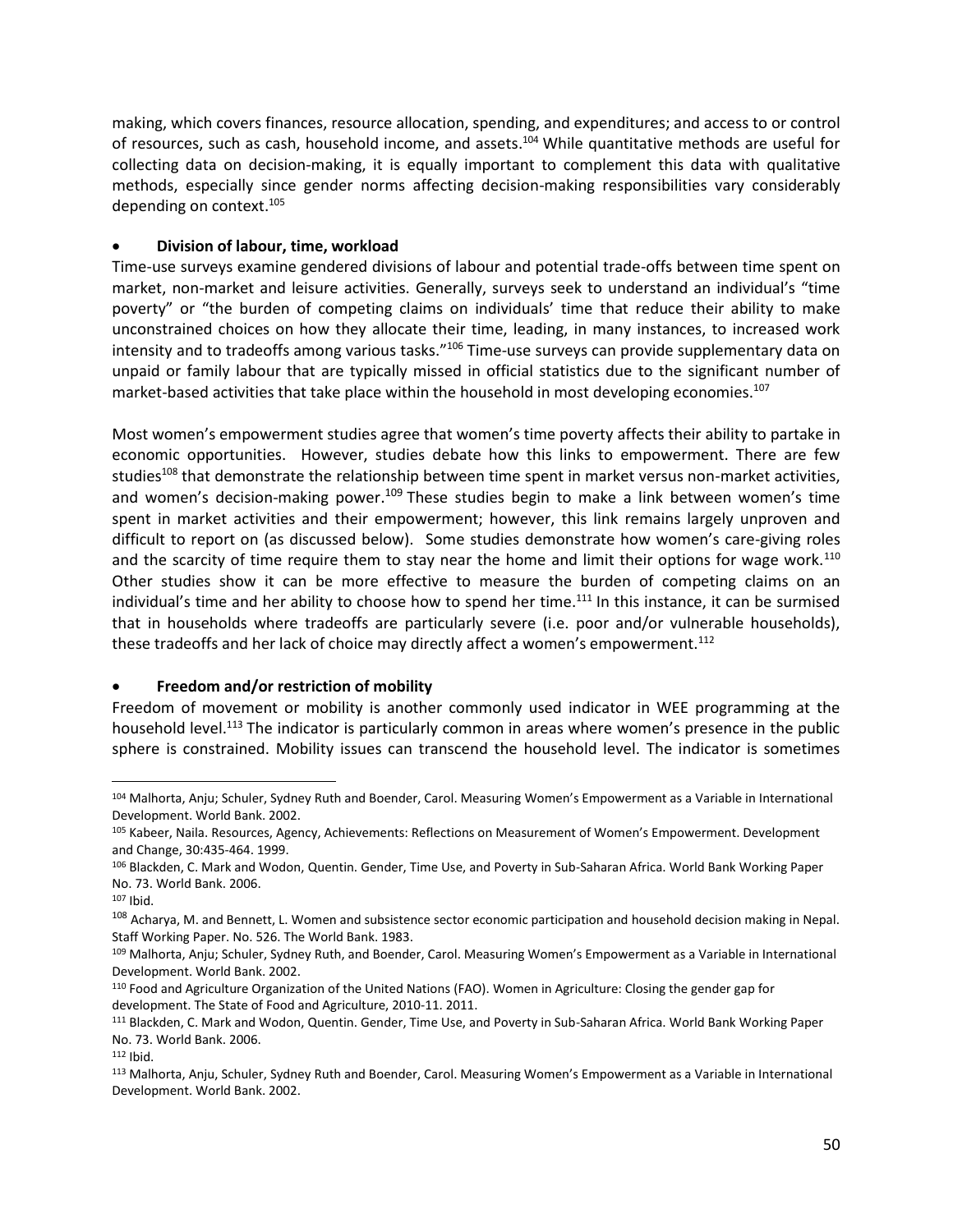included at community, workplace and policy levels as well. It is included here to illustrate its link to a women's agency at the household level: a woman may or may not have freedom of movement due to her agency or lack thereof within her home. Few studies have been able to demonstrate the precise link between freedom of movement and the process of empowerment.<sup>114</sup>

## • **Changes in domestic violence and household conflict and/or tension**

Gender-based violence (GBV) disproportionately affects women. It is a global phenomenon that reaches across income levels, geographies and cultures. GBV is a deeply rooted form of discrimination that can greatly impact women's economic advancement and empowerment. CARE International defines GBV as: "…any harm perpetrated against a person's will on the basis of gender—the socially ascribed differences between males and females. It is based on an unequal power between men, women, boys and girls."<sup>115</sup> The definition goes on to define various forms of violence. For the purposes of this paper, we are focused on GBV as it relates to physical, sexual and psychological abuse of women and girls in the home, community and public spaces, such as the workplace.

Studies<sup>116</sup> find "gender-based violence and threats of abandonment to be central elements in processes which shape women's disempowerment."<sup>117</sup> Studies also show that incidences of violence reduce a woman's ability to work and provide for her family. A study in Nicaragua showed that women who reported abuse earned 40% less than women who did not.<sup>118</sup> There is a clear, demonstrated link between violence in the home and women's economic disempowerment. Some studies show that increasing economic opportunity for women reduces a woman's vulnerability to violence.<sup>119</sup> Other studies urge caution; household violence can be the unintended consequence of a woman's increased access to income or education.<sup>120</sup> A new study shows that the incidences of violence against women tend to rise when a woman's increased access to income or education results in a significant change in the socio-economic status between her and her partner.<sup>121</sup> Therefore, if a programme is focused on increasing a woman's financial status is can be helpful to understand gender norms, and to track potential unintended consequences to ensure that, at the very least, initiatives respect the Do No Harm approach. Additional research is needed to better understand the link between PSD programming and GBV.

## • **Men's and women's perceptions, and attitudes toward gender roles**

Gender roles refer to the social and behavioral norms that shape the beliefs, relationships and practices of men and women. Every society has a set of gender norms that influence how men and women experience life, including their household and working lives. These norms are fluid and constantly

<sup>114</sup> Ibid.

<sup>115</sup> CARE USA. Bringing an End to Gender Based Violence. Issue Brief. CARE USA. No date.

<sup>116</sup> Kabeer, Naila. Institutions, Relations and Outcomes: Frameworks and Tools for Gender-Aware Planning. IDS Discussion Paper Series No. 357. 1997; Kabeer, Naila. Money can't buy me love? Re-evaluating gender, credit and empowerment in rural Bangladesh. IDS Discussion Paper 363. 1998.

<sup>117</sup> Besly, Timothy; Burgess, Robin; and Esteve-Volart, Berta. Operationalizing Pro-Poor Growth. India Case Study. World Bank. 2005.

<sup>118</sup> Women's Economic Opportunity: Helping to End Gender-Based Violence and Poverty. Women Thrive Worldwide. 2009.

<sup>119</sup> Ibid. <sup>120</sup> Ibid.

<sup>121</sup> Kåss, Ingrid Wreden. KILDEN - [Information Centre for Gender Research in Norway.](http://eng.kilden.forskningsradet.no/) 2014.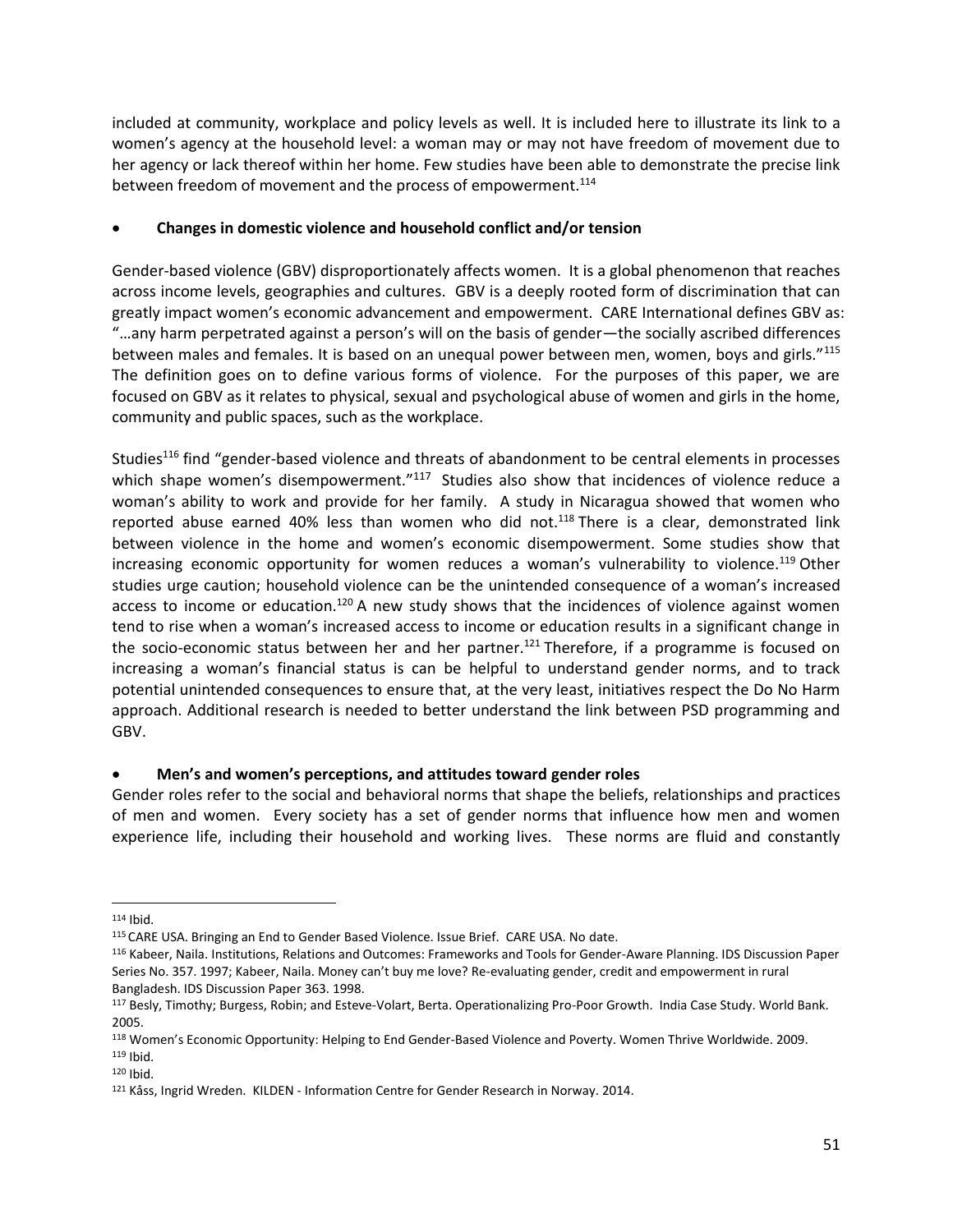changing.  $122$  Many PSD programmes tend to make assumptions about household and community gender roles. SDC points out that this lack of knowledge "is a key factor in the failure of programmes and projects."<sup>123</sup> Furthermore, findings from a recent USAID study show that "there are no universal gendered behaviors."<sup>124</sup> Gender norms drive economic participation, and shape how individuals "use and invest their income, conduct business and maintain and develop relationships with other economic actors."<sup>125</sup> Positive changes in these norms and behaviours can bring about long-term change for women. Moreover, SDC points out that a participatory analysis of attitudes and perceptions on gender roles can encourage self-reflection amongst beneficiaries. So, the process itself can build awareness and encourage empowerment.<sup>126</sup>

#### • **Women's and men's sense of self-worth and confidence**

"A growing body of evidence shows just how devastating this lack of confidence can be. Success (economic), it turns out, correlates just as closely with confidence as it does with competence."<sup>127</sup>

Measuring a woman's sense of self-worth and confidence is commonly included as an indicator in women's economic empowerment programmes. In developed country research, including studies from the Institute of Leadership and Management and Manchester Business School in the United Kingdom, and Carnegie Mellon University in the United States, links between a woman's job performance and economic opportunities, and her confidence (or lack thereof) are now well documented.<sup>128</sup> However, the impact of these factors can be challenging to anticipate, thus it is difficult to develop effective indicators and research tools to measure them.<sup>129</sup> Understanding self-worth and confidence can help a programme to pin-point the often hard to discover 'invisible' or physiological barriers to a women's economic empowerment.

126 Gender in Household and Community Analysis. Gender Toolkit. SDC.

<sup>122</sup> Kaufman, Michae;, Barker, Gary; Peacock, Dean, et al. Engaging Men, Changing Gender Norms: Directions for Gender-Transformative Action. MenEngage and UNFPA. No date.

<sup>123</sup> Gender in Household and Community Analysis. Gender Toolkit. SDC. 2014.

http://www.sdc.admin.ch/en/Home/Themes/Gender\_Equality/General\_and\_thematic\_tools/Gender\_Tool\_Kit

<sup>124</sup> Sebstad, Jennefer, and Christina Manfre. FIELD Report No. 12: Behavior Change Perspectives on Gender and Value Chain Development. A FRAMEWORK FOR ANALYSIS AND IMPLEMENTATION. USAID. 2011.

<sup>125</sup> Sebstad, Jennefer, and Christina Manfre. FIELD Report No. 12: Behavior Change Perspectives on Gender and Value Chain Development. A FRAMEWORK FOR ANALYSIS AND IMPLEMENTATION. USAID. 2011.

<sup>127</sup> Kay, Katty and Shipman, Claire. The Confidence Gap. The Atlantic. 2014.

<http://www.theatlantic.com/features/archive/2014/04/the-confidence-gap/359815> 128 Ibid.

<sup>129</sup> Bowman, Kimberly. More Than Words: Observing Changes in Confidence. Oxfam. 2014.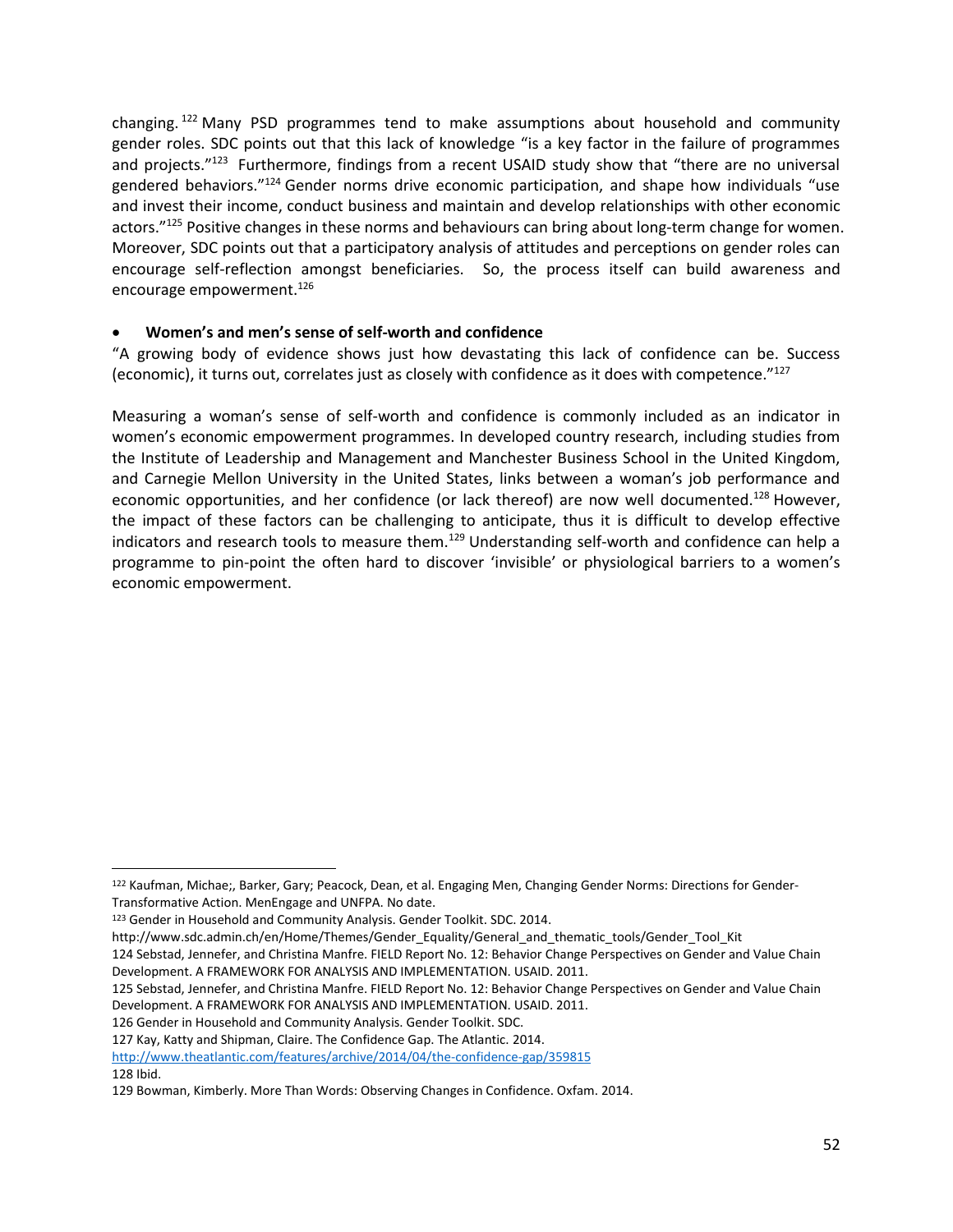## <span id="page-55-0"></span>References

ACDI/VOCA. A Framework for Inclusive Market Systems Development. USAID. 2014. [http://www.acdivoca.org/site/Lookup/LEO-Market-Systems-Framework/\\$file/LEO-Market-Systems-](http://www.acdivoca.org/site/Lookup/LEO-Market-Systems-Framework/$file/LEO-Market-Systems-Framework.pdf)[Framework.pdf](http://www.acdivoca.org/site/Lookup/LEO-Market-Systems-Framework/$file/LEO-Market-Systems-Framework.pdf)

Ahmed, SM. Intimate Partner Violence against Women: Experiences from a woman focused development programme in Matlab, Bangladesh. Journal of Health, Population and Nutrition 23(1):95- 101. 2011.

Alliances Lesser Caucasus Programme. Final Strategy Document. Mercy Corps. 2014.

Alliances Lesser Caucasus Programme. Interview. Mercy Corps. 2014.

Alliances Lesser Caucasus Programme. Women's Economic Empowerment Report. Mercy Corps. 2014.

Acharya, M. and Bennett, L. Women and subsistence sector economic participation and household decision making in Nepal. Staff Working Paper. No. 526. The World Bank. 1983.

AusAID. Promoting Opportunities for All: Gender Equality and Women's Empowerment. Thematic Strategy. AusAID. 2011

Beck, Tony and Stelcner, Morton. A Project Level Handbook: The Why and How of Gender-Sensitive Indicators. Canadian International Development Agency. 1997.

Besly, Timothy; Burgess, Robin; and Esteve-Volart, Berta. Operationalizing Pro-Poor Growth. India Case Study. World Bank. 2005.

Blackden, C. Mark and Wodon, Quentin. Gender, Time Use, and Poverty in Sub-Saharan Africa. World Bank Working Paper No. 73. World Bank. 2006.

Bradbury, Helen. 3 Step WEE Indicator Generation Process. 2013.

Bradbury, Helen. Interview. Alliances Lesser Caucasus Programme. 2014.

Bowman, Kimberly. More Than Words: Observing Changes in Confidence. Oxfam. 2014.

CARE USA. Bringing an End to Gender Based Violence. Issue Brief. CARE USA. No date.

Coffey International Development. M4P and Women's Economic Empowerment: Phase 2 Guidelines for incorporating WEE into M4P Programmes. M4P Hub and DFID. 2012.

DCED. DCED Standard for Results Measurement. DCED. 2014. [www.enterprise](http://www.enterprise-development.org/measuring-results-the-dced-standard)[development.org/measuring-results-the-dced-standard](http://www.enterprise-development.org/measuring-results-the-dced-standard)

DCED. Implementing the Standard. DCED. 2014. [www.enterprise-development.org/measuring-results](http://www.enterprise-development.org/measuring-results-the-dced-standard/implementing-the-dced-standard)[the-dced-standard/implementing-the-dced-standard](http://www.enterprise-development.org/measuring-results-the-dced-standard/implementing-the-dced-standard)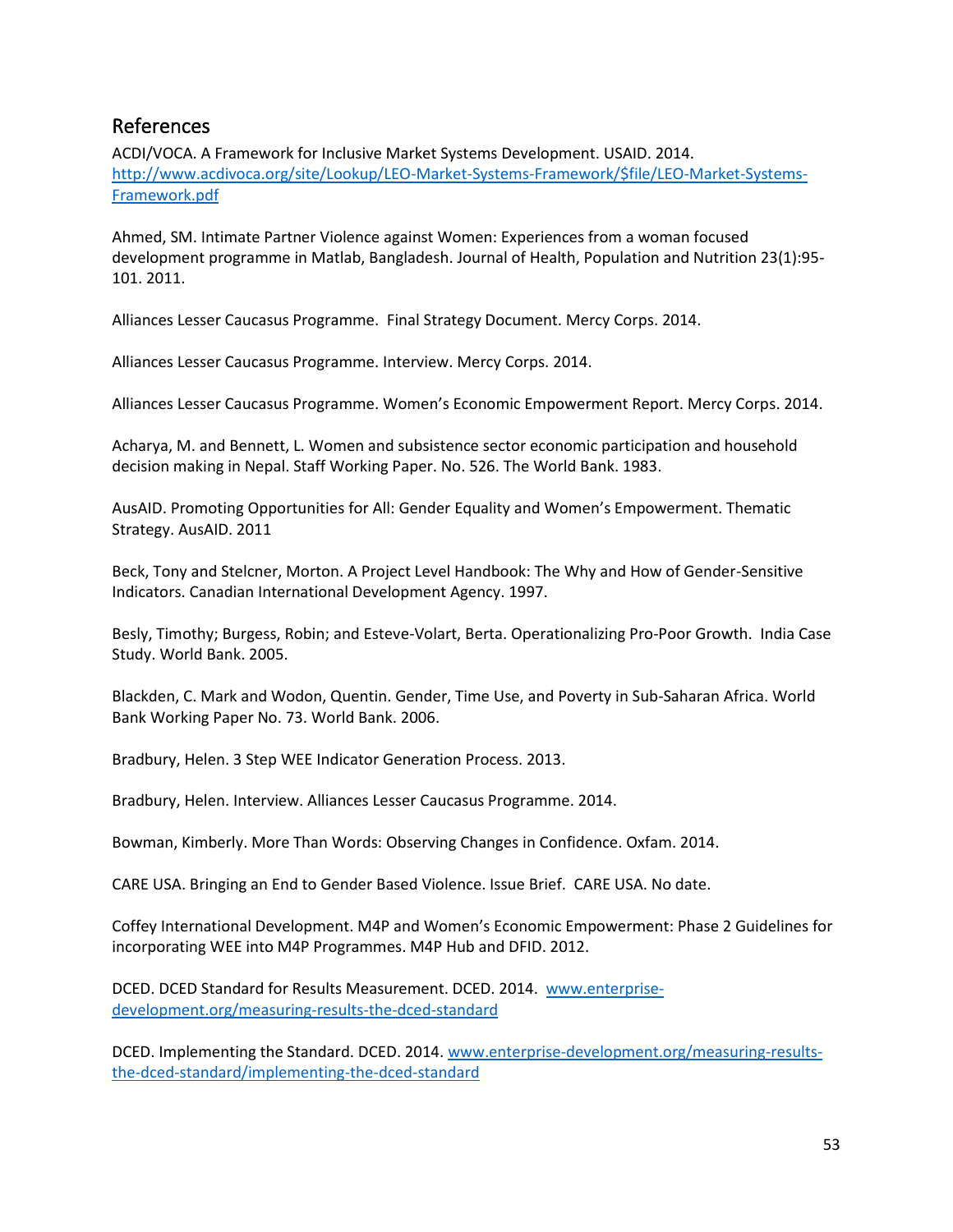DCED. Increased Firm Turnover Leads to Poverty Reduction. DCED. 2014. [https://www.enterprise](https://www.enterprise-development.org/what-works-and-why/evidence-framework/increased-productivity-revenue-leads-to-poverty-reduction/)[development.org/what-works-and-why/evidence-framework/increased-productivity-revenue-leads-to](https://www.enterprise-development.org/what-works-and-why/evidence-framework/increased-productivity-revenue-leads-to-poverty-reduction/)[poverty-reduction/](https://www.enterprise-development.org/what-works-and-why/evidence-framework/increased-productivity-revenue-leads-to-poverty-reduction/)

DCED. Making Markets Work for the Poor. 2014 [www.enterprise-development.org/implementing](http://www.enterprise-development.org/implementing-psd/market-systems)[psd/market-systems](http://www.enterprise-development.org/implementing-psd/market-systems)

DCED. Women's Economic Empowerment. DCED. 2014. [www.enterprise](http://www.enterprise-development.org/implementing-psd/womens-economic-empowerment)[development.org/implementing-psd/womens-economic-empowerment](http://www.enterprise-development.org/implementing-psd/womens-economic-empowerment)

Devillard, Sandrine; Graven, Wieteke; Lawson, Emily; Paradise, Renee and Sancier-Sultan, Sandra. Gender Diversity: A Corporate Performance Driver. Women Matter. McKinsey & Company. 2007.

DFATD. Women's Economic Empowerment: Guidance Note. Department of Foreign Affairs, Trade and Development, Canada. 2013.

DFID. A New Strategic Vision for Girls and Women: Stopping Poverty before it Starts. DFID. 2011.

Doss, Cheryl. The Role of Women in Agriculture. ESA Working Paper No. 11-02. FAO. 2011.

Feed the Future, USAID, IFPRI, and OPHI. The Women's Empowerment Agricultural Index. International Food Policy Research Institute. 2012.

Food and Agriculture Organization of the United Nations (FAO). Women in Agriculture: Closing the gender gap for development. The State of Food and Agriculture, 2010-11. 2011.

Fowler, Ben and Kessler, Adam. Measuring Achievements of Private Sector Development in Conflictaffect Environments. DCED. 2013.

Fowler, Ben. Systemic Change and the DCED Standard: An Internal Paper for Comment. MarketShare Associates. 2014.

Gender Guidelines (Internal Report). Making Market Work for the Chars. 2012.

Gender in Household and Community Analysis. Gender Toolkit. SDC. 2014.

Gender Strategy. Making Market Work for the Chars. 2013.

Gender Toolkit. Website. CARE International. 2014. [https://insights.careinternational.org.uk/in](https://insights.careinternational.org.uk/in-practice/rapid-gender-analysis)[practice/rapid-gender-analysis](https://insights.careinternational.org.uk/in-practice/rapid-gender-analysis)

Golla, A.; Malhotra, A.; Nanda, P. and Mehra, R. Understanding and Measuring Women's Economic Empowerment: Definition, Framework and Indicators. International Center for Research on Women. 2011.

Harper, Caroline; Alder, Hanna; Nowacka, Keiko; and Ferrant, Gaelle. Measuring Women's Empowerment and Social Transformation in the Post-2015 Agenda. ODI and OECD. 2014.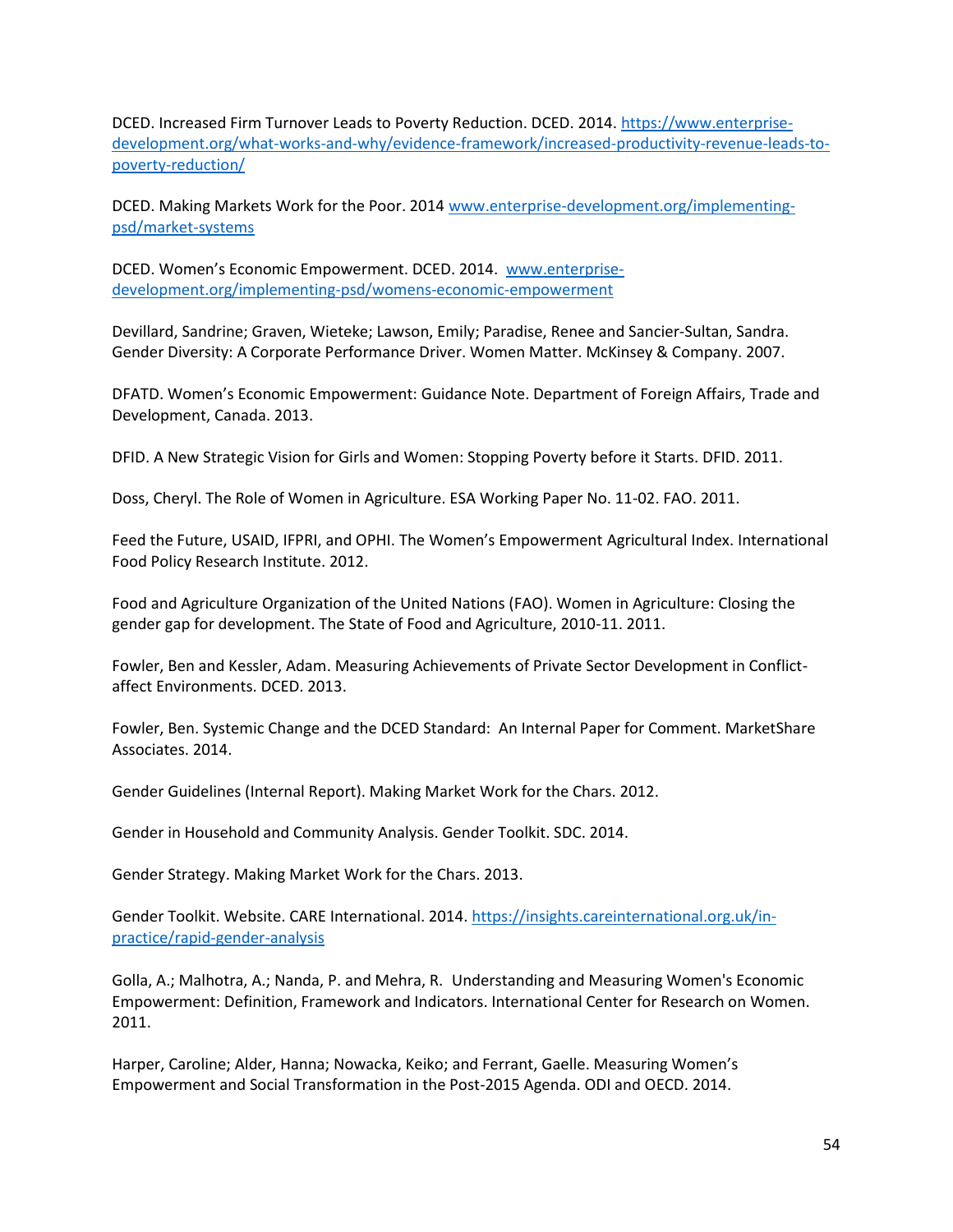Heath, Rachel. Women's Access to Labor Market Opportunities, Control of Household Resources, and Domestic Violence. 2012. [http://www.dartmouth.edu/~neudc2012/docs/paper\\_55.pdf](http://www.dartmouth.edu/~neudc2012/docs/paper_55.pdf)

Jalil, Muaz M. Practical Guidelines for Conducting Research. DCED Standard. 2013. Jones, Linda. Discussion Paper for an M4P WEE Framework: How can the Making Markets Work for the Poor Framework work for poor women and for poor men? M4P Hub. 2012.

Kabeer, Naila. Gender Equality and Economic Growth. Is there a Win-Win? IDS Working Paper. 2013

Kabeer, Naila. Institutions, Relations and Outcomes: Frameworks and Tools for Gender-Aware Planning. IDS Discussion Paper Series No. 357. 1997.

Kabeer, Naila. Money can't buy me love? Re-evaluating gender, credit and empowerment in rural Bangladesh. IDS Discussion Paper 363. 1998.

Kabeer, Naila. No magic bullets: gender, microfinance and women's empowerment in South Asia. Economic and Political Weekly, XL (44-45). 2005.

Kabeer, Naila. Resources, Agency, Achievements: Reflections on Measurement of Women's Empowerment. Development and Change, 30:435-464. 1999.

Kanesathasan, A.; Jacobs K.; Young M.; and Shetty A. Capturing the Gender Effect. Guidance for Gender Mainstreaming in Agriculture Programs. Technical Brief. International Center for Research on Women. 2013.

Kåss, Ingrid Wreden. KILDEN - Information Centre for Gender Research in Norway. 2014.

Kaufman, Michael; Barker, Gary;Peacock, Dean, et al. Engaging Men, Changing Gender Norms: Directions for Gender-Transformative Action. MenEngage and UNFPA. No date.

Kay, Katty and Shipman, Claire. The Confidence Gap. The Atlantic. 2014. http://www.theatlantic.com/ features/archive/2014/04/the-confidence-gap/359815/

Kessler, Adam and Sen, Nabanita. Managing the System for Results Measurement. DCED. 2013.

Kessler, Adam and Sen, Nabanita. Guidelines to the DCED Standard for Results Measurement: Capturing Wider Changes in the System or Market. Donor Committee for Enterprise Development. 2013.

KIT, Agri-ProFocus and IIRR. Challenging chains to change: Gender equity in agricultural value chain development. KIT Publishers, Royal Tropical Institute, Amsterdam. 2012.

Malhotra, Anju and Mather, Mark. Do Schooling and Work Empower Women in Developing Countries? Gender and Domestic Decisions in Sri Lanka. Sociological Forum, 12(4):599-630. 1997.

Malhorta, Anju; Schuler, Sydney Ruth; and Boender, Carol. Measuring Women's Empowerment as a Variable in International Development. World Bank. 2002.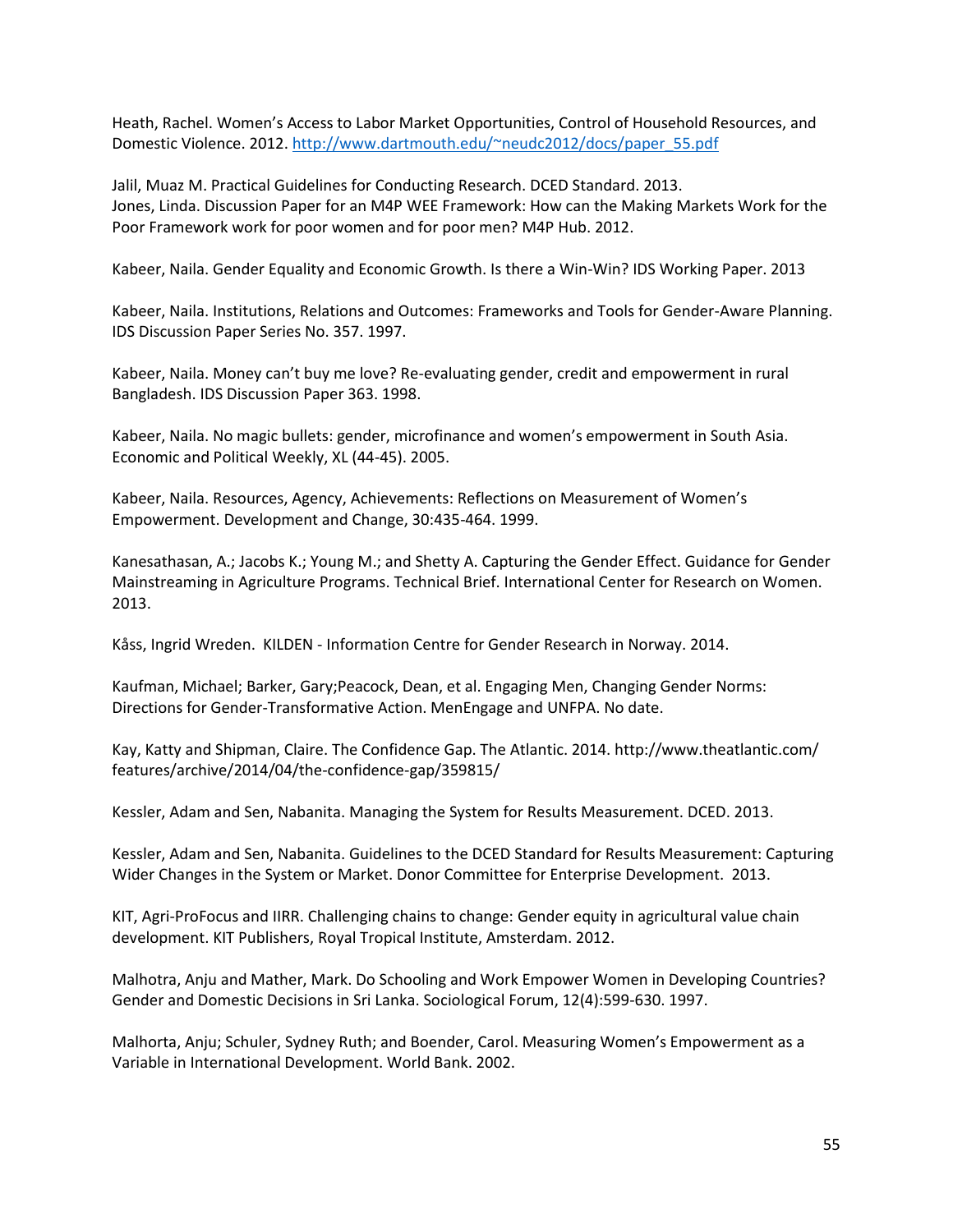Man-Kwun Chan. Making Agricultural Value Chain Programmes Work for Workers: A Practical Guide for Development Donors and Practitioners. WIEGO. 2012.

Martinez, Elisa. Courage to Change: Confronting the Limits and Unleashing the Potential of CARE's Programming for Women. CARE Strategic Impact Inquiry on Women's Empowerment: Synthesis Report. CARE USA. 2006.

Making Markets Work for the Chars. Interview. Swisscontact. 2014.

Mayoux, Linda and Grania, Mackie. Making the Strongest Links: A Guide to Mainstreaming Gender in Value Chain Analysis. International Labour Organization. 2008.

McDevitt, Andrew. Helpdesk Research Report: Measuring Women's Economic Empowerment for DFID Asia. Governance and Social Development Research Centre. 2010.

Mercy Corps. Gender Procedures. Mercy Corps. 2014. http://www.mercycorps.org/researchresources/mercy-corps-gender-procedures

Miehlbradt, Aly. Interview. 2014.

Nasreen, Fouzia. Interview. Making Market Work for the Chars. 2014.

OECD. OECD Guidelines for Microstatistics on Household Wealth. OECD. 2013. <http://dx.doi.org/10.1787/9789264194878-en>

Riisgaard, Lone; Fibla, Anna Maria Escobar and Ponte, Stefano. Evaluation Study: Gender and Value Chain Development. DANIDA, Ministry of Foreign Affairs of Denmark. 2010.

Rubin, Deborah and Manfre, Christina. A Guide to Integrating Gender into Agricultural Value Chains. Juarez and Associates. USAID publication. 2013.

Schulz, Carsten; Ruegg, Maja and Marcus, Jenal. Women's Economic Empowerment in M4P Projects: Synthesis of the e-discussion of SDC's e+1 network from 19 March to 10 April 2012. SDC, e+I Network, and M4P Hub. 2012.

SDC. Gender Toolkit: Instruments for Mainstreaming Gender. SDC. 2014. http://www.sdc.admin.ch/en/ Home/Themes/Gender\_Equality/General\_and\_thematic\_tools/Gender\_Tool\_Kit

SDC and Mercy Corps. Update to the Market Analysis: Alliances Lesser Caucasus Programme. SDC and Mercy Corps. 2013. [www.alcp.ge](http://www.alcp.ge/)

Sebstad, Jennefer and Manfre, Christina. FIELD Report No. 12: Behavior Change Perspectives on Gender and Value Chain Development. A Framework For Analysis And Implementation. USAID. 2011.

Sen, Amartya. Development as Freedom. Oxford University Press. 1999.

Sen, Nabanita. A Walk through the DCED Standard for Measuring Results in PSD. DCED. 2010.